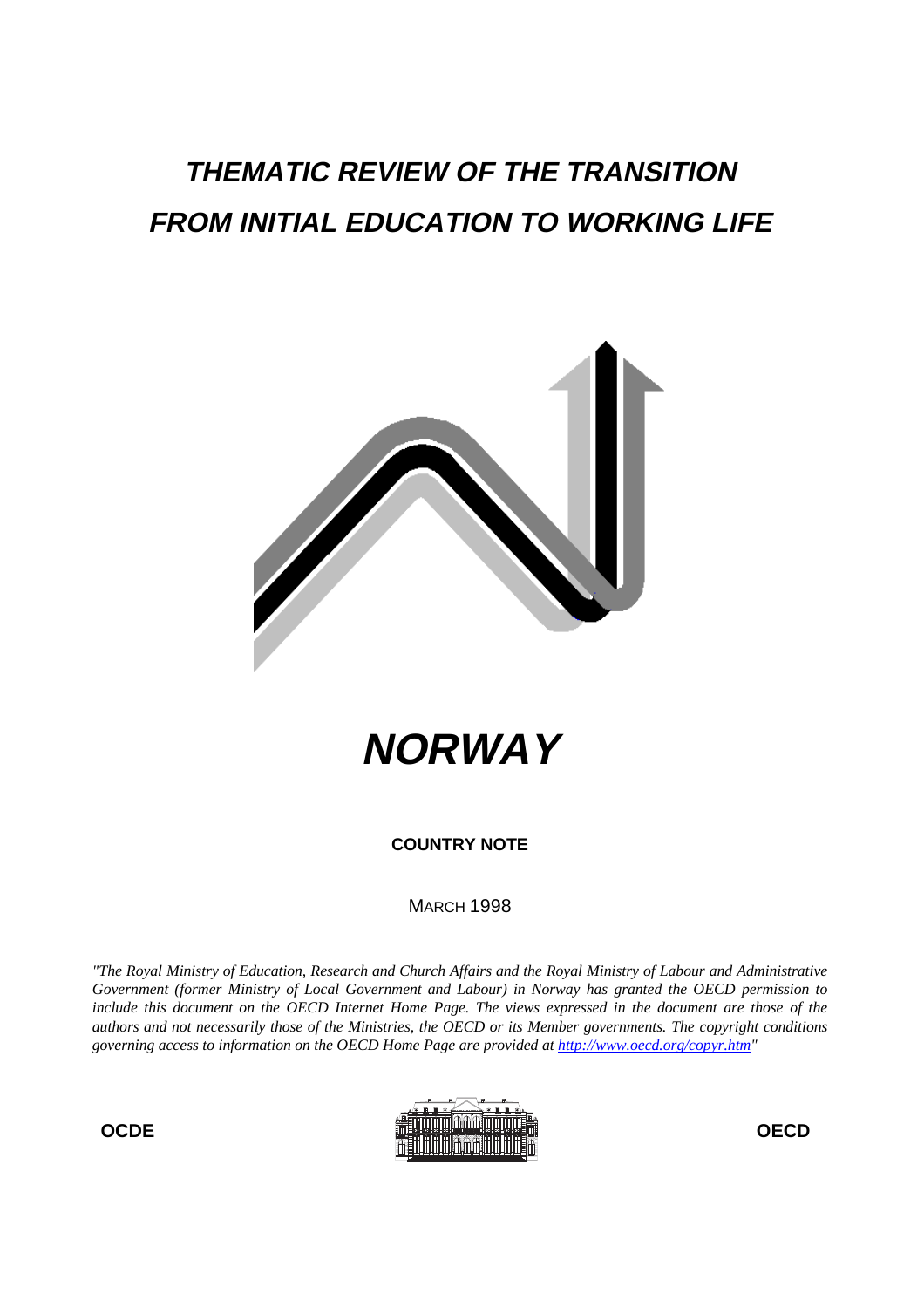## **TABLE OF CONTENTS**

| 3. DOES NORWAY HAVE A PROBLEM WITH THE TRANSITION FROM INITIAL                       |  |
|--------------------------------------------------------------------------------------|--|
|                                                                                      |  |
|                                                                                      |  |
|                                                                                      |  |
|                                                                                      |  |
|                                                                                      |  |
|                                                                                      |  |
|                                                                                      |  |
|                                                                                      |  |
|                                                                                      |  |
|                                                                                      |  |
|                                                                                      |  |
|                                                                                      |  |
|                                                                                      |  |
|                                                                                      |  |
|                                                                                      |  |
|                                                                                      |  |
|                                                                                      |  |
| APPENDIX 2: Members of the working team preparing the Norwegian background report 39 |  |
|                                                                                      |  |
|                                                                                      |  |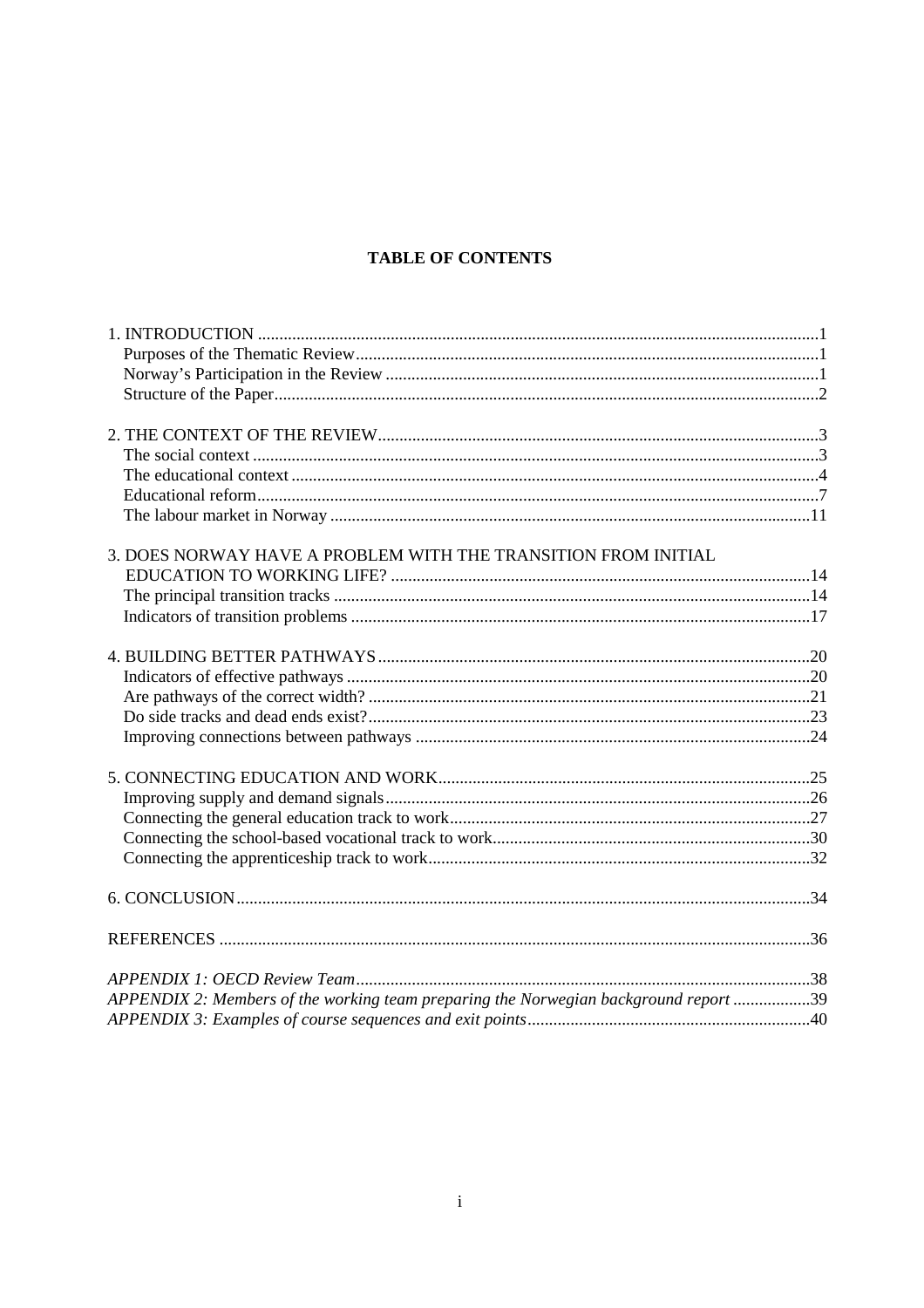## **1. INTRODUCTION**

## *Purposes of the Thematic Review*

This paper forms part of the OECD's *Thematic Review of the Transition from Initial Education to Working Life*, a project launched by the Education Committee in November 1996. The review is a crossnational study designed to identify major aspects of change in the transition from initial education to working life occurring in OECD countries and, on this basis, to evaluate the contribution of different policy approaches to facilitating transition. Young people's expectations are changing, as are the labour markets in which they are seeking work, and all societies face major challenges in improving transition structures and processes. A detailed description of the review's objectives, analytical framework and methodology is provided in OECD (1996a).

The thematic review places young people's transition to work within a lifelong learning framework (see OECD, 1996b*)*. The transition from initial education to work is only one of many transitions that young people will need to make throughout their adult lives. It is of critical importance, though, since the process by which young people move from initial education to work can influence the extent to which the benefits of education are retained, and opportunities for new learning are opened up. From this perspective, improving the transition to work means more than getting young people into work -- it also requires helping them to become effective learners throughout their adult lives so that remain productive and active citizens. Norway is ahead of most OECD countries in making the connection between young people's transition to work and lifelong learning a central feature of policy making.

The thematic review process is a relatively new form of OECD activity in the field of education, having commenced in 1995 with the *Thematic Review of the First Years of Tertiary Education*. In contrast with OECD reviews that are concerned with education and training in a single country, a thematic review is intended to draw out key findings and conclusions of comparative interest.

From the perspective of participating countries, a thematic review is a less extensive process than a full country review; it involves less time and fewer resources, and does not entail a comprehensive consideration of policy issues in the ministerial portfolio(s) concerned. It also differs from a single country review in terms of output. After each country visit the OECD produces a short Country Note that draws together background materials and the review team's observations. With respect to the transition thematic review, after all participating countries have been visited during 1997, a report will be prepared that draws on their experiences to provide options and alternative perspectives. This paper is the Country Note for Norway. It will be one input to the comparative report that will pull together analyses and policy developments for all countries participating in the thematic review.

#### *Norway's Participation in the Review*

Norway is one of six countries participating in Round 1 of the review. The others are Australia, Austria, Canada, the Czech Republic, and Portugal. These countries provide a diverse range of social and economic contexts and policy approaches towards young people's transition to work. As a society that is built on a strong tradition of consensus in decision making, and which has initiated major educational reforms in recent years, Norway's experience is of considerable interest to OECD countries as a whole.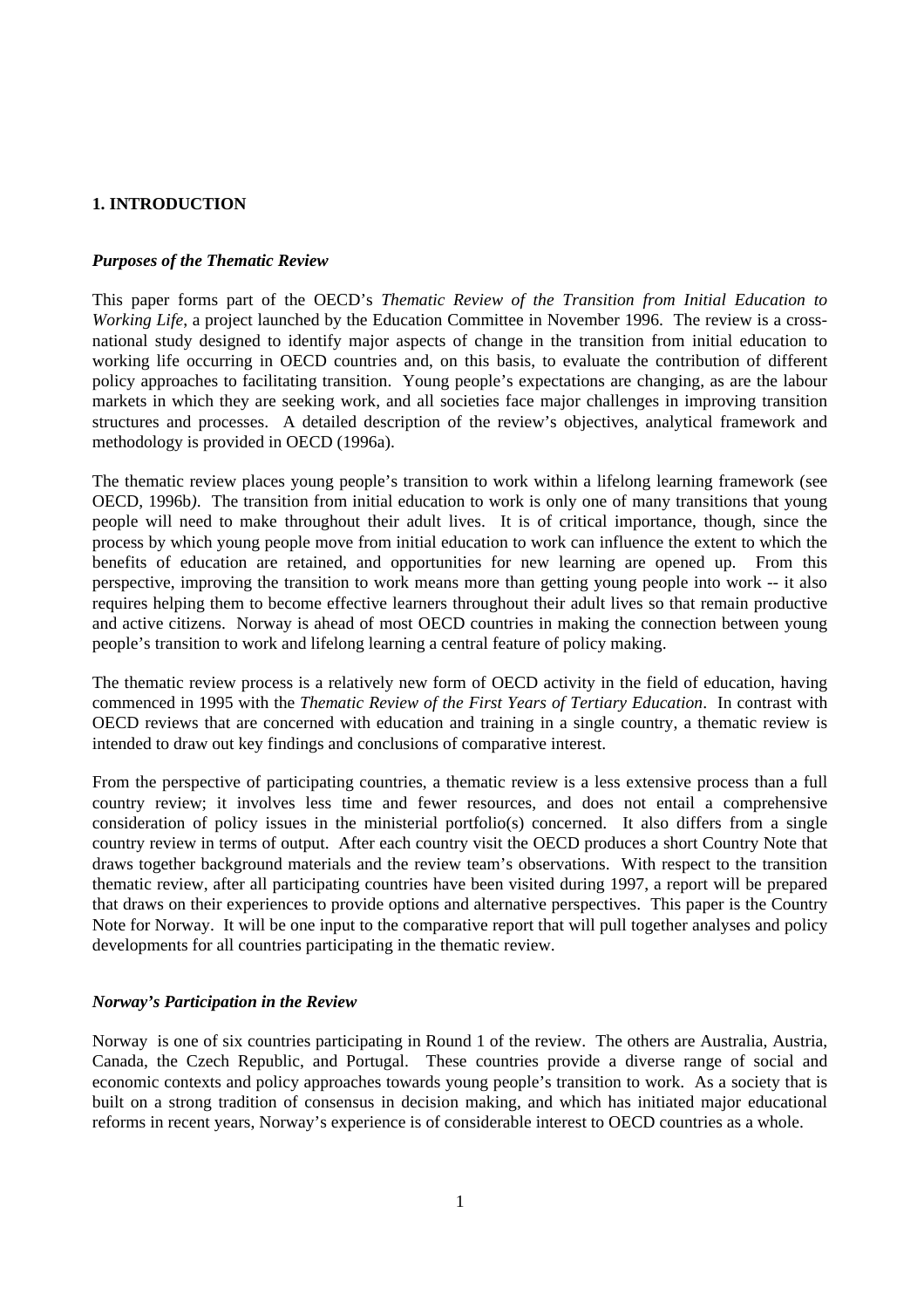Norway's participation is being co-ordinated by the Royal Ministry of Education, Research and Church Affairs. The OECD is very appreciative of the assistance provided by the Ministry, including the organisation of a comprehensive and stimulating visit by a review team in October 1997.

Norway was the fourth country to be visited in the thematic review. The review team comprised one member of the OECD Secretariat and three invited experts from other Member countries (see Appendix 1). During the 10 day visit, discussions were held with a wide range of policy makers from education and labour, educational and training institutions, research organisations, employers, trade unions, non-government organisations, and groups of young people.

The discussions centred on four main issues:

- − the ways in which young people's transition to work in Norway is changing;
- − where the main problems and priorities for action lie, including the identification of which young people are most at risk;
- − how the transition process and its outcomes can be improved, including the particular roles that education and training institutions, employers and other key agents should play; and
- policies and programmes that are particularly effective, the reasons for their success, and constraints that may limit their wider implementation.

The reviewers were very appreciative of the hospitable, frank and informative meetings that were held. The visit coincided with a new government taking office, and it could not have been easy for political leaders and senior officials to find the time that they so generously provided.

Prior to the visit the reviewers had the benefit of a comprehensive *Background Report* prepared by a writing team assembled by the Ministry of Education, Research and Church Affairs. The team represented the key organisations involved in Norwegian education and training (see Appendix 2). The background report, which was based on the guidelines and key questions detailed in OECD (1996a), is a further important output from the thematic review process. Unless otherwise indicated, data included in this paper is taken from the background report.

The present project follows closely on two other OECD reviews of Norway: the review of the first years of tertiary education that was conducted in 1995 (OECD, 1997a); and the Economic Survey which included analyses of the labour market, and education and training (OECD, 1997b). In framing this own report we have built on the earlier reviews' analyses and recommendations concerned with improving young people's transition to work, after making due allowance for the changes that have occurred since that time.

Needless to say, however, the paper that follows is the responsibility of the present review team. Although it has benefited greatly from the background materials and briefings that were provided before, during and after the visit, any errors and misinterpretations are our own.

#### *Structure of the Paper*

The remainder of the paper is organised around four main sections following this introduction. Section 2 provides a context for the review by outlining major features of Norwegian society, the education and training system, and the labour market. Section 3 identifies key features of the institutional framework and process by which young Norwegians move from initial education to working life. Sections 4 and 5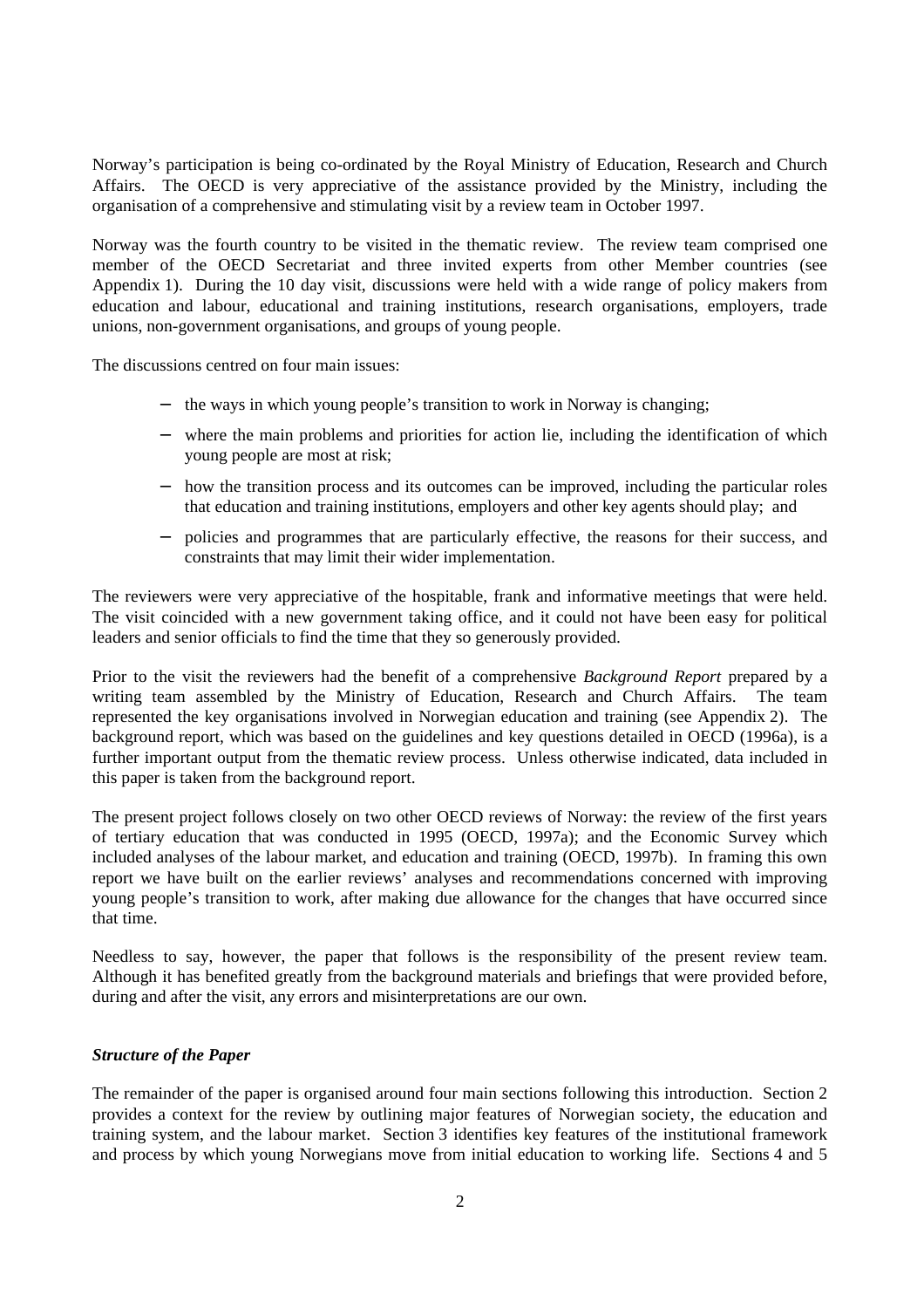document the major concerns and issues concerning the transition process and its outcomes that have become evident, and suggest some further changes that may need to be considered. Section 4 concentrates on how to build better pathways, while Section 5 concentrates on how to make even stronger the connections between education and work. Section 6 contains some brief concluding remarks. Interwoven throughout the paper are descriptions of policies and programmes that struck the review team as being particularly innovative and effective, and which are likely to arouse considerable interest in other Member countries.

The reviewers endorse the broad policy objectives and structural reforms to education and training initiated by Reform 94, and more recently by Reform 97. Our suggestions concentrate on some of the details of implementing these reforms, and not on their overall conceptual basis and design. The suggestions are also offered in recognition of the difficulty facing a group of visitors -- no matter how well briefed -- in fully grasping the current situation in Norway and the range of factors that need to be taken into account.

## **2. THE CONTEXT OF THE REVIEW**

## *The social context*

Norway's population of 4.3 million is widely spread, with about half living in areas with scattered populations. A traditional commitment to decentralised decision making sits alongside and at times uncomfortably with an equally strong Norwegian egalitarian commitment to reducing geographical and social differences. Both traditions support a willingness to accept with few questions the relatively high costs of providing government services to areas with small populations. At 6.8 per cent of GDP, direct public expenditure on educational institutions in Norway is the highest in the OECD (OECD, 1997e.) Norway is a relatively homogeneous nation with few ethnic or linguistic differences and a relatively small population of those born abroad. It is a society in which high rates of participation in voluntary associations such as sporting, cultural and charitable organisations have helped to build and support the habit of co-operative action.

The national government, through the Ministry of Education, Research and Church Affairs, is responsible for administering the education system and for implementing national policy. It is responsible for administering the higher education system and for the tripartite National Council for Vocational Training. Twenty tripartite national training councils provide advice on curriculum and qualifications in particular trades. The Public Employment Service is a national body, under the supervision of the Ministry of Labour and Government Administration<sup>1</sup>, and delivers its services through a network of regional and municipal employment offices. The 19 Counties are responsible for upper secondary education, including the employment of teachers. Tripartite vocational training committees within each County bear major responsibilities for implementing vocational training on behalf of the County authorities. The 435 Municipalities are responsible for primary and lower secondary education, as well as for health and welfare services. Norway has a strong tradition of consensus in decision making and of centralised negotiations between the social partners on matters of education and training as much as on wages and working conditions (Torp, 1995).

The transition from initial education to working life is readily accepted by Norway's young people, as much as by its policy makers, as being extended and interrupted. Military service or its social service equivalent is undertaken by some two thirds of Norwegian males and a small number of young Norwegian females at some stage between the ages of 19 and 29. Flexible progression rules within higher education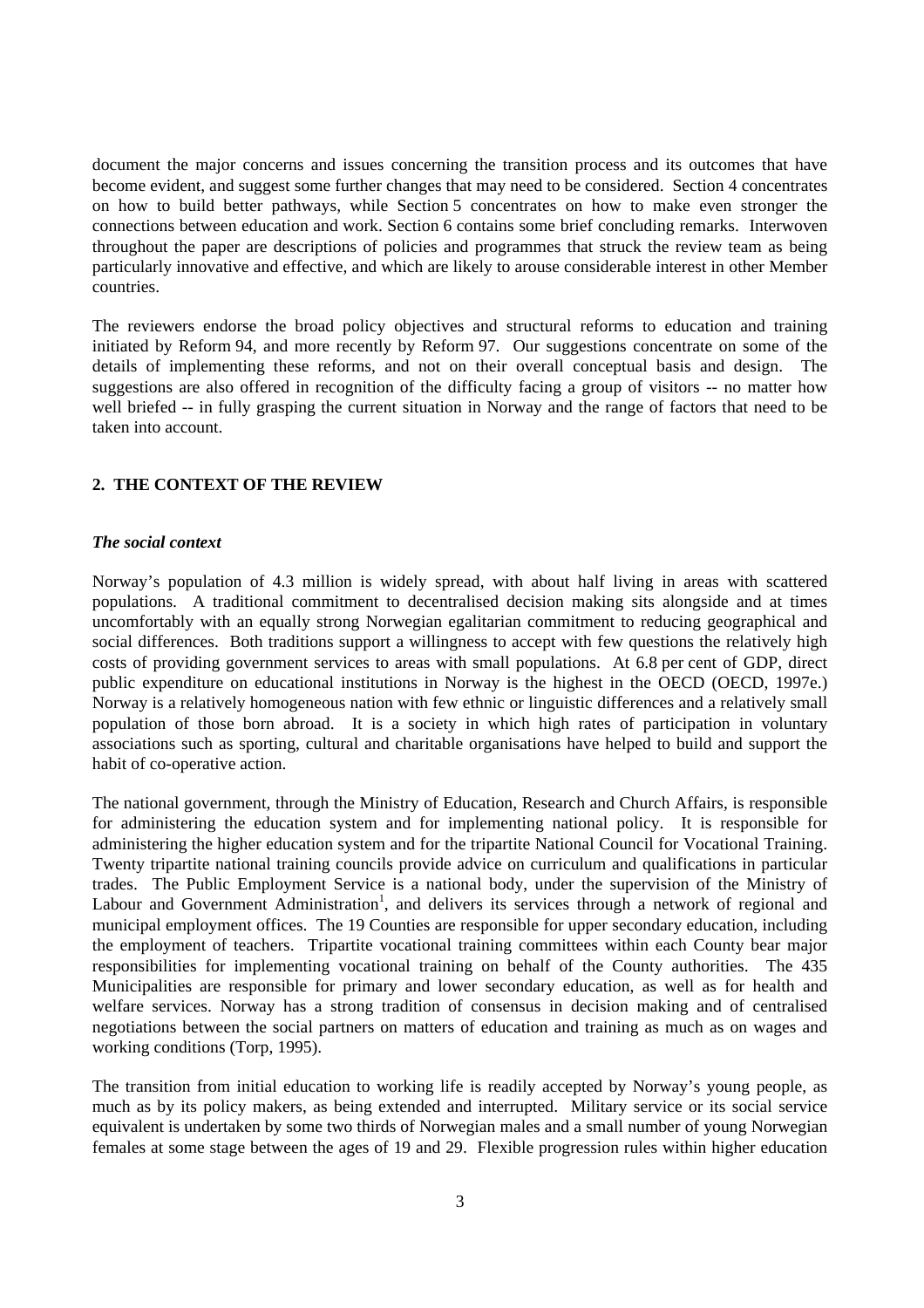have encouraged many to extend their studies over a number of years. Young Norwegians frequently take time out to study abroad, to travel or to work before starting post-school study. They do so to broaden their experience, to improve their foreign languages, to accumulate age points for university entry, or simply to enjoy themselves. Many of the young people that the review team met appeared to feel little pressure to make a commitment to a specific career pathway until their mid to late 20s.

#### *The educational context*

Educational participation rates in Norway are high by OECD standards, particularly among those aged in their twenties (Table 1). In 1995 83 per cent of 18 year olds were participating in education, compared to an OECD average of 64 per cent. At age 24, 27 per cent were participating in education which was well above the OECD average of 17 per cent. Compared to the position in most countries, there is only a moderate decline in educational participation with increasing age in Norway.

| Table 1. Educational participation rates for ages 15 to 24, 1995 |  |
|------------------------------------------------------------------|--|
|                                                                  |  |

| Age               | 15  | 16 | 17 | 18 | 19 | 20 | 21 | 22 | 23 | 24 |
|-------------------|-----|----|----|----|----|----|----|----|----|----|
| Norway            | 100 | 95 | 90 | 83 | 49 | 43 | 41 | 38 | 34 | 27 |
| OECD country mean | 93  | 88 | 79 | 64 | 47 | 39 | 33 | 27 | 21 |    |

*Note*: The participation rate is derived from the net enrolment in public and private institutions as measured by head counts.

*Source*: OECD (1997e).

## *Schools*

Schooling in Norway is traditionally free and public. Norwegian children have typically started school at the age of seven<sup>2</sup> and completed nine years of compulsory schooling  $-6$  years in primary school and 3 years in lower secondary school. Around 97 per cent continue to upper secondary education which is provided in separate comprehensive schools offering vocational and general education courses at Foundation, Advanced I and Advanced II levels. Thirteen upper secondary Foundation courses lead to 88 possible school-based Advanced I courses, and these in turn lead to 193 possible Advanced II courses. In addition 23 so-called special pathways were introduced in February 1998. These commence at Advanced I level and lead to 26 special pathways at Advanced II level. These new special pathways allow young people to sign an apprenticeship contract at the end of the Foundation year and complete Advanced I and II levels in an enterprise. This overall course structure within upper secondary education allows increasing specialisation within a particular area of study at each level.

Advanced II courses are normally available either as two year apprenticeships, spent in employment and training within enterprises<sup>3</sup>, or as one year school-based courses. Table 2 shows the distribution in 1996 of students over the 13 Foundation courses and their associated Advanced I and Advanced II courses, including apprenticeships. Foundation courses vary widely in the number of Advanced I and Advanced II courses that they lead to. They also vary in the number and type of exit points that they lead to. Some lead only to apprenticeships, some only to higher education, and some to combinations of higher education, apprenticeships and employment (in the latter case through one year Advanced II courses). Appendix 3 gives examples of these course sequences and exit points.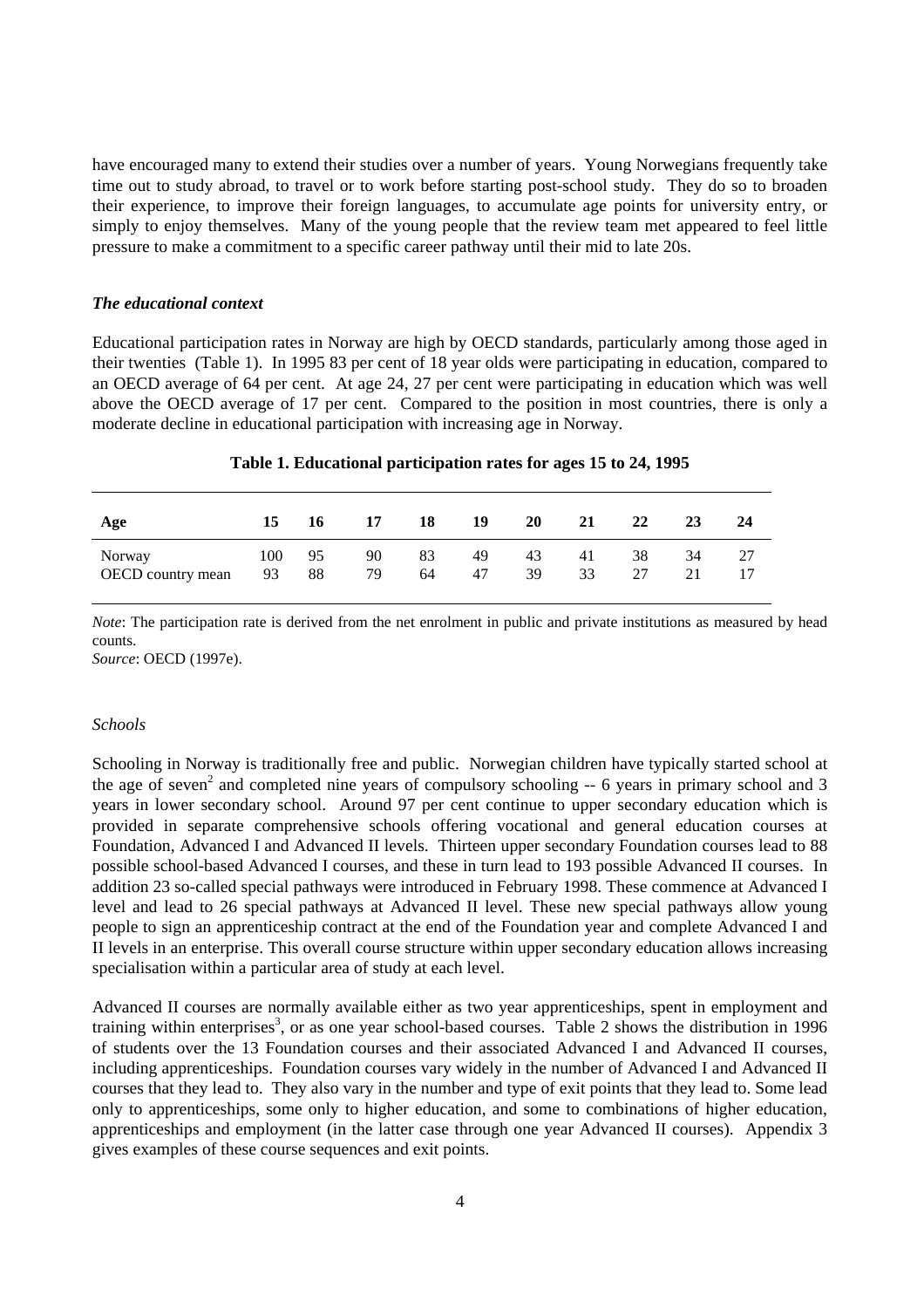| Area of study                          | <b>Foundation</b> | <b>Advanced I</b> | Advanced $\mathbf{II}^{\mathsf{I}}$ | <b>Apprentices</b><br>as % of total<br>at Advanced<br>$\mathbf H$ |
|----------------------------------------|-------------------|-------------------|-------------------------------------|-------------------------------------------------------------------|
|                                        |                   |                   |                                     |                                                                   |
| General and business studies           | 41                | 44                | 50                                  | 1                                                                 |
| Music, dance and drama                 | 2                 | $\overline{2}$    | 2                                   | n.a                                                               |
| Sports and physical education          | 3                 | 3                 | 3                                   | n.a                                                               |
| Total general subjects <sup>2</sup>    | 46                | 49                | 55                                  | 1                                                                 |
| Health and social studies              | 11                | 14                | 9                                   | 38                                                                |
| Agriculture, fishing and forestry      | 3                 | 3                 | 2                                   | 10                                                                |
| Arts, crafts and design studies        | 8                 | 6                 | 4                                   | 33                                                                |
| Hotel and food processing trades       | 5                 | 5                 | 3                                   | 83                                                                |
| Building and construction trades       | 4                 | 4                 | $\overline{c}$                      | 91                                                                |
| Technical building trades              | 1                 | 1                 |                                     | 48                                                                |
| <b>Electrical</b> trades               | 6                 | 6                 | 4                                   | 39                                                                |
| Engineering and mechanical trades      | 9                 | 8                 | 6                                   | 57                                                                |
| Chemical and processing trades         | 1                 | 1                 | $<$ 1                               | 95                                                                |
| Woodworking trades                     | 1                 | 1                 | $<$ 1                               | 81                                                                |
| Total vocational subjects <sup>3</sup> | 49                | 47                | 33                                  | 48                                                                |
| Other                                  | 5                 | 4                 | $12^{4}$                            | n.a.                                                              |
| <b>Total</b>                           | 100               | 100               | 100                                 | 16                                                                |
| <b>Number of students</b>              | 66,965            | 59,460            | 60,150                              | 9,451                                                             |

## **Table 2. Upper secondary students by area of study, 1996 (per cent)**

*Notes*:<br><sup>1</sup> Includes apprentices at Advanced II level, 42 per cent of whom gained their apprenticeship as adults rather than directly after the completion of an Advanced I course.

<sup>2</sup> The total overestimates the proportion in general subjects to the extent that it does not separately count those taking schoolbased vocational courses in the General and Business Studies area at the Advanced II level. The number of such students is not available from the County authorities.

<sup>3</sup> The total overestimates the number in vocational courses to the extent that it does not separately identify those taking university entry courses at Advanced II level in the Arts, Craft and Design and Agriculture Fishing and Forestry programmes. The number of such students is not available from the County authorities, but is likely to be quite small.

<sup>4</sup> The increase in the size of this category at this level is mainly due to the fact that the counties include all students attending technical schools in their Advanced II statistics, regardless of their level. These schools, which allow those with a trade or journeyman's certificate to improve their qualifications to technician status, accounted for some 5,000 students in 1996.

*Source*: KUF and KAD (1997), Tables 3.1.1 and 5.1.3

Norway's 178,000 upper secondary students are spread over  $535<sup>4</sup>$  upper secondary schools. The average number of students per school is around 330 and the average number of students per grade within each school is a little over 100. Small school and grade cohort sizes constrain the choices available to students, particularly in vocational courses which account for around half of all enrolments and in which the range of choice is theoretically the greatest. Typically schools offer only a few of the thirteen Foundation courses, although within any one County all or nearly all are available. In practice only a small number of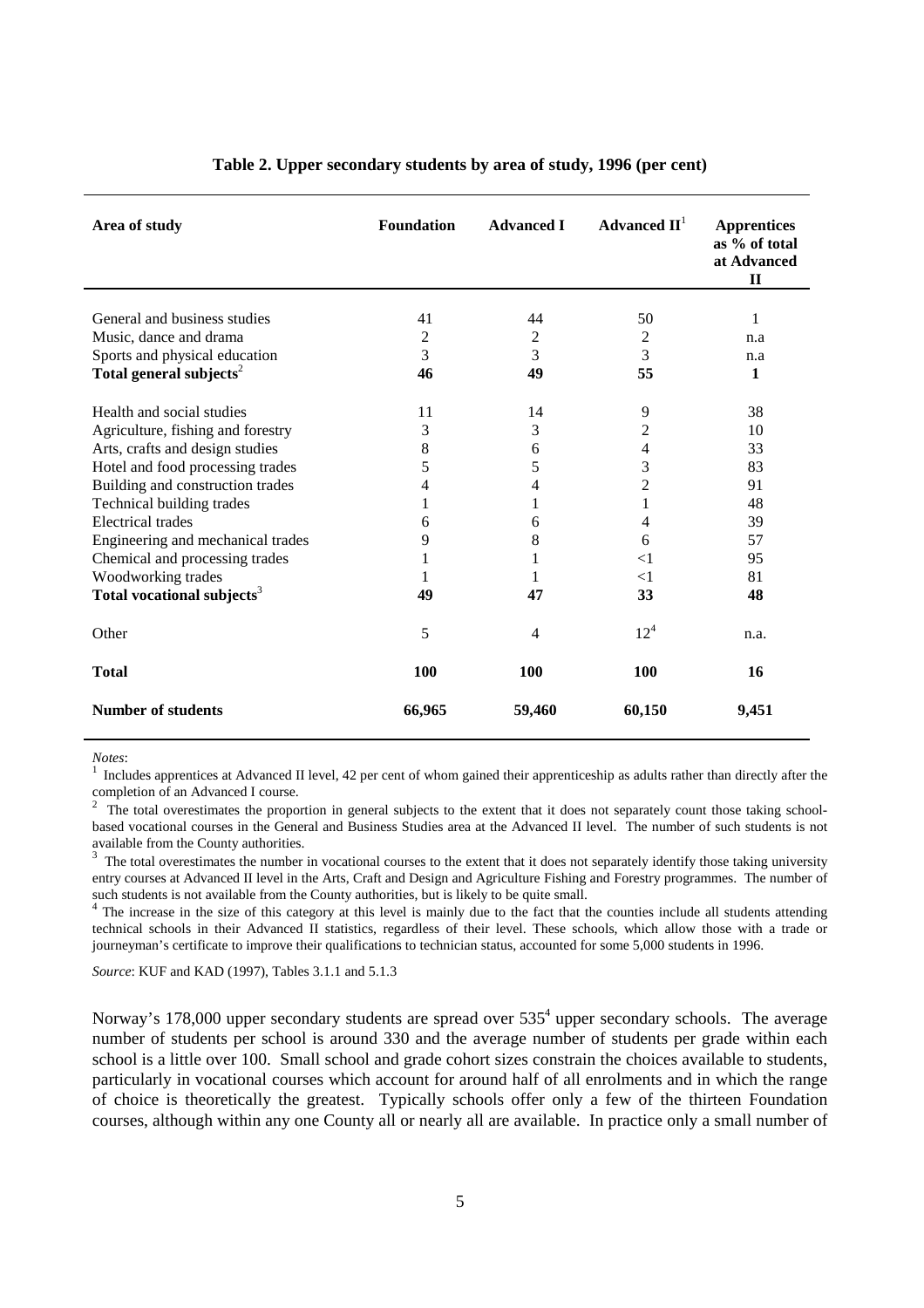the Advanced I and II options flowing from any one Foundation course are available within any one County.

#### *Becoming a skilled worker in Norway*

Skilled worker certificates are awarded following external examinations which focus largely upon the practical skills required within a trade. Both members of the County Examination Boards which set these examinations are required to have qualifications and experience in the particular trade. Broad national guidelines for the examinations are set by the Ministry of Education, Research and Church Affairs.

Trade examinations may be sat by those who have completed an apprenticeship, by those who have completed an alternative Advanced II course after not having obtained an apprenticeship, and by Section 20 candidates, predominantly adults who have gained their skills through work experience. Until recently the pathway from initial education to skilled worker status has typically been a delayed and indirect one, although there are signs that this is beginning to change as a result of reforms to the apprenticeship system introduced in 1994. Employers have generally preferred to recruit young adults as apprentices rather than to recruit directly from the school system, with only 21 per cent of all apprentices in 1995 being under the age of 20.<sup>5</sup> Informal experience has been another important source of trade skills, with 41 per cent of all those who passed the trade examinations in 1995 being Section 20 candidates rather than apprentices.

#### *Higher education*

Norway's higher education system underwent a substantial reorganisation, largely affecting the nonuniversity sector, in the early 1990s, and more than 160 institutions, many of them very small, were merged into four universities and six university colleges, 26 state colleges and two arts, crafts and design academies. In addition there are 22 private higher education institutions, 19 of which receive partial public funding. About 50 per cent of higher education students are in the university sector, and 50 per cent are in the non-university sector.

Higher education expanded rapidly in Norway from the mid 1980s. In 1985 nine per cent of 18-21 yearolds, 13 per cent of 22-25 year-olds and 6 per cent of 26-29 year-olds were participating in higher education in Norway. By 1995 this had increased to 18 per cent, 24 per cent and 10 per cent respectively. While participation by the youngest of these age groups is somewhat below the OECD average, higher education participation rates by those over the age of 21 are about one and a half times higher than the OECD country mean (OECD, 1997e). Between 1984 and 1993 higher education enrolments grew by 85 per cent in Norway. Of the five largest fields of study, which collectively accounted for 70 per cent of all enrolments in the mid 1980s (humanities, religion and theology, fine and applied arts; teacher education ; commercial and business administration, social and behavioural science and law; trade, craft, science, mathematics and engineering; and medical and para-medical) the greatest rate of growth (127 per cent) in the period was observed in the humanities field, and the lowest rates of growth (54 per cent and 57 per cent respectively) were experienced in the medical and engineering and science fields.

To be admitted to higher education all applicants, regardless of the course that they wish to enter, must have satisfactorily completed three years of upper secondary study including a Foundation course, an Advanced I course and an Advanced II course (regardless of the area of study), or a recognised vocational qualification. They must also have completed six core subjects within or in addition to these courses: Norwegian; English; History (post 1850); Social Studies; Mathematics; and Natural Science. Students must complete a specified number of modules and pass each of the six subjects. Those with a recognised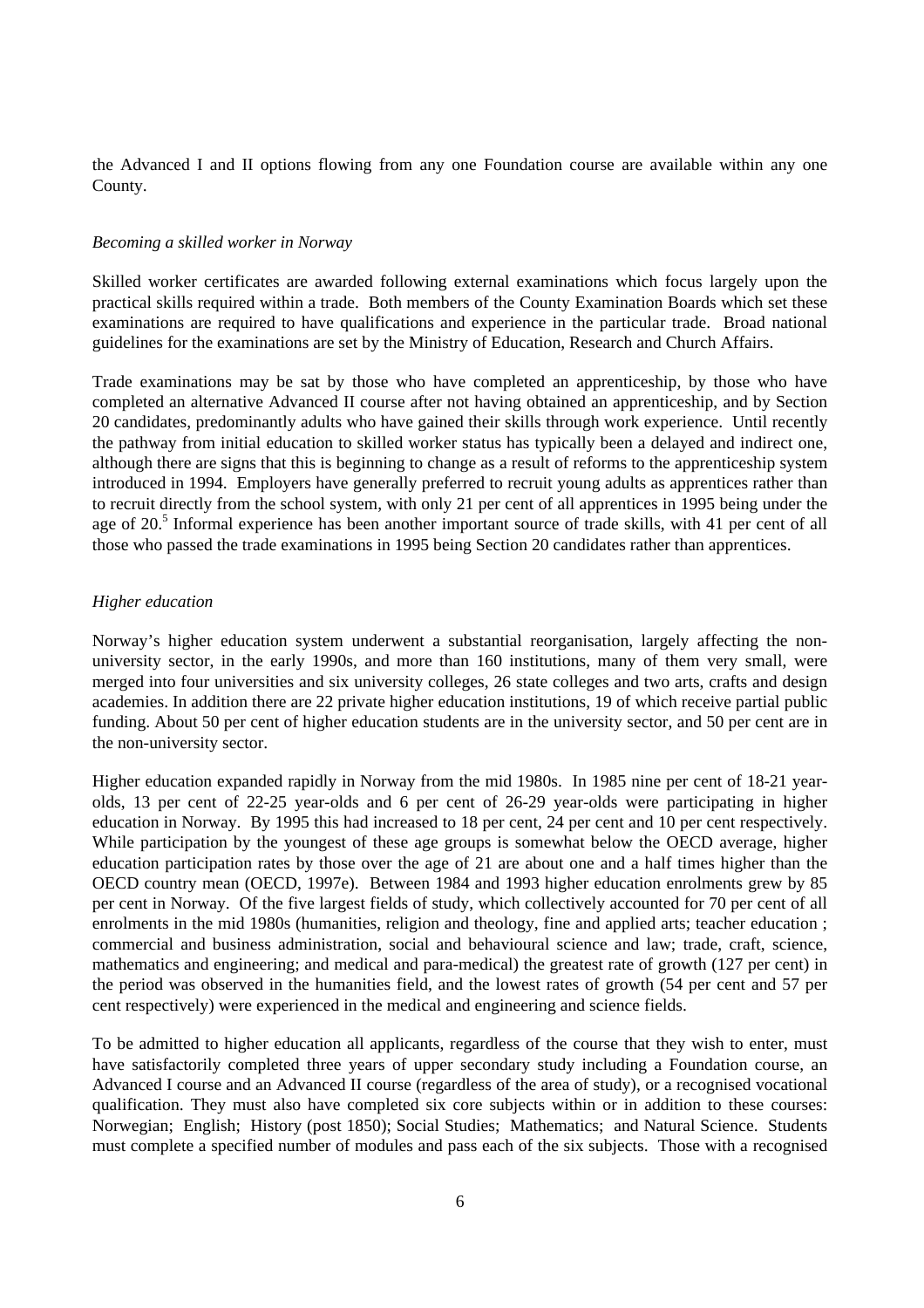vocational qualification can be admitted after completing a supplementary general education programme, equivalent to six months of full-time study, to bridge the gap between the general education component of their vocational course and entry requirements in the six core general education subjects. Those who are 23 years or older can be admitted if they have fulfilled the minimum requirements in the six core general subjects and successfully passed them, and have a combination of five years of work experience or a combination of work experience, education and training. Prior to the introduction of these standard requirements substantial variation existed between the different faculties, with weight being given to factors such as work experience in particular industries or occupations. Higher education admission requirements are centrally set by the Ministry of Education, Research and Church Affairs rather than by the individual higher education institutions. Government policy favours the admission of all qualified applicants to courses in the humanities, the natural sciences and the social sciences.

The tendency of Norwegians to delay entry to higher education in order to travel, work or undertake military service means that the student body is relatively old, with more than one in four applicants being over the age of 24. The practice of awarding entry points on the basis of age, military service or work experience has meant that in the past school leavers have found it difficult to gain entry to competitive faculties such as medicine. It has also been common for many applicants to re-sit school examinations in order to improve their marks and increase their chances of entry to competitive faculties. To counter this "backwater effect" government policy now favours the imposition of quotas on all areas of study, from the year 2000, which will reserve 30-40 per cent of places for those up to the age of 21 with original upper secondary school diplomas. Within this quota points will no longer be granted for other activities, and there will be no opportunities to improve marks by re-sitting school examinations.

## *Educational reform*

#### *Reform 94*

Beginning with the cohort that commenced upper secondary education in 1994, Norway embarked upon an ambitious and comprehensive reform of upper secondary education. The outcome of debate and policy formulation stretching over a number of years and involving all of the social partners, Reform 94 encompasses reforms to student rights, to ways of combining education and work, curriculum and pedagogy. A general impression, though, is that it has focused primarily upon making vocational courses more attractive, and has paid comparatively less attention to the nature of general education courses.

The additional costs generated by Reform 94 have been funded through a combination of the upper secondary education budget not being adjusted downwards to reflect a demographic reduction in the size of the 16 year old cohort, and a requirement that the Counties allocate a number of upper secondary places equal to a quarter more than the expected number of applicants over the three Foundation, Advanced I and Advanced II cohorts. In addition substantial resources have been allocated for curriculum renewal, teachers' professional development, follow-up services for drop-outs, to support skills training in enterprises, and for equipment and text books.

The key features of Reform 94 are:

## **(i) A statutory right**

Reform 94 created a statutory right to three years of upper secondary education leading either to a university entrance qualification or to a vocational qualification. The right has to be exercised within four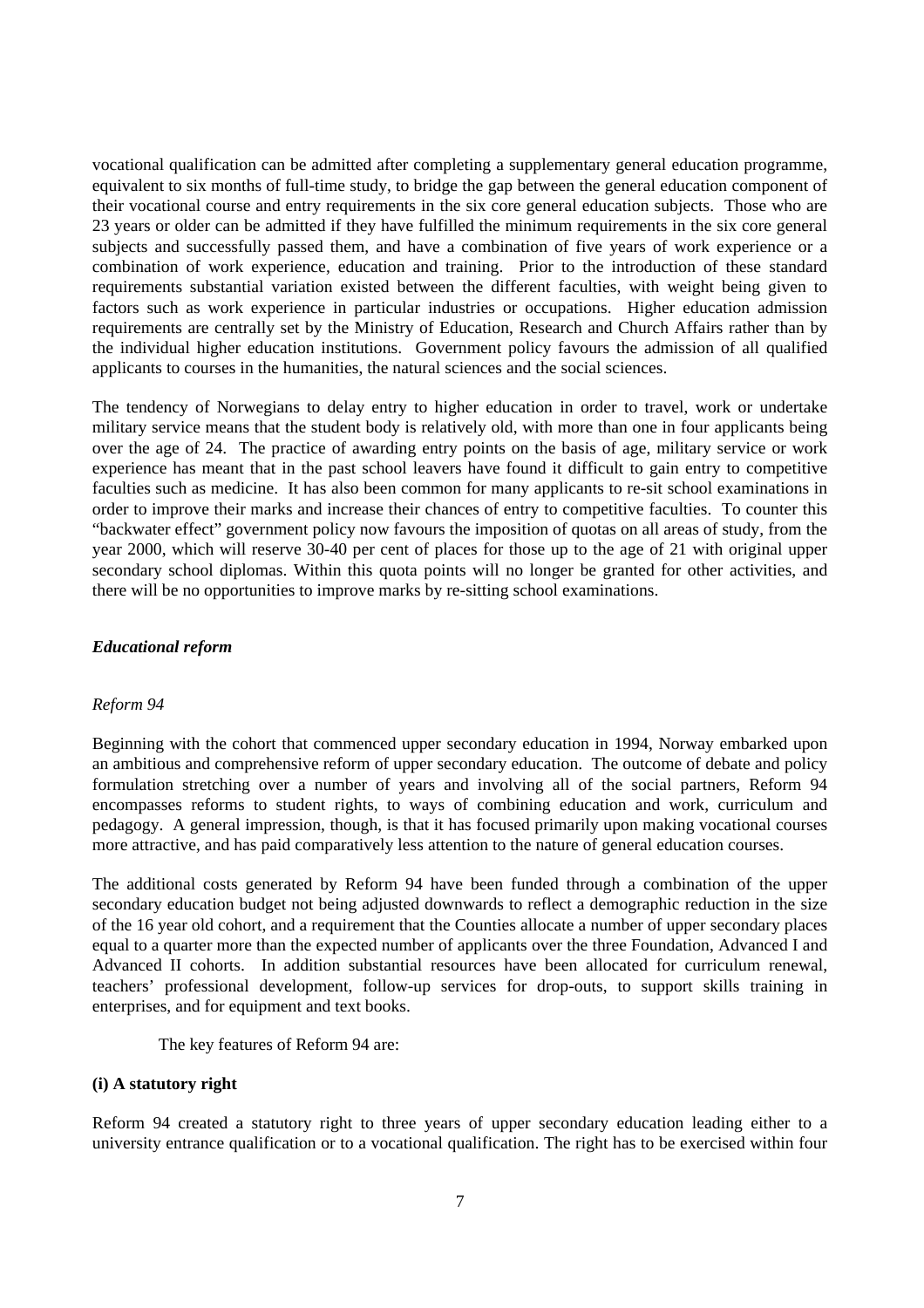years. The 2+ apprenticeship model normally consists of two years of school and two years of apprenticeship. Each year of the latter attracts six months of public funding, and together the two count as one year of the four. This means that those who follow the 2+ apprenticeship model have five calendar years to exercise their statutory right. By extending the availability of courses at the Advanced I and Advanced II level it was intended to reduce the number of students taking multiple Foundation courses due to a lack of places at higher levels. Through improving internal efficiencies and progression rates within the system it was intended to ensure that more students left upper secondary education having obtained a work force qualification. But the statutory right also imposes a limit on the amount of upper secondary education undertaken, by implying that students who remain too long at the Foundation level will lose their statutory right, which has to be taken out within a four year period, or its equivalent in the case of the 2+ apprenticeship model.

Those entering upper secondary education are given a right to one of their first three choices of a Foundation course. But they are provided with no guarantee that they will be able to enter their preferred Advanced I, Advanced II or apprenticeship course. Those who miss out on a two year apprenticeship must be offered an alternative one year Advanced II programme in the same vocational area. Students may also be offered an alternative in the form of a general education course. Within the same vocational areas alternative Advanced II courses and in-firm apprenticeship training follow the same curriculum.

The statutory right has had a major impact on the apprenticeship system, with Counties feeling a strong obligation to obtain apprenticeship places for students, employment and training within enterprises forming part of upper secondary education, and the industry partners placing strong emphasis upon their obligations to create sufficient apprenticeship places to enable young people to exercise their rights.

## **(ii) A broader curriculum**

Reform 94 has reduced the number of tracks through upper secondary education by reducing the number of Foundation courses from 109 to 13, with corresponding although proportionally lesser reductions in the number of options at Advanced I and II levels. The general education content of vocational courses has been increased, and a broader concept of knowledge is being promoted, with general education to be taught in ways that link it to the world of work, and an emphasis to be placed upon personal, social and ethical values in teaching. Cross-disciplinary projects are encouraged, and schools are encouraged to work with those from outside the school system to create a wider educational environment for students. In vocational courses clear responsibilities are allocated to schools and to enterprises for teaching defined areas of the curriculum.

## **(iii) A stronger apprenticeship pathway**

Prior to the introduction of Reform 94 only a small proportion of all trade certificates were awarded to those who had entered an apprenticeship directly from upper secondary school, and few young Norwegians under the age of 20 became apprentices. Reform 94 introduced a number of initiatives designed to increase the number of apprenticeships, to increase access to apprenticeship by those with a statutory right to upper secondary education, and to raise its quality:

− A standard method of becoming a qualified worker through upper secondary education has been introduced in most trade areas, through which students undertake two years of schoolbased study followed by two years of employment and training within an enterprise (the 2+ apprenticeship system);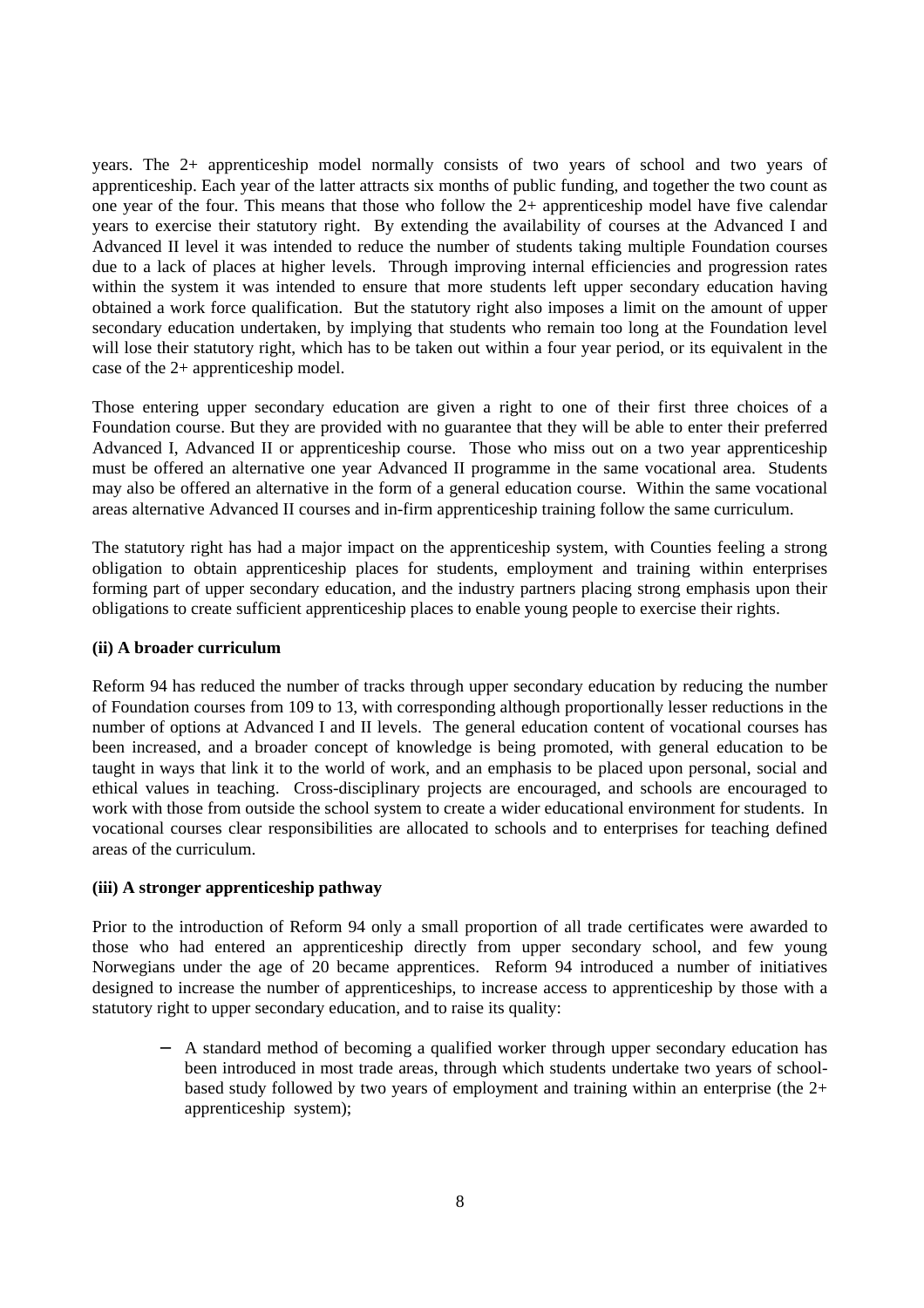- − The wages of apprentices have been reduced from roughly 80 per cent of those of a qualified worker to 50 per cent;
- − A subsidy of NOK 60,000, roughly equal to the cost of educating a student in upper secondary school for one year, is paid to employers who take on an apprentice who is within the statutory right, together with a completion bonus of NOK 15,000 if the apprentice passes the final trade test. Together these payments can reduce the direct wage costs to the employer of taking on an apprentice by close to 50 per cent. Apprentices not within the statutory right attract subsidies of only half this level;
- The pooling of roughly half of these subsidies at a regional level by smaller and medium sized firms has enabled training offices to be created to assist enterprises with the recruitment of apprentices and with on-the-job training;
- The social partners have actively promoted apprenticeships, and more broadly Reform 94's goals, to their members;
- − New apprenticeship classifications have been created in white collar and service occupations such as office work, care worker and retailing.

## **(iv) A new pathway to higher education**

Prior to the introduction of Reform 94 those with a vocational qualification who wished to enter higher education were faced with complex and non-standardised requirements that were often inflexible and difficult to understand. The difficulty involved in transferring from vocational to general education pathways was seen to be a major reason for students' reluctance to undertake vocational education, raising participation in and the status of which have been principal concerns of Reform 94. The general education content of vocational courses has been increased, and a short (six month) supplementary general education course can now be taken by those with a vocational qualification in order to qualify for university entry. In addition students can now transfer from the vocational track to the general track after Advanced I level and complete the requirements for university entry in one year of study at the Advanced II level.

## **(v) Better provision for drop-outs**

Provision for access to assistance by the Public Employment Office for those who are under the age of 20 and without a full-time job or a place in education (the Youth Guarantee) has existed since the early 1980s in Norway. It normally takes the form of an offer of participation in a trainee place scheme or a combination of a trainee place and ordinary secondary education. Reform 94 has matched this with an educational statutory right that encompasses the right of access to a follow-up service designed to reintegrate school drop-outs into education. To implement the follow-up service a well resourced administrative structure has been established at the County level that works with all three levels of government: the national Public Employment Office;, the Counties' upper secondary schools; and Municipal health and welfare services. In combination the chances of a school drop out falling through the cracks are greatly reduced. More details are provided in Box 2.

## *Reform 97*

Norway introduced significant reforms to compulsory schooling in 1997, a key element of which was the expansion of compulsory school from nine to ten years, and a requirement as of August 1997 for all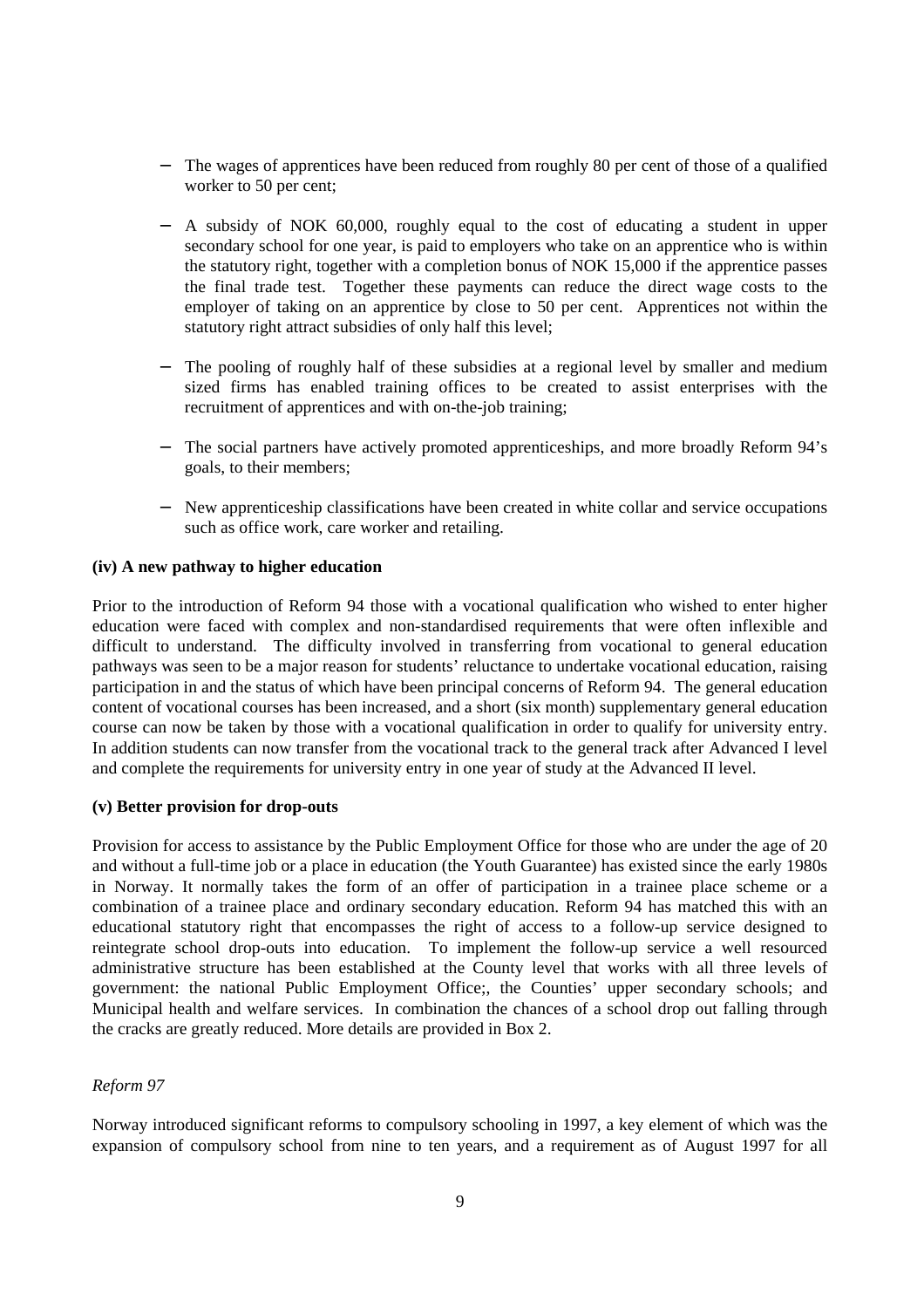children to start school at the age of six. In the present context these reforms are of particular significance for the basis which they attempt to lay for lifelong learning. Reform 97 places significant emphasis upon project-based learning, cross-disciplinary learning, learning within teams, and upon students assuming responsibility for their own learning. In common with Reform 94 it occurs within a national core curriculum that sees education extending beyond the classroom and the pupil-teacher relationship to encompass peer culture, parent participation and the local community.

## **Box 1: Evaluation and monitoring of Reform 94**

On-going evaluation is one of the notable features of the implementation of Reform 94. The Ministry of Education has commissioned seven different research institutes to monitor and evaluate various aspects of the changes to upper secondary education brought about by the reform. Topics being studied by these institutes include the initial cohort's flow through the various levels of courses and the qualifications they obtain; the division of responsibilities among education authorities at different levels, and the ways that they interact with each other; the organisation and content of the vocational education programmes; the impact of the reform on young people with special needs, and adult applicants for places; and the effectiveness of the follow-up service for early school leavers.

In putting such a comprehensive range of evaluation studies into place, the Ministry has been conscious of the need to improve the information base on Norwegian education and training. Reform 94, involving as it does a sharing of responsibilities between the national and County levels of government and individual schools, and an enhanced role for employers, has made it even more important -- but also more difficult -- to be able to gain an overview of what is happening in upper secondary education and the outcomes for school leavers. In this regard an important aspect of the evaluations commissioned by the Ministry is that they are required to provide information and insights while the studies are in progress. This reporting on a progressive basis enables quick decisions to be taken on any necessary adjustments to the reform process.

The Ministry of Education, Research and Church Affairs has committed some NOK 22.3 million to the seven main sets of evaluations over the 1994-97 period, rising from NOK 2.7 million in 1994 to NOK 7.3 million in 1997. The fact that the studies are being undertaken by independent institutes gives the evaluation process greater credibility than if it was being conducted solely by the Ministry itself. The number and range of research institutes involved has broadened the range of perspectives brought to bear on the process, and also deepened the pool of expertise available for future evaluation work on upper secondary education.

#### *Initiatives in lifelong learning*

In October 1997 an ambitious proposal for the introduction of lifelong learning for all Norwegians was submitted to the Ministry of Education, Research and Church affairs by a committee appointed by Royal Decree some 12 months earlier (KUF, 1997a). Its proposals are designed to raise the educational standards of the work force by ensuring that practical measures are in place to enable all adults to obtain a basic primary or lower secondary education, to complete an upper secondary qualification, to enter higher education, or to engage in continuing education and training. The widespread assessment and recognition by educational institutions of knowledge acquired at work and the flexible delivery of education through individually tailored programmes, distance education and information technology are central to the committee's proposals. It has recommended the creation of County and national mechanisms to achieve these objectives, the creation of statutory rights to basic and upper secondary education for adults to parallel that already granted to young people, and a statutory right to study leave. It has proposed that government bear the cost of primary and lower secondary education for adults, that the national student loan scheme and taxation rules be reviewed to encourage lifelong learning, and that continuing education and training become the subject of collective agreements between employers and the trade unions.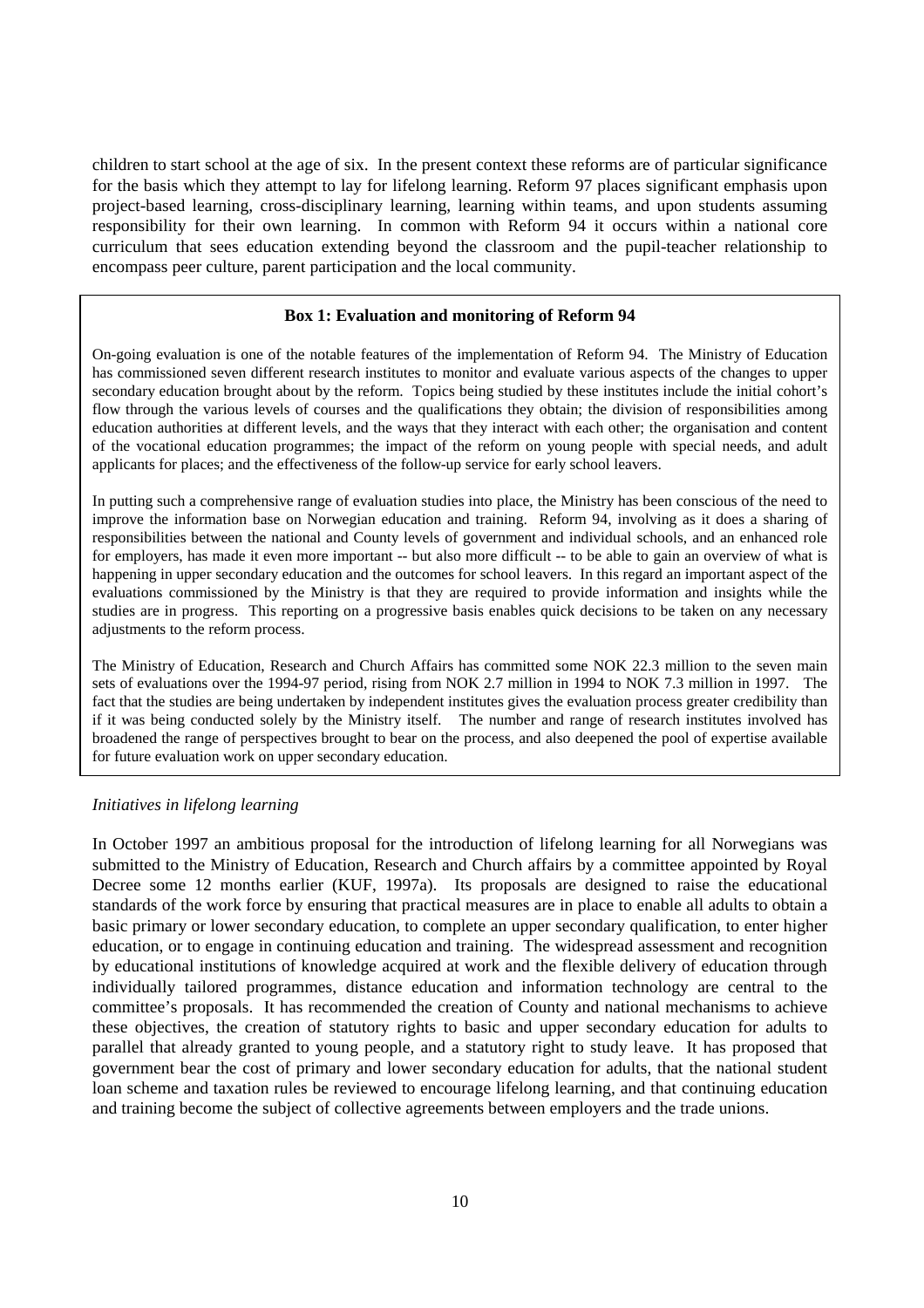Norway's employers and trade unions are committed to the goals of the Green Paper on lifelong learning and will be seeking to achieve, beginning with their 1998 Spring negotiations, a solution to the funding issues that it has raised. A White Paper on lifelong learning will be presented to the Parliament in Spring 1998, and this will also discuss the funding principles for lifelong learning.

In harmony with these proposals. Reform 94 has suggested that those who leave upper secondary education with partially completed occupational qualifications should be given credit, through the wage system, for the partial competence achieved, rather than being treated as unqualified workers. The social partners agree with this in principle, but first wish to see a pilot project on partial competence completed before attempting to negotiate on the detailed implementation of the partial competence initiative.

#### *The labour market in Norway*

## *The broad labour market context*

Norway is one of the strongest OECD economies. In 1995 its GDP per capita of US\$22,700 (at purchasing power parity) was exceeded only by Switzerland, the United States, and Luxembourg (OECD, 1997b). Unemployment -- at around 4 per cent of the total labour force -- is comparatively low, and Norway has managed to avoid the persistently high levels of unemployment experienced by most other European countries since the late 1970s. GDP growth in 1997 and 1998 is likely to be at least 3 per cent, which implies continuing job growth. Unlike many other OECD countries, Norway faces the problem of a shortage, rather than an excess, of labour.

Norway's strong employment performance has clearly been helped considerably by the wealth generated by oil and natural gas production (which now account for about 15 per cent of GDP). This wealth has enabled the authorities to increase public sector employment (in the 1980-95 period 176,000 jobs were created in the public sector while 59,000 jobs were lost in the business sector), and to reduce labour supply by increasing the numbers on various income support schemes and expanding education provision. Macro-economic policies have been significant in countering swings in the business cycle and keeping inflation relatively low. Real wages have also remained largely stable since economic growth started to recover following the 1988-92 recession. This has been mainly due to collaborative actions by the trade unions, employers and government to ensure wage restraint to assist employment growth and price stability (OECD, 1997b). There is also a strong focus on active labour market policies in Norway.

The majority of Norwegian workers are located in the service and public sectors (Torp, 1995). Only 5 per cent work in primary industries (down from 7 per cent in 1985), and 23 per cent in manufacturing (27 per cent in 1985). Around 33 per cent work in the retail, hospitality, transport, communication and finance sectors (up 2 per cent since 1985). The largest growth since the mid-1980s has occurred in the community, social and public services sectors. These areas now involve about 37 of the labour force, compared to 33 per cent in 1985. All of the net employment growth since 1981 has occurred in the public sector, and among OECD countries only Sweden has a higher share of public sector employment than Norway.

Enterprises in Norway are generally small. Eighty per cent of enterprises have fewer than 20 employees, and only 5 per cent have more than 100 employees. More than half of all employees (55 per cent) work in enterprises with less than 100 employees. This type of enterprise structure can make investment in onthe-job training difficult in the absence of co-operative arrangements or government support. In both the public and private sectors, collective wage agreements require employers to document the need for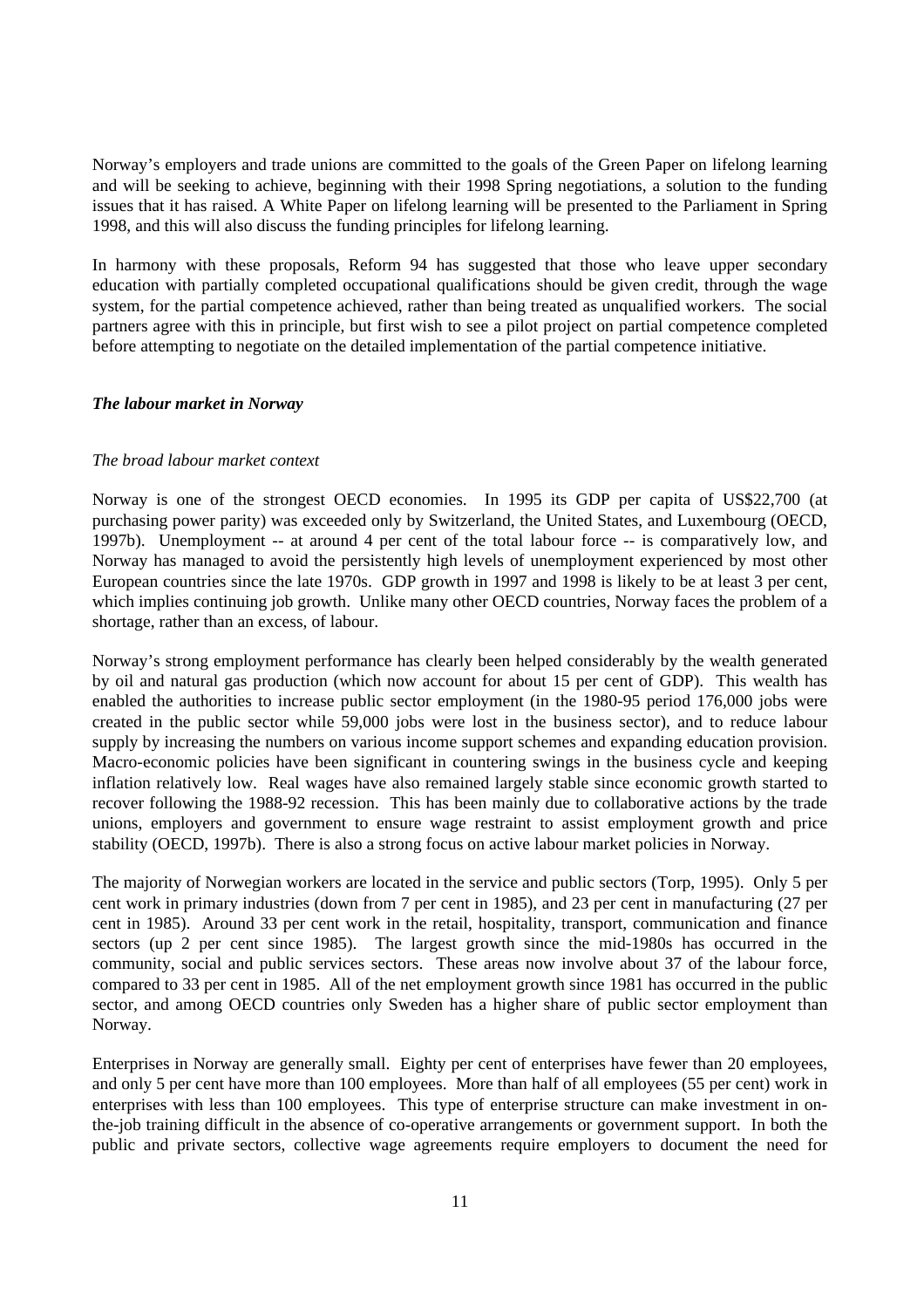continuing training, and to develop training plans. About one-third of workers attend courses organised by their employers each year, and Norwegian enterprises spend about 3.5 per cent of their annual wage bill on such courses. In the latter regard Norway is about mid-point of the range from 2 to 5 per cent that OECD countries are estimated to spend on employer-provided training (OECD, 1997b). Given the increasing pace of economic competition and technological change, the capacity of young people to participate effectively in continuing education and training is an increasingly important indicator of the transition from education to work.

Strong economic growth since 1993 has increased labour force participation rates and by 1996 participation stood at 79 per cent, which is one of the highest rates in the OECD, largely due to the high labour force participation of women. Part-time work is comparatively high (in 1995 about 25 per cent of the labour force was in part-time employment), and this combined with a long-term reduction in general working hours has led to the hours worked per person each year being lower than in most OECD countries. In general, part-time workers have similar rights and conditions on a proportional basis as fulltime workers.

Wage formation in Norway is highly centralised, and government plays an active role in influencing the outcomes of collective bargaining agreements between trade unions and employers. It is estimated that the effective coverage of central wage agreements is about 75 per cent of all workers (OECD, 1997b). Such agreements also generally include non-wage conditions such as leave, and access to training. The centralised nature of wage determination reflects the strong equity thrust in Norwegian society. As a result, the dispersion of wages in Norway is among the smallest in the OECD area. Although there is some evidence of increasing wage dispersion in the private sector, in aggregate terms this has been outweighed by further compression of the spread of earnings in the public sector.

While wage compression can serve important equity goals it can also lead to allocative inefficiencies and reduced incentives for individuals to invest in education and training, or at least in courses that may lead to better career opportunities. It can also work against the interests of new entrants to the labour market - such as young people -- who are outsiders in the wage-setting process.

Labour market policy is administered through the Ministry of Labour and Government Administration. The Public Employment Service, which has agency status under the supervision of the Ministry, has a network of offices and support services at county and district level. Private employment agencies operate in only limited areas of the labour market. Norway allocates a relatively high level of resources (1.4 per cent of GDP in 1995) to active labour market programmes (OECD, 1997b). In 1995, around two-thirds of the participants ordinary labour market schemes were in labour market training courses (including trainee places), and about one-third were in programmes for job seekers (including employment measures, job rotation schemes and wage subsidies)., Most of the participants in active labour market programmes have not completed upper secondary education..

The Norwegian authorities place a strong emphasis on shifting the unemployed from passive receipt of unemployment benefits to participation in programmes designed to improve their employability. This is especially noteworthy in the case of the young: as the benefits are related to prior earnings, it is not possible, for example, for young people to leave school and to immediately receive income support if they are unemployed.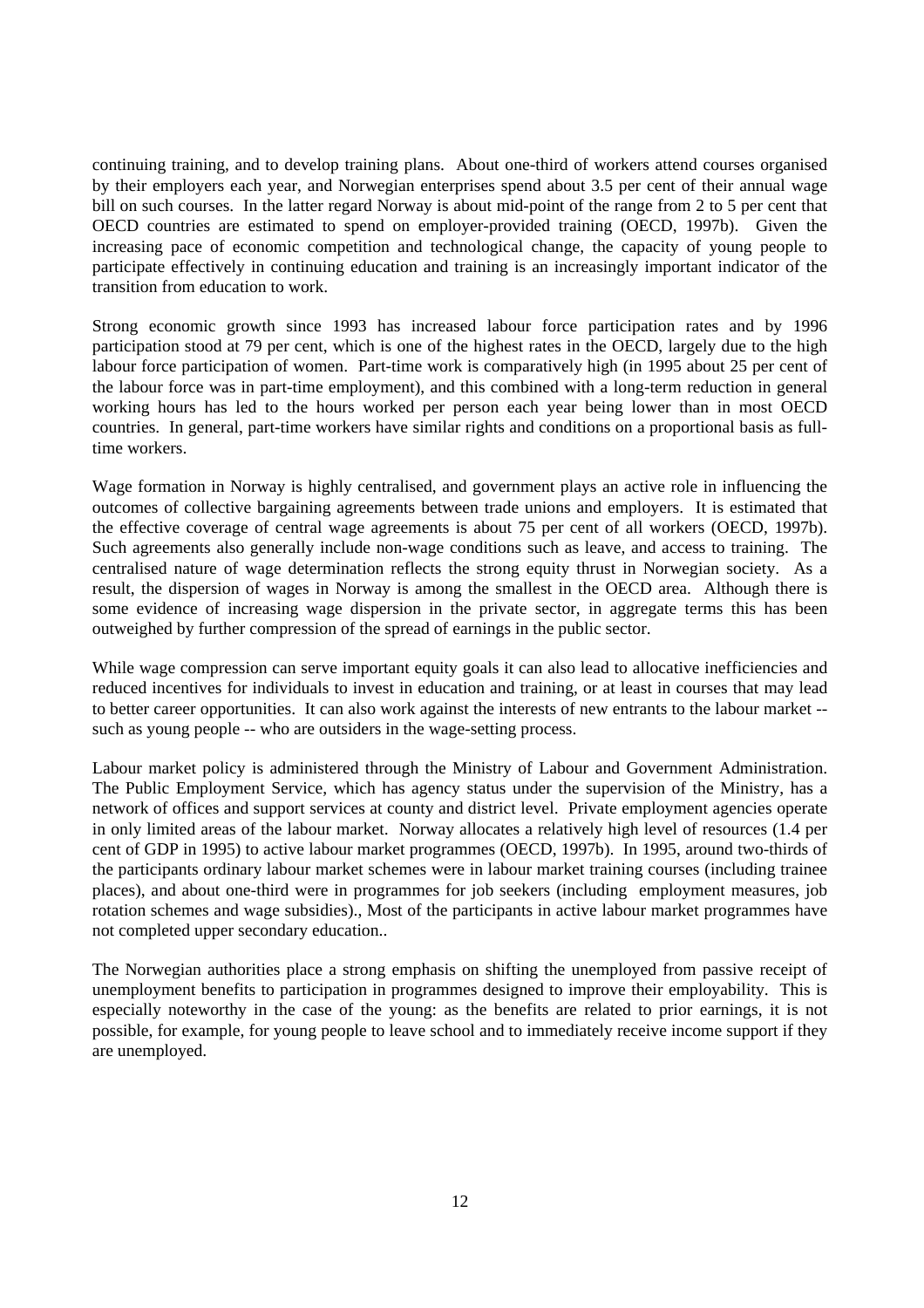#### *The youth labour market*

Between 1984 and 1994 the number of 16 year-old Norwegians decreased from about 68,000 to 53,000. The size of the 16 year-old cohort is projected to remain stable until about 2001 when numbers will start to rise again, peaking at about 60,000 in 2008. This demographic situation has been favourable to youth. It has enabled the government to increase per student expenditure on post-compulsory education without a marked rise in education expenditure as a proportion of GDP. Young people seeking jobs in sectors where employers prefer young people have also benefited from reduced competition. On the other hand, the general ageing of the labour force and the trend for the cohorts retiring from work to decline in size have meant increased rivalry for the types of jobs where adults compete with young people.

The rise in education participation rates noted earlier has been associated with a decline in full-time employment by the young. The Norwegian authorities have concerns, though, that the tight labour market that Norway is currently experiencing could encourage more young people to leave the education system early, and thereby possibly fail to develop the skills to cope with an uncertain economic future over the longer term. Despite the fall in full-time employment by the young, especially teenagers, youth labour force participation rates have remained fairly stable, as large numbers of students also work part-time. The latter phenomenon has generated concerns in some quarters that students may be squeezing young non-students out of work, especially in the retail and hospitality sectors where part-time work is widespread. The evidence available to the review team on labour force participation by full-time students does not allow these concerns to be definitively tested, but it certainly suggests that there is value in a more detailed investigation of the ways in which the youth labour market is segmented between different age groups and the extent to which these do or do not compete with one another for different forms of employment.

Youth unemployment peaked in 1993, with the unemployment rate for 20-24 year-olds at around 11 per cent, and for 16-19 year-olds at around 6 per cent. Since that time the unemployment rate for 16-19 yearolds has fallen to under 4 per cent (which is close to the unemployment rate for those aged more than 25 years), and that for 20-24 year-olds has declined to about 8 per cent. Since 1987 the unemployment rate for 20-24 year-olds has consistently exceeded that for 16-19 year-olds. The rise in educational participation rates since the mid-1980s has had the effect of deferring entry to the full-time labour market and hence the age at which unemployment starts to become noticeable. It has also meant that people aged in their twenties who lack educational qualifications are now more likely to be competing against graduates from higher education in the search for jobs. Among 20-24 year-olds for example, the unemployment rate of those who have not completed upper secondary education is about 2.5 times the unemployment rate for university graduates.

Reflecting the strong emphasis on active labour market programmes in Norway, only relatively small proportions of the young unemployed (5 per cent of unemployed 16-19 year-olds and 15 per cent of unemployed 20-24 year-olds) are classified as long-term unemployed, that is, without a job for more than six months. As was noted in discussions with labour market authorities, the comparatively small numbers of long-term young unemployed means that the young people concerned are likely to have an array of social and personal difficulties that require a higher per capita expenditure of resources on counselling and remedial services than when youth unemployment is more widespread.

## *Trends in the demand for education and training*

In common with other OECD countries, the long-term trend in Norway is towards a more highly qualified workforce, and a concomitant increase in demand for education and training. Between 1985 and 1995 the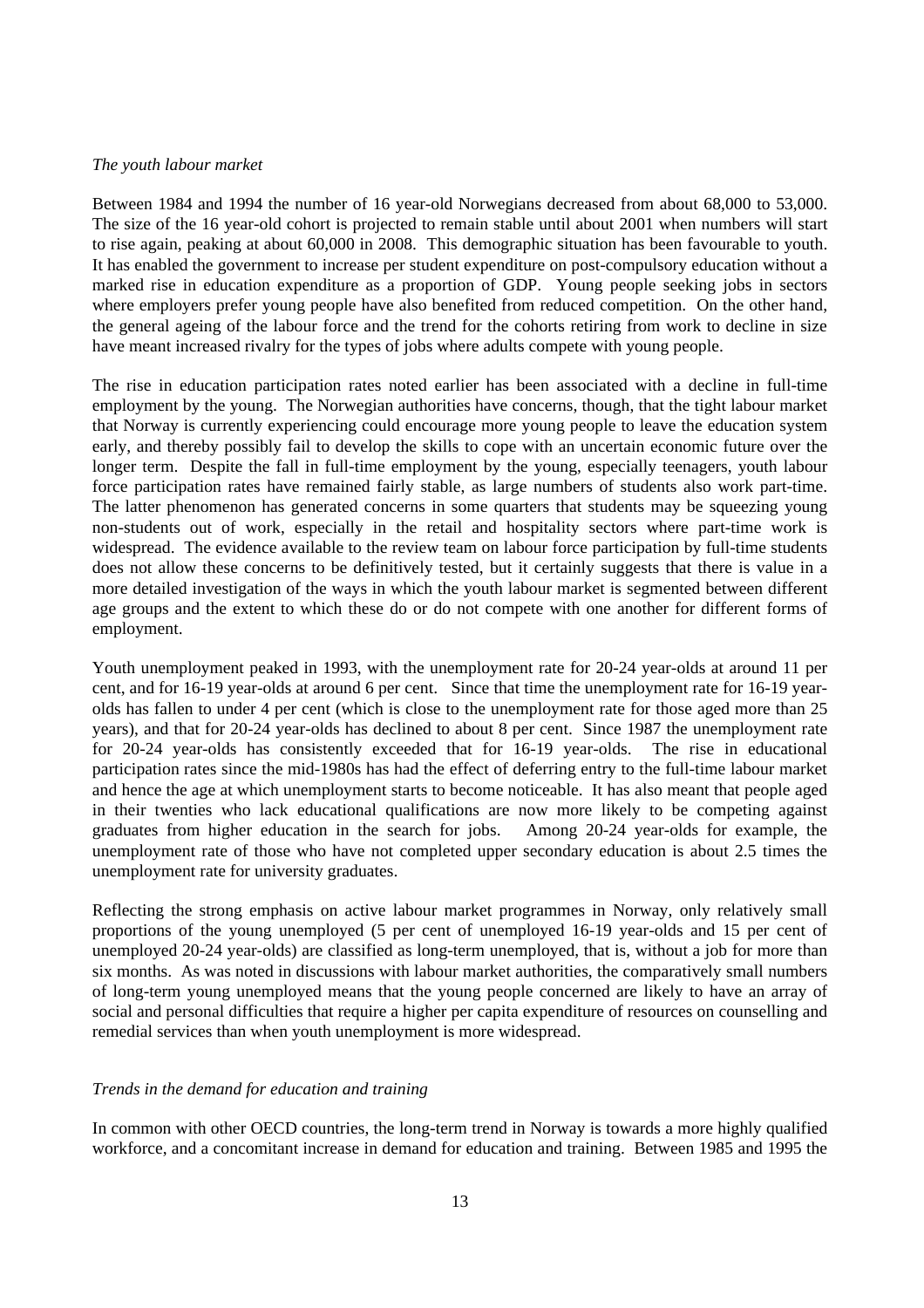number of Norwegian workers with less than an upper secondary education declined by 320,00 (or 30 per cent), while those who had completed upper secondary or higher levels of education increased by 300,000 or one-third (OECD, 1997b). Better-educated people on average experience higher rates of labour force participation, lower unemployment, higher earnings, and improved career mobility. However, within this general pattern there are notable differences between different occupations. In general, higher education graduates in education and health-related fields have had little trouble finding work within the public sector, whereas unemployment rates among engineering graduates have been comparatively high as a large increase in the number of new engineering graduates coincided with the slowing down of investment on the Norwegian continental shelf.

Projections of labour market and demographic changes over the next 10 to 15 years prepared by the Norwegian labour authorities indicate a likely excess of supply of workers who hold less than upper secondary education qualifications, excess demand for workers with upper secondary level vocational qualifications, and an approximate parity of supply and demand for higher education graduates (although in particular professional fields the current excess of supply over demand is likely to increase even further). These projections provide considerable support for the Norwegian authorities' efforts to increase the attractiveness of vocational education at upper secondary level. They also suggest that continuing attention needs to be paid to integrating labour market information services into the education system, and to improving the signalling function of the wage system.

## **3. DOES NORWAY HAVE A PROBLEM WITH THE TRANSITION FROM INITIAL EDUCATION TO WORKING LIFE?**

#### *The principal transition tracks*

Norway is most commonly characterised as having two tracks that lead from initial education to working life: a general education track that leads to work through higher education; and a vocational education track that leads to work through the 2+ apprenticeship system. It is more accurate to describe Norway as having a three track system. These three tracks, and their principal connections and exit points, provide a useful framework for evaluating and monitoring many aspects of Reform 94, including internal flows and student destinations.

**The general education track** is entered by about half of those who commence upper secondary education. Perhaps an additional one in ten transfer to it during their upper secondary education, principally after the Advanced I level. Many of these transfers are voluntary, but others appear to be default transfers by those offered a general education alternative course as the result of failing to gain an apprenticeship. The general education track has two exit points. 1995 data show that 43 per cent of those who completed an Advanced II general education course and left upper secondary education, or between one in five and one in four of the total cohort, moved directly into higher education (KUF and KAD, 1997, Annex II, Appendix II, Table 3). This suggests that some six in ten of those who exit upper secondary education from the general education track, or perhaps between a quarter and a third of the total cohort, move from it either directly into work, or take a more indirect route into either higher education or employment through activities such as military or social service or travel.

**The school-based vocational track** is entered by around one in four of those who commence upper secondary education. It has two branches. The first, which commences at the Foundation level, consists of three year courses that lead to a vocational qualification but not an apprenticeship. Among these are: the Nursing Auxiliary course and a number of other health and social studies courses; mapping and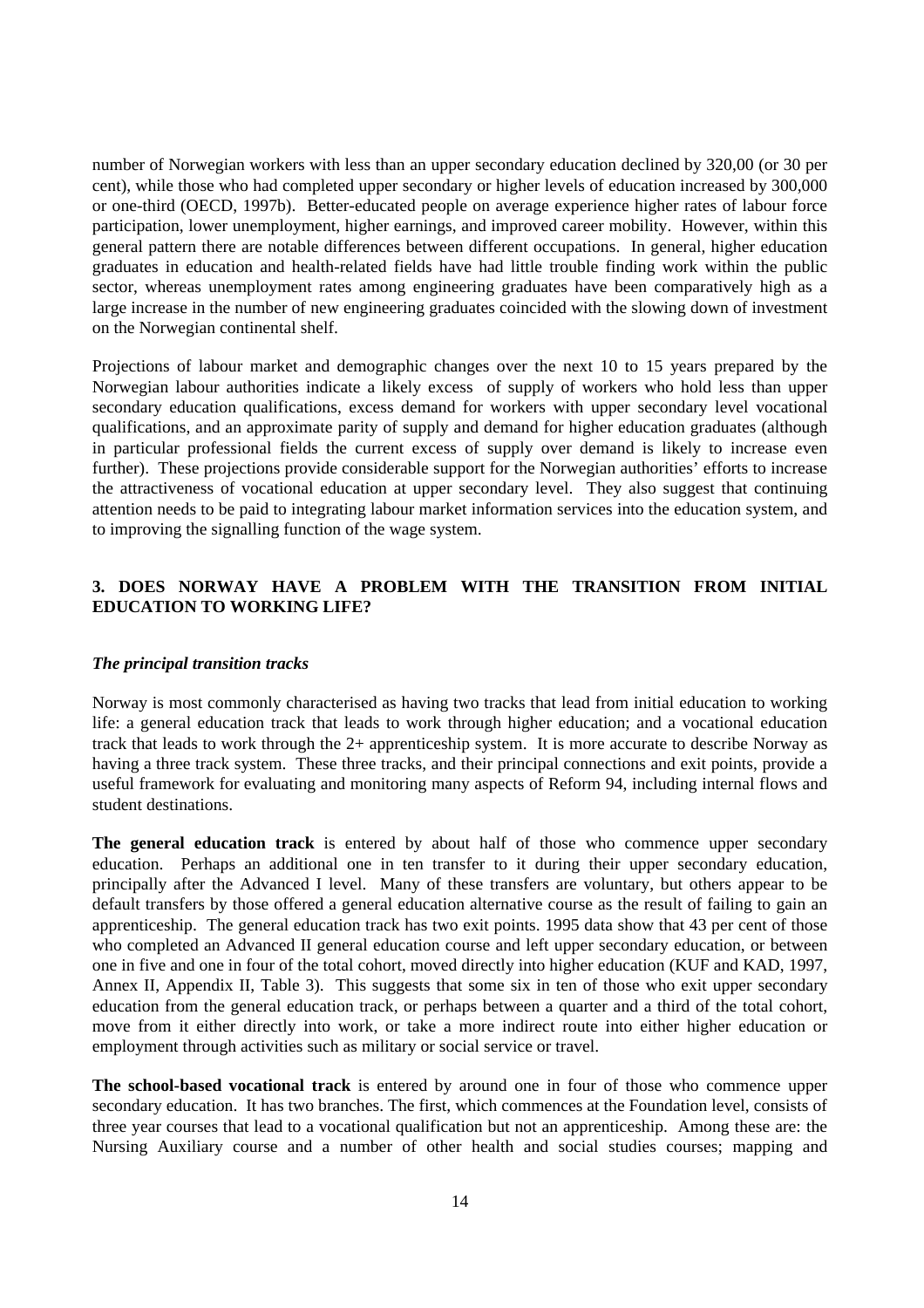surveying;, a number of graphics and design courses; and a number of agricultural, and forestry courses. Around 75 per cent of those taking Advanced II vocational courses at school appear to be in this branch of the track. The second branch of the school-based vocational track is a default branch. It is entered from the Advanced I level by those from the apprenticeship track who cannot obtain an apprenticeship. Perhaps one in four of those taking a school-based Advanced II vocational course fall into this category<sup>6</sup>.

**The 2+ apprenticeship track** is entered by around one in four of those who commence upper secondary education, and appears to account for slightly more than one in six of those who exit from upper secondary education.

#### **Figure 1**



## **The principal connections between and exit points from Norway's three principal tracks<sup>7</sup> from initial education to working life**

Those who enter the largest course in the general education track (General and Business Studies) can keep their options between university entry and a vocational qualification open until the end of the Foundation I year. Those who choose the Sport and Physical Education or Music Dance and Drama courses (around one in ten of those in the general education track) are locked into the general education track for three years.

Those who enter the two vocational education tracks can move to the general education track at the end of their Advanced I year, and emerge with a partially completed vocational qualification as well as a university entry qualification. If they choose to complete a vocational qualification they can qualify for university entry by subsequently completing a further six months of general education. Around half of those who enter a vocational track will have only the apprenticeship track open to them (for example those who choose the Woodworking Trades Foundation course) unless, by default through failing to gain an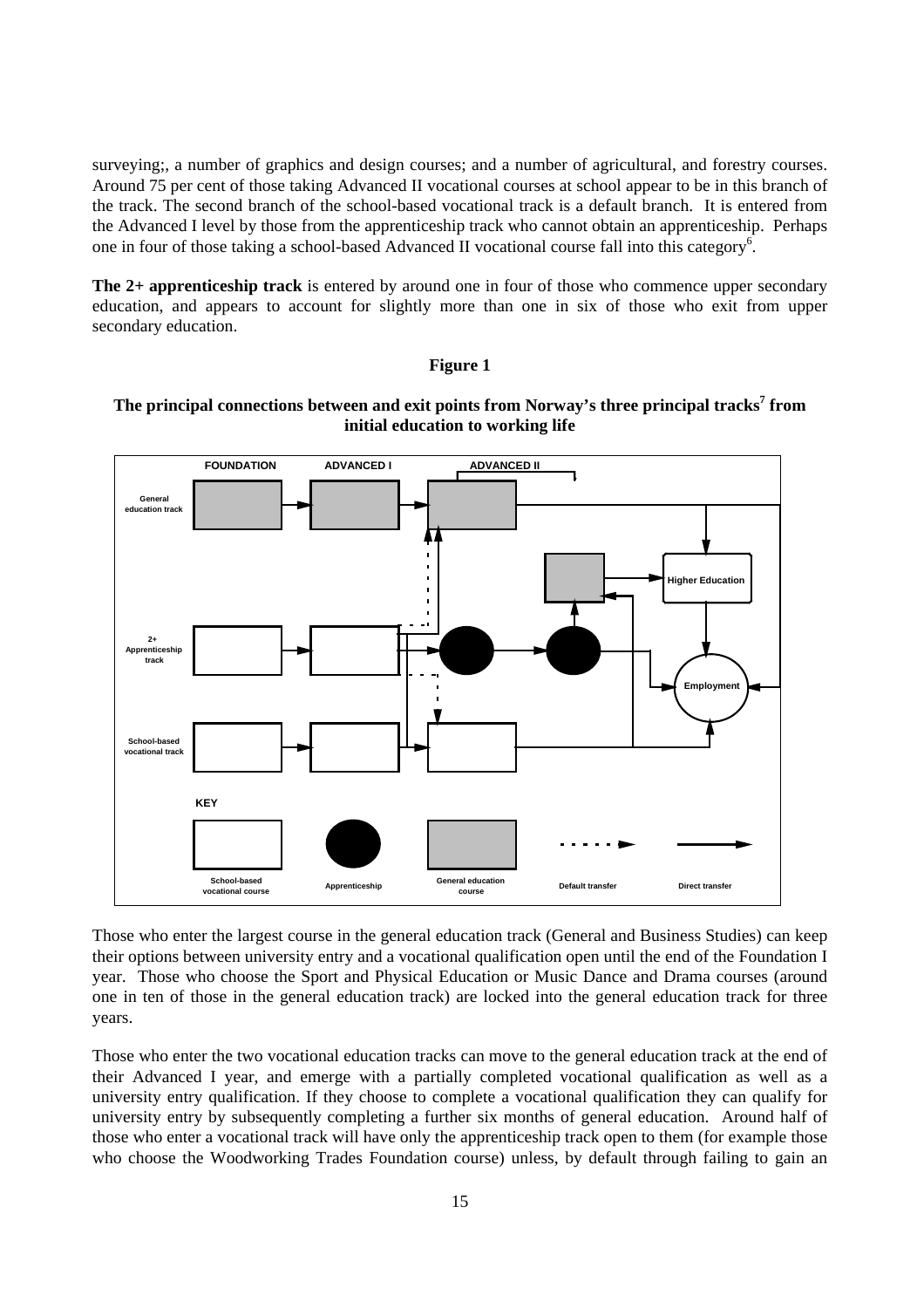apprenticeship at the end of their Advanced I year, they are forced on to the school-based vocational track or the general education track. The remainder enter Foundation courses such as Health and Social Studies that can lead either to the school-based or apprenticeship tracks depending upon the particular Advanced I course that is chosen.

Those who drop out of the system, at any point, have up to a year to reinsert themselves without formally losing their entitlement to the opportunity to gain an upper secondary qualification. Those who change courses within a track, or who change tracks other than, as described above, by moving from a vocational to a general education course at the end of the Advanced I year, will in theory although it appears not in practice exhaust their statutory right to three years of upper secondary education before obtaining a qualification. This will occur for example if a student completes a Health and Social Studies Foundation course and then decides to undertake a Hotel and Food Processing Trades programme. Opportunities for the crediting of studies completed in one Foundation course area within another appear to be minimal at present.

Figure 1 gives a schematic representation of the principal links between the tracks, and Table 3 estimates their size. Table 3 suggests that appreciable bottlenecks exist at the point of transfer from the Advanced I to the Advanced II level within the two vocational tracks, with the size of both shrinking appreciably. Some of the change in relative size between the tracks at that point is due to transfers from the apprenticeship to the school-based vocational track. But it is also likely to be due either to transfers from the two vocational tracks to the general education track, to disproportionately large drop-outs from the two vocational tracks after the Advanced I level, or both.

| <b>Track</b>                                                   | <b>Foundation</b> | <b>Advanced I</b> | <b>Advanced II</b> |
|----------------------------------------------------------------|-------------------|-------------------|--------------------|
| General education<br>School-based vocational<br>Apprenticeship | 48<br>27<br>25    | 51<br>23<br>26    | 63<br>19<br>18     |
| <b>Total</b>                                                   | 100               | 100               | 100                |

**Table 3. Estimated distribution of students across the general, school-based vocational and apprenticeship tracks by grade level, 1996 (per cent)**

*Source*: Derived from Table 2.

The 2+ apprenticeship track, which at present accounts for around one in four of those at the Foundation level, has been the principal focus of attention, both within and outside of government, in the implementation of Reform 94. But effective transitions to working life are important for those in all tracks. In our discussions, we were surprised at the lack of attention that many have given to the schoolbased vocational track. It was also apparent that the connections between the general education track and working life have yet to loom large as an issue in Norway. Yet these two tracks account for the majority of Norway's upper secondary students.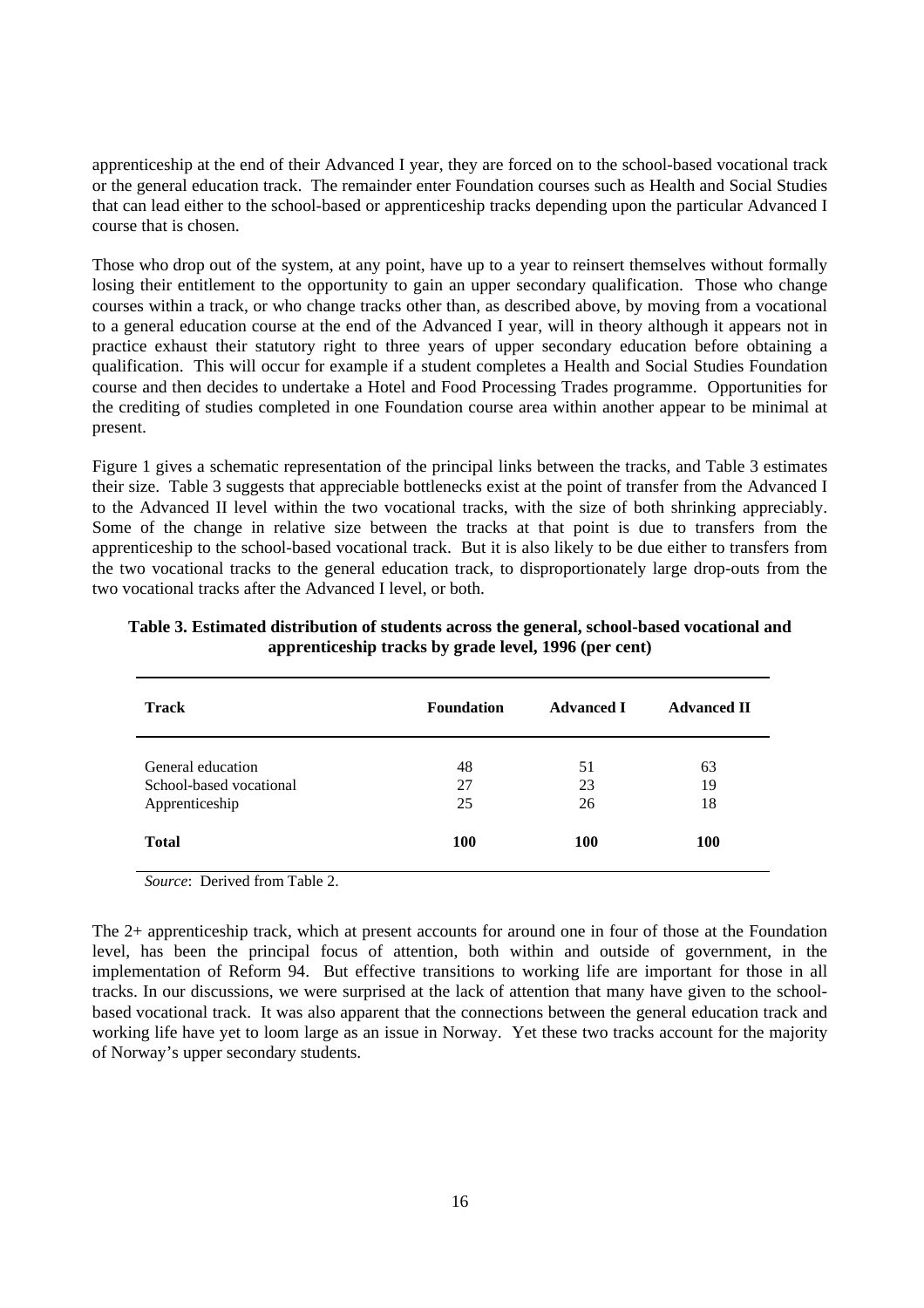#### *Indicators of transition problems*

In large part reflecting a labour market in which unemployment is less than half the OECD average, Norway stands relatively well in relation to other countries on some key indicators of the status of youth (Table 4). In 1996 the unemployment rate among 16-24 year-olds was 12 per cent, which was towards the lower end of OECD countries as a whole for 15-24 year olds (OECD, 1997d). The proportion of the total 16-24 year-old age group who were unemployed was, at seven per cent, similarly low, and again both below the OECD average and towards the lower end of the overall OECD experience. Unemployment is also a relatively brief and transitory experience for Norwegian youth, particularly for those under the age of 20. In mid 1996 those unemployed for 26 weeks or more constituted only five per cent of those unemployed and under the age of 20. Among 20-24 year-olds long term unemployment accounted for only 14 per cent of the unemployed, compared to 31 per cent of the unemployed in the labour force as a whole (KUF and KAD, 1997, Annex I, Table 4). In absolute numbers long term unemployment among those under the age of 20 is insignificant in Norway, accounting for less than 200 young people in the entire country in mid 1996. Among 20-24 year-olds long term unemployment accounted for roughly 2,300 persons in mid  $1996^8$ .

While these overall indicators are favourable, some young people do appear to experience particular difficulties in making the transition from initial education to working life. While unemployment rates may be low at any one time, Norwegian research suggests that the problem of repeated spells of unemployment may be concentrated in certain groups of youth, particularly those from working class families with low levels of education, and those working in retail and construction industries in which employment tends to be highly seasonal (Hammer, 1997). Table 5 highlights the particular difficulties that the very small absolute number of teenagers who are under the age of 18 and who are not students have in securing work. Among such teenagers, most of whom are school drop-outs, only one in four have employment as their principal activity, and as such should be regarded as being at a particularly severe risk in the transition from initial education. (Given the generally inverse correlation between employability and early school leaving, the low absolute unemployment rates among early school leavers in Norway is a substantial policy achievement).

The generally low unemployment rate for the 16-24 year-old group as a whole has marked a growing divergence in the 1990s between the unemployment rates experienced by those under the age of 20 and those aged 20-24. In the mid 1980s unemployment rates for the two age groups were both around three per cent. By the mid 1990s the rate for 20-24 year olds had risen to nearly eight per cent, yet the rate for 16-19 year-olds had remained essentially stable. Table 5 shows that the probability of being either unemployed or involved in labour market assistance measures doubles after the age of 18, and does not fall appreciably by the age of 24. One senior official that the review spoke to suggested that those young people in their early 20s who emerge from the general education track with no formal vocational qualification and who do not proceed to higher education are among the groups most likely to experience problems in the transition from initial education to working life in Norway. A study of all those who finished their education in 1989-90 showed that two years later only half had found permanent jobs, with the rest being either unemployed, in fluctuating employment or not in the labour force (Ministry of Local Government and Labour, 1996). This reinforces the impression that many young Norwegians take a long time to establish themselves in the labour market after leaving initial education.

Table 5 illustrates the tendency for Norwegian youth to drop out of formal education and employment for a period after completing upper secondary schooling after around age 18. A third of those aged 20-21 are not primarily involved in either education or employment, but of this group only one in three are formally unemployed or involved in labour market assistance measures. The rest are likely to be involved in activities such as military or social service or travel. These experiences, like much early labour market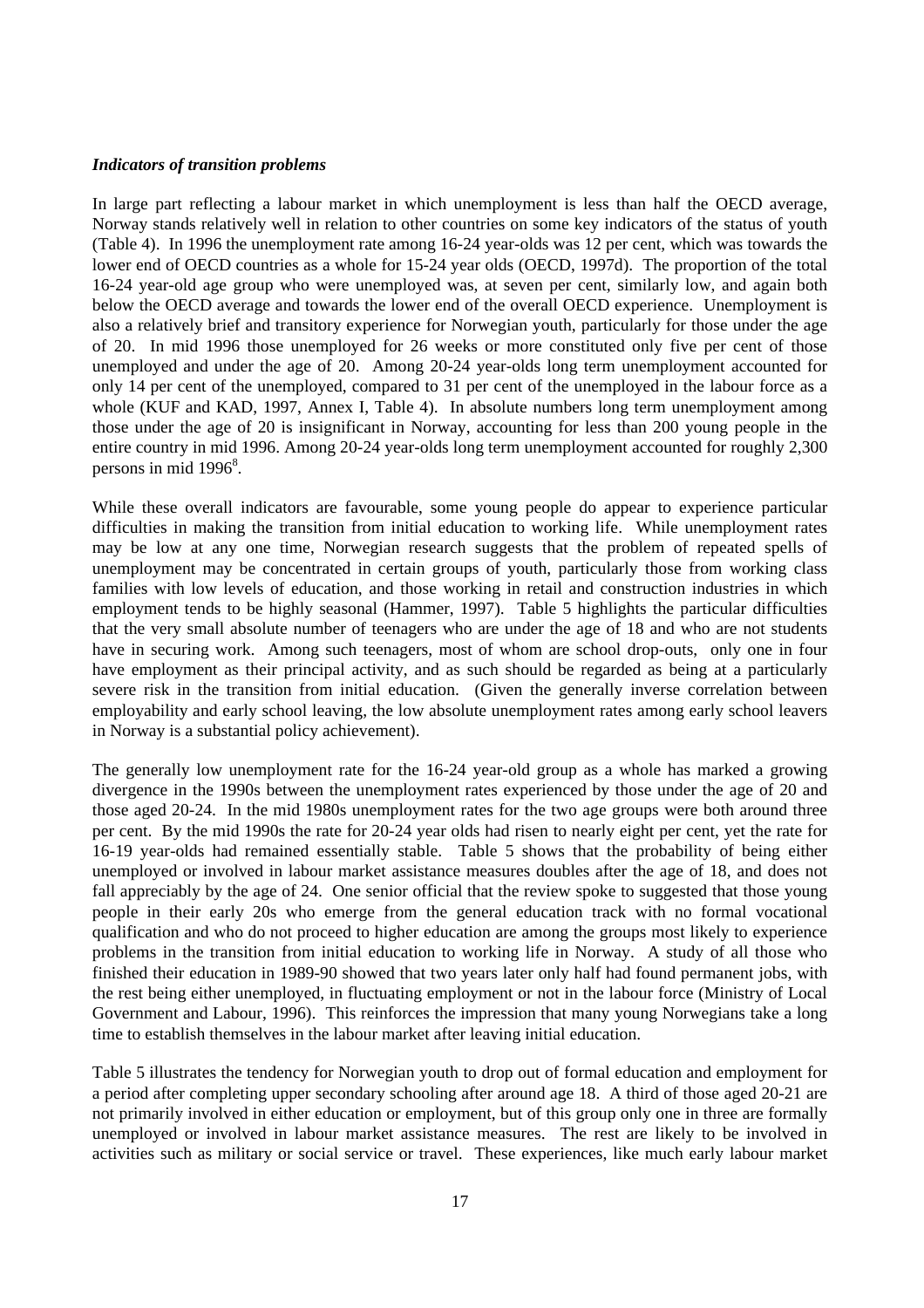exploration by school leavers, can be of significant benefit in developing career decidedness, maturity and confidence in the transition to adult life. On the other hand research in Sweden (Schröder, 1996) and the United States (Klerman and Karoly, 1995) points to substantial risks of young people being trapped not in constructive career development but a cycle of temporary work, labour market programmes and unemployment.

|                             | Youth labour<br>force<br>participation<br>15-24 year-olds<br>(A) | Youth<br>unemployment<br>rate<br>15-24 year-<br>olds<br>(B) | Youth<br>unemployment<br>to population<br>ratio<br>$(A*B)$ | Adult<br>unemployment<br>rate<br>25-54 year-<br>olds<br>(C) | Ratio of youth<br>to adult<br>unemployment<br>(B/C) |
|-----------------------------|------------------------------------------------------------------|-------------------------------------------------------------|------------------------------------------------------------|-------------------------------------------------------------|-----------------------------------------------------|
| Australia                   | 70                                                               | 15                                                          | 10                                                         | $\tau$                                                      | 2.2                                                 |
| Austria                     | 60                                                               | $\tau$                                                      | $\overline{4}$                                             | $\sqrt{5}$                                                  | 1.4                                                 |
| Belgium                     | 33                                                               | 21                                                          | $\overline{7}$                                             | 9                                                           | 2.4                                                 |
| Canada                      | 62                                                               | 16                                                          | 10                                                         | 9                                                           | 1.9                                                 |
| Czech Republic              | 50                                                               | $\tau$                                                      | $\overline{4}$                                             | 3                                                           | 2.2                                                 |
| Denmark                     | 74                                                               | 11                                                          | 8                                                          | 6                                                           | 1.8                                                 |
| Finland                     | 45                                                               | 25                                                          | 11                                                         | 14                                                          | 1.8                                                 |
| France                      | 29                                                               | 26                                                          | 8                                                          | 11                                                          | 2.4                                                 |
| Germany <sup>1</sup>        | 56                                                               | $8\,$                                                       | $\overline{4}$                                             | $\,8\,$                                                     | 1.0                                                 |
| Greeze <sup>1</sup>         | 37                                                               | 28                                                          | 10                                                         | $\overline{7}$                                              | 3.8                                                 |
| Ireland                     | 44                                                               | 18                                                          | $\,8\,$                                                    | 11                                                          | 1.7                                                 |
| Italy $^{1, 2}$             | 39                                                               | 32                                                          | 13                                                         | 9                                                           | 3.6                                                 |
| Japan                       | 48                                                               | $\tau$                                                      | 3                                                          | $\mathfrak{Z}$                                              | 2.5                                                 |
| Korea                       | 35                                                               | 6                                                           | $\sqrt{2}$                                                 | $\sqrt{2}$                                                  | 3.8                                                 |
| Mexico                      | 53                                                               | $\tau$                                                      | $\overline{4}$                                             | $\mathfrak{Z}$                                              | 2.4                                                 |
| Netherlands                 | 66                                                               | 12                                                          | 8                                                          | $\sqrt{6}$                                                  | 2.2                                                 |
| New Zealand                 | 68                                                               | 12                                                          | 8                                                          | 5                                                           | 2.4                                                 |
| Norway <sup>3</sup>         | 60                                                               | 12                                                          | $\overline{7}$                                             | $\overline{\mathbf{4}}$                                     | 3.4                                                 |
| Poland <sup>1</sup>         | 40                                                               | 31                                                          | 12                                                         | 12                                                          | 2.7                                                 |
| Portugal                    | 44                                                               | 17                                                          | $\tau$                                                     | 6                                                           | 2.6                                                 |
| Spain <sup>3</sup>          | 44                                                               | 42                                                          | 19                                                         | 19                                                          | 2.2                                                 |
| Sweden <sup>3</sup>         | 48                                                               | 16                                                          | $\,8\,$                                                    | $\boldsymbol{7}$                                            | 2.2                                                 |
| Switzerland                 | 64                                                               | 5                                                           | 3                                                          | $\overline{4}$                                              | 1.3                                                 |
| Turkey                      | 47                                                               | 13                                                          | 6                                                          | $\overline{4}$                                              | 2.9                                                 |
| United Kingdom <sup>3</sup> | 71                                                               | 15                                                          | 10                                                         | $\tau$                                                      | 2.1                                                 |
| United States <sup>3</sup>  | 66                                                               | 12                                                          | 8                                                          | $\overline{4}$                                              | 2.8                                                 |
| <b>Country mean</b>         | 52                                                               | 16                                                          | $\overline{\mathbf{8}}$                                    | $\overline{7}$                                              | 2.4                                                 |
| Norway's<br>ranking         | 9th                                                              | <b>Equal 15th</b>                                           | <b>Equal 16th</b>                                          | <b>Equal 19th</b>                                           | 4th                                                 |

## **Table 4. Unemployment indicators, 1994**

*Notes*:

 $1.1995$ 

2 . 14-24 and 25-59

 $3.16-24$ 

*Source:* OECD (1997d)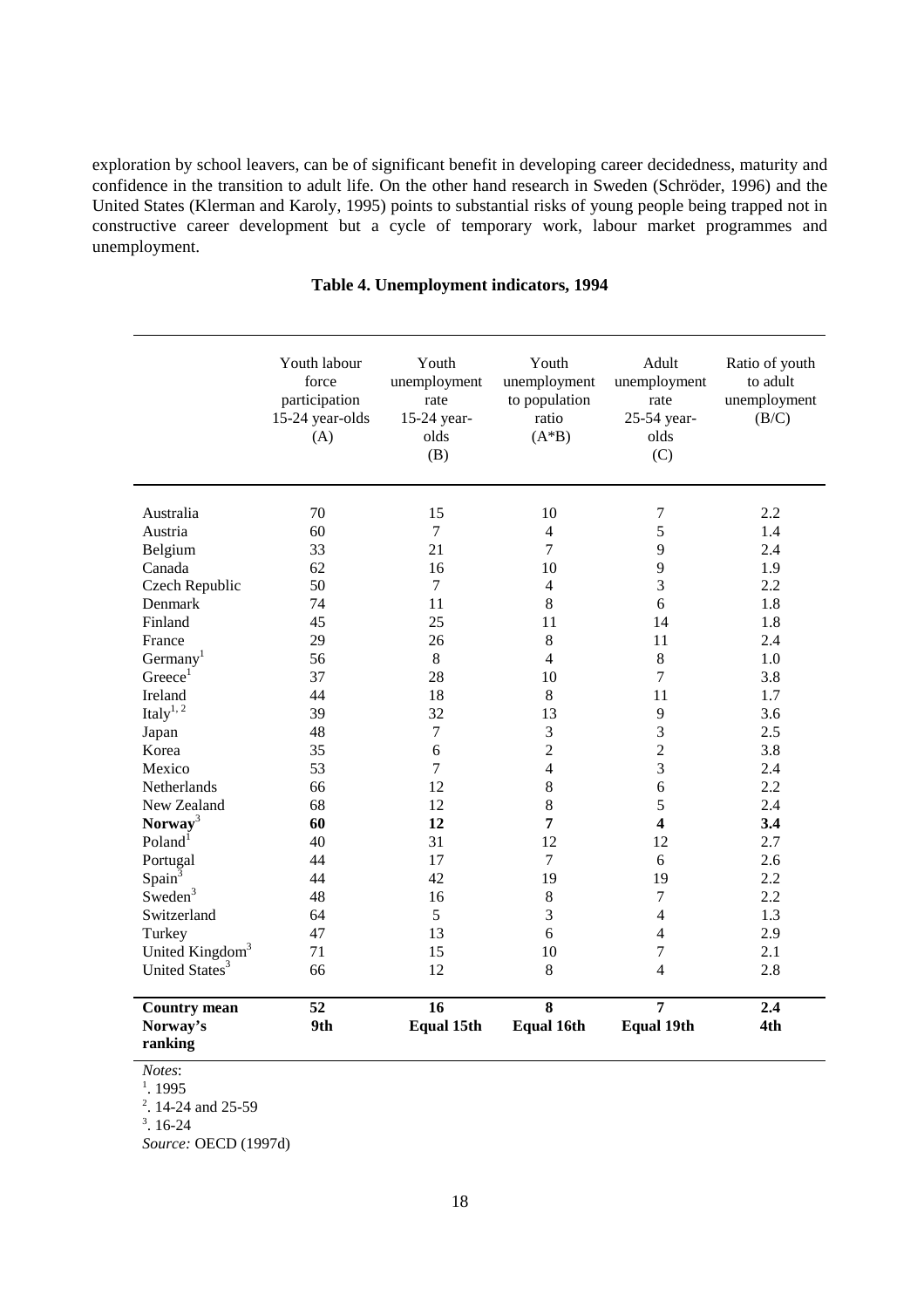The youth to adult unemployment ratio (defined as the ratio of the unemployment rate among those aged 15-24 to the rate among those aged 25-54) in Norway is among the highest in the OECD (OECD, 1997d). In 1996 it was 3.4, exceeded only by Korea (3.8), Greece (3.8) and Italy (3.6). This compares to an OECD average of 2.4, and figures at the lower end of 1.0 for Germany, 1.3 for Switzerland, and 1.4 for Austria. The Norwegian figure has been both of the same order and consistently among the highest in the OECD since the mid 1980s. Norway's unemployment figures however include full-time students who are looking for work, whereas some other countries' do not, and this inflates the youth to adult unemployment ratio relative to the OECD average. Nevertheless, where youth to adult unemployment ratios are high this can be an indication that there are structural barriers to young peoples' labour market entry, and that particular difficulties exist in their ability to compete with adults for the available employment.

|    | Employment <sup>1</sup> | Education <sup>2</sup> | Unemployment<br>or labour market<br>measures | Other <sup>3</sup> | Total | Proportion of<br>non full-time<br>students having<br>employment as<br>their principal<br>activity $(\%)^4$ |
|----|-------------------------|------------------------|----------------------------------------------|--------------------|-------|------------------------------------------------------------------------------------------------------------|
|    |                         | 93                     |                                              | 5                  |       |                                                                                                            |
| 16 | 1                       |                        | $<$ 1                                        |                    | 100   | 17                                                                                                         |
| 17 | 3                       | 88                     | 3                                            | 6                  | 100   | 28                                                                                                         |
| 18 | 8                       | 79                     | 5                                            | 8                  | 100   | 40                                                                                                         |
| 19 | 23                      | 43                     | 11                                           | 23                 | 100   | 40                                                                                                         |
| 20 | 30                      | 36                     | 12                                           | 22                 | 100   | 47                                                                                                         |
| 21 | 34                      | 34                     | 11                                           | 21                 | 100   | 52                                                                                                         |
| 22 | 39                      | 32                     | 11                                           | 18                 | 100   | 58                                                                                                         |
| 23 | 44                      | 28                     | 11                                           | 17                 | 100   | 62                                                                                                         |
| 24 | 51                      | 22                     | 10                                           | 17                 | 100   | 65                                                                                                         |

#### **Table 5. Principal activities by single years of age, 1994 (per cent)**

*Notes*:<br><sup>1</sup> Includes those combining full-time employment with education

<sup>2</sup> Includes those combining education with part-time employment

 $3$  The exact composition of this group is not known, but after the age of 19 it is thought to include significant numbers of males involved in either military service or social service.

<sup>4</sup> This column shows the per cent of those who were not full-time students who had employment as their principal activity. It is calculated by dividing the number whose principal activity is employment by the number who are not in education, which in the case of 16-18 year-olds is very small. When rounding errors are taken into account, the resulting figure is roughly equal to column 1 divided by (100-column 2).The final column is an approximate indicator of the chances that those who have left full-time education have of finding employment.

*Source*: KUF and KAD (1997), Annex I Appendix II

The Norwegian background report prepared for this review cites a 1994 study by an expert group which concluded that high initial wages for youth do not appear to be a significant labour market problem (KUF and KAD, 1997, p. 28). On the other hand there are suggestions that preference given to those with the greatest seniority in hiring and firing decisions, restrictive unfair dismissals legislation and restrictions on the use of labour on a temporary basis (OECD, 1997b) might act as disincentives to employers wishing to hire new labour market entrants. Certainly Norwegian employees feel substantially more secure than do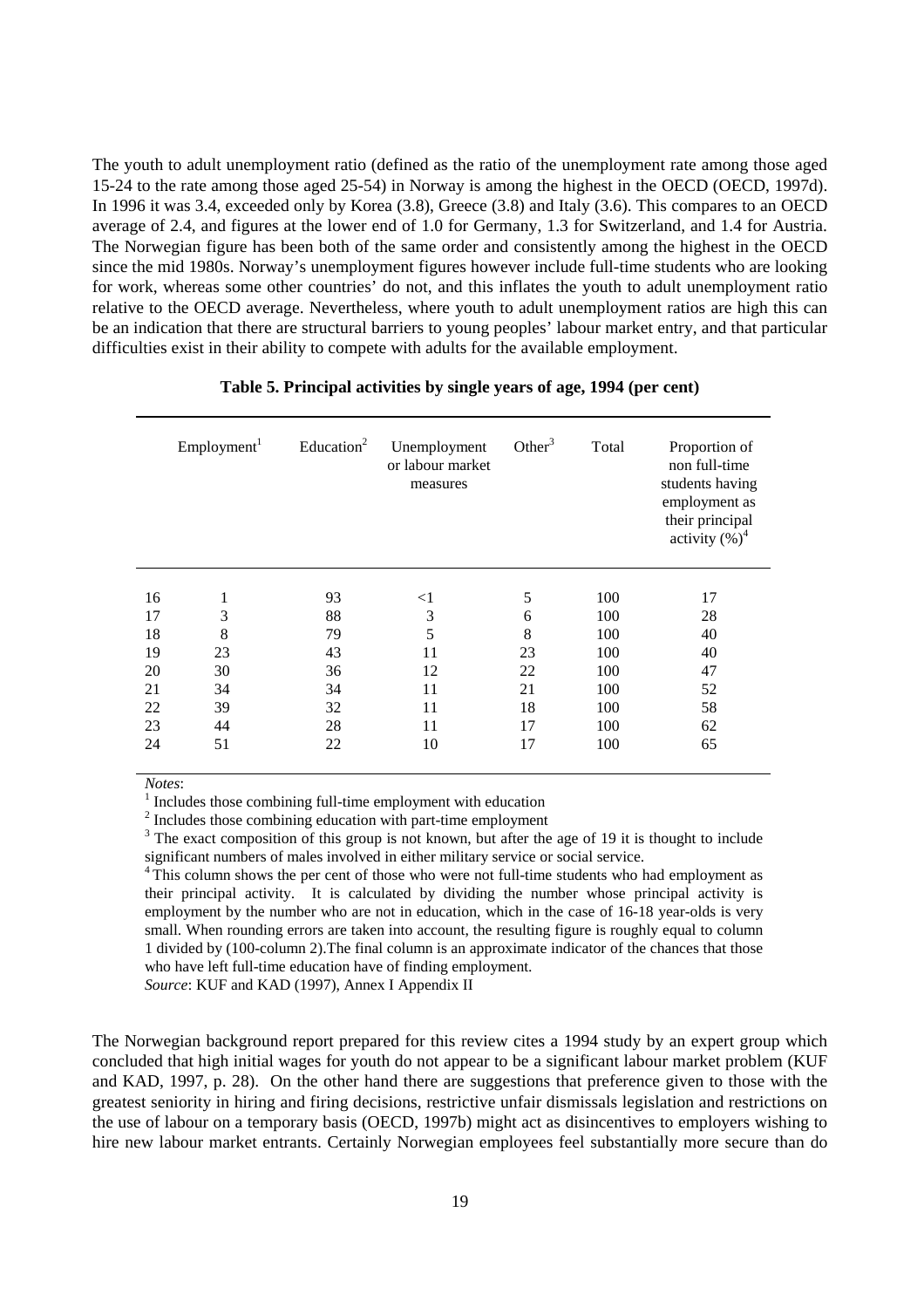employees in many other countries (OECD, 1997c). There has also been a concentration of employment growth in recent years in the public sector, where recruitment has favoured those who have completed higher education and obtained professional qualifications and penalised younger job seekers without such qualifications.

## **4. BUILDING BETTER PATHWAYS**

#### *Indicators of effective pathways*

One of the fundamental goals of Reform 94 has been to increase the effectiveness of students' pathways through upper secondary education. There are a number of ways in which effective pathways can be judged. For example: Are they long enough so that students acquire the knowledge and skill needed at their destination? Do they link to other pathways or have they been constructed in isolation? Do they have unexpected blockages? Do they have strong connections to their destinations? (Raffe, 1994)

There are early signs that the pathways through initial education to working life are becoming more effective following the introduction of Reform 94:

- − **Internal flows have improved and drop-outs have been reduced.** A comparison of the 1989 and 1994 9th grade cohorts shows that 66 per cent of the former yet 87 per cent of the latter were still in education in the autumn of the year that they began upper secondary education. There has been a ten per cent increase in the proportion of students who follow "normal progression", moving from one level to the next without either dropping out or repeating the same level. This has been particularly evident within vocational programmes where the proportion following a normal progression has increased from 30 per cent to 58 per cent of the total.
- **Increased numbers are taking vocational education courses.** The proportion of Foundation students taking the main general education track fell from 57 per cent to 51 per cent between 1993 and 1994, and by the 1996 Foundation year intake it had fallen again to 46 per cent. Over the period there has been a corresponding rise in the proportion of students undertaking vocational programmes (KUF 1997c, p.8; Sandberg and Vibe, 1995, p.45). It is reported that 90 per cent of students have been able to gain their first choice of a Foundation course, not simply one out of their first three choices, although a small number have had to accept a place at a school some distance from their home in order to take up their first choice.
- − **Apprenticeship numbers have increased as has young peoples' access to apprenticeships.** In 1996, the first year in which Reform 94 students competed for apprenticeships, the number of new apprenticeship contracts was nearly 13,000, an increase of 22 per cent on the previous year. In the autumn of 1996 36 per cent of apprentices were under 20 years of age, compared to only 21 per cent the year before, with the biggest increase being among 18 year olds (Statistics Norway, 1997). Preliminary figures for 1997 show a 15 per cent increase in the number of apprenticeship applications from those with a statutory right, and unofficial reports point to a further increase in the share of new apprenticeships captured by those under the age of 20.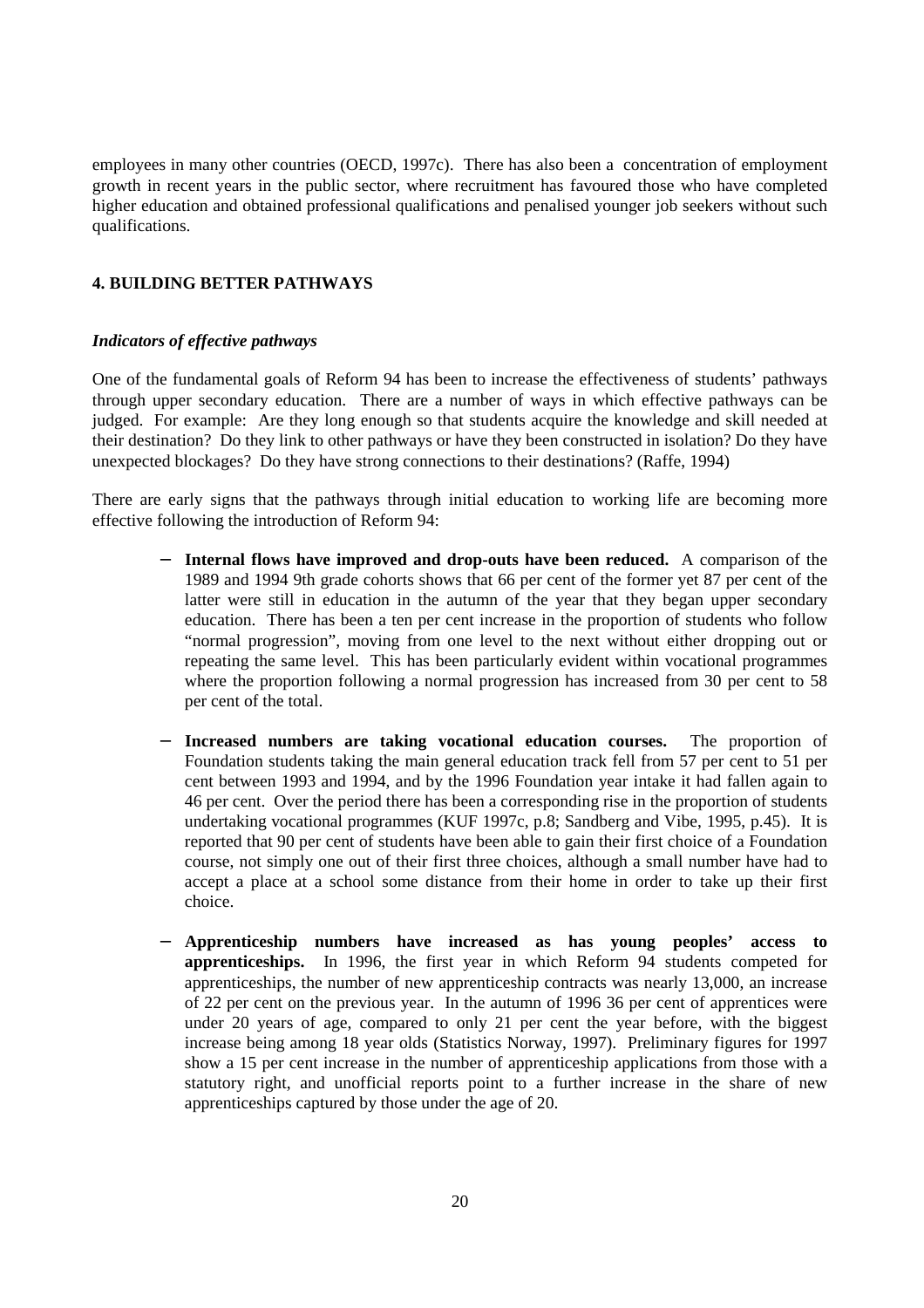**The reinsertion of drop-outs has improved.** In the 1996-97 school year seven per cent of those with a statutory right were eligible for assistance by the follow-up service, and of these only 11 per cent either refused assistance or were unable to be contacted. In mid 1997 over 97 per cent (over three cohorts) of those contacted by the follow-up service were either receiving education, were employed or were participating in a labour market scheme.

These are important achievements, as impressive for the speed with which they have occurred as for the fact that they have occurred.

## *Are pathways of the correct width?*

In the Norwegian context an issue of particular debate has been the width of pathways. The several advantages and disadvantages of broader pathways that have been articulated in this debate are likely to be relevant to other countries. Reform 94 has attempted to broaden vocational pathways by reducing the number of entry points to upper secondary education, and by reducing, although in the face of some resistance by employers, the number of options available at successive levels. Broader pathways can have several advantages. They may provide better preparation for future flexibility. If there are fewer pathways then each school or district can offer more of them, a particular concern in Norway where school sizes are small. Broader pathways can more easily be related to academic subjects. And broader courses of study reduce the risk that students will want to move from one pathway to another.

On the other hand narrower pathways can produce graduates who are more immediately useful to employers, and this is likely to be a particular concern for smaller employers, who play a significant role in the Norwegian labour market. This is likely to increase employers' willingness to offer jobs and apprenticeships to young people. Teachers are more likely to be competent to teach specialised occupations when pathways are narrow, and to have difficulty teaching wider combinations of subjects when pathways are broad. And for students who have decided upon an occupational specialty, limiting instruction to that specialty is likely to be more satisfying than providing them with less focussed curriculum content.

The present number of Advanced I courses is still more than many within Norway's education system would like, with a reduction in the number having been resisted by some sections of industry. In reality many students are unable to take advantage of the potentially wide range of choices available to them at the Advanced I level. Their choices are constrained by insufficient class sizes, by lack of appropriate equipment and facilities for all of the options that flow from any one Foundation course, and by teaching staff having the expertise to teach only a limited range of the available options. These constraints operate at both the school and the County level. In practice these factors, rather than student interest or local labour market demand, can often determine which Advanced I course a student ends up in. In these circumstances it would make sense to offer fewer but broader Advanced I options. Doing so would allow students to delay specialisation and help in reducing costs -- for example by making larger class sizes possible. It would also help to address the mismatch problem which has arisen since the introduction or Reform 94, with significant imbalances existing between the demand for and supply of apprenticeship places in particular trades and in particular localities. The mapping of common elements between Advanced I courses would be an important first step in achieving a reduction in the number of courses at that level.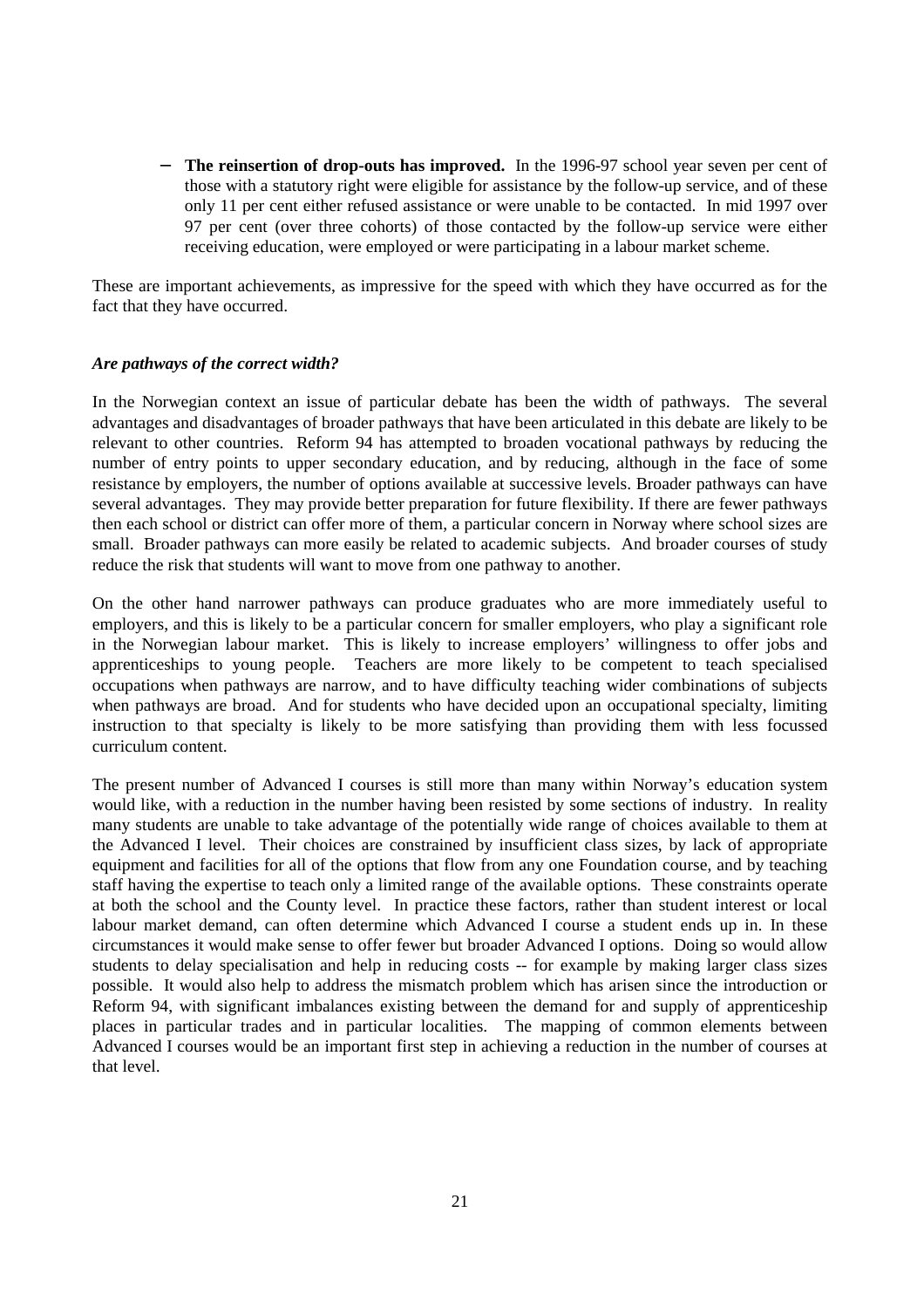#### **Box 2: Norway's Follow-up Service**

With very high rates of school participation in Norway, the labour market consequences for those who do not have a basic upper secondary qualification have become more severe, and the reintegration of the relatively small absolute numbers of drop-outs who have low levels of achievement, low aspirations, personal difficulties or who are disaffected with school becomes both more pressing and more resource intensive. One of Reform 94's key initiatives was the establishment of a follow-up service for school drop-outs (around three per cent of the cohort drop out in the first 12 months of upper secondary education), which has much in common with Sweden's Municipal Follow-up Responsibility. Co-ordinated at the County level, the fundamental goal of the service is to reintegrate early leavers into school, and to do so quickly, within the period of their statutory right, so that they are able to gain an upper secondary qualification. Managed at the County level, the service operates through a network of coordinators who in turn work with local counsellors or mentors who are the principal point of contact with the young people. The service contacts all those who are entitled to an upper secondary place but fail to apply, as well as those who drop out of school.

The service works closely with the school counsellor service and the school psychological service which among other tasks work to prevent drop-outs (at times co-locating with it, or being run by it), with the Public Employment Service, and with health, welfare and other community services. Each young person who accepts an offer of assistance is assigned a personal counsellor or mentor, and is required to develop a personal action plan that is regularly reviewed. The assistance that is provided is not standardised, but closely tailored to individual need. In addition to personal advice, counselling and access to community services, young people can be offered trainee places in firms, subsidised employment, education and training opportunities, or combinations of these.

The service is well resourced. As an example in Akershus County, which has a group with a statutory right of some 16,000, of whom perhaps five per cent constitute the target group for the follow-up service, the service has the fulltime equivalent of 14 staff. These are in addition to the nine employees of the school psychological service and the youth officers of the Public Employment Service with whom the follow-up service works closely.

Initial evaluations of the follow-up service have been positive, with drop-out rates falling and very high proportions of those contacted by the service engaged in positive activities. The combination of a trainee place within a firm, which offers subsidised employment and on the job training, with some school attendance has been found to be the most successful approach in re-motivating and reinserting drop-outs.

Offering fewer but broader options at the Advanced I level will have significant implications for teacher education and development. It will require vocational teachers who have largely come from a monoskilled workplace culture to become multi-skilled, just as has the introduction of the new and broader Foundation courses. This is an issue that will need to be addressed in the new model for vocational teacher education whose detailed planning will commence in 1998, and whose first courses will commence in the year 2000. To gain admission to the new teacher education programme, students will be required to have a vocational qualification, two years of relevant work experience, and general higher education entrance qualifications. It is intended that the programme will comprise a theoretical component that develops a broad conceptualisation of vocational education, and an integrated pedagogical component.

In the case of Advanced II courses there seem to be good grounds for being more cautious about any reduction in their number. In an economy such as Norway's in which the average firm size is small, it is important for employers to be able to tailor skills to the needs of the enterprise. Too broad an aggregation of skills and competencies within courses at the Advanced II level would impose considerable difficulties for employers' capacity to tailor apprenticeship training to the realities of production.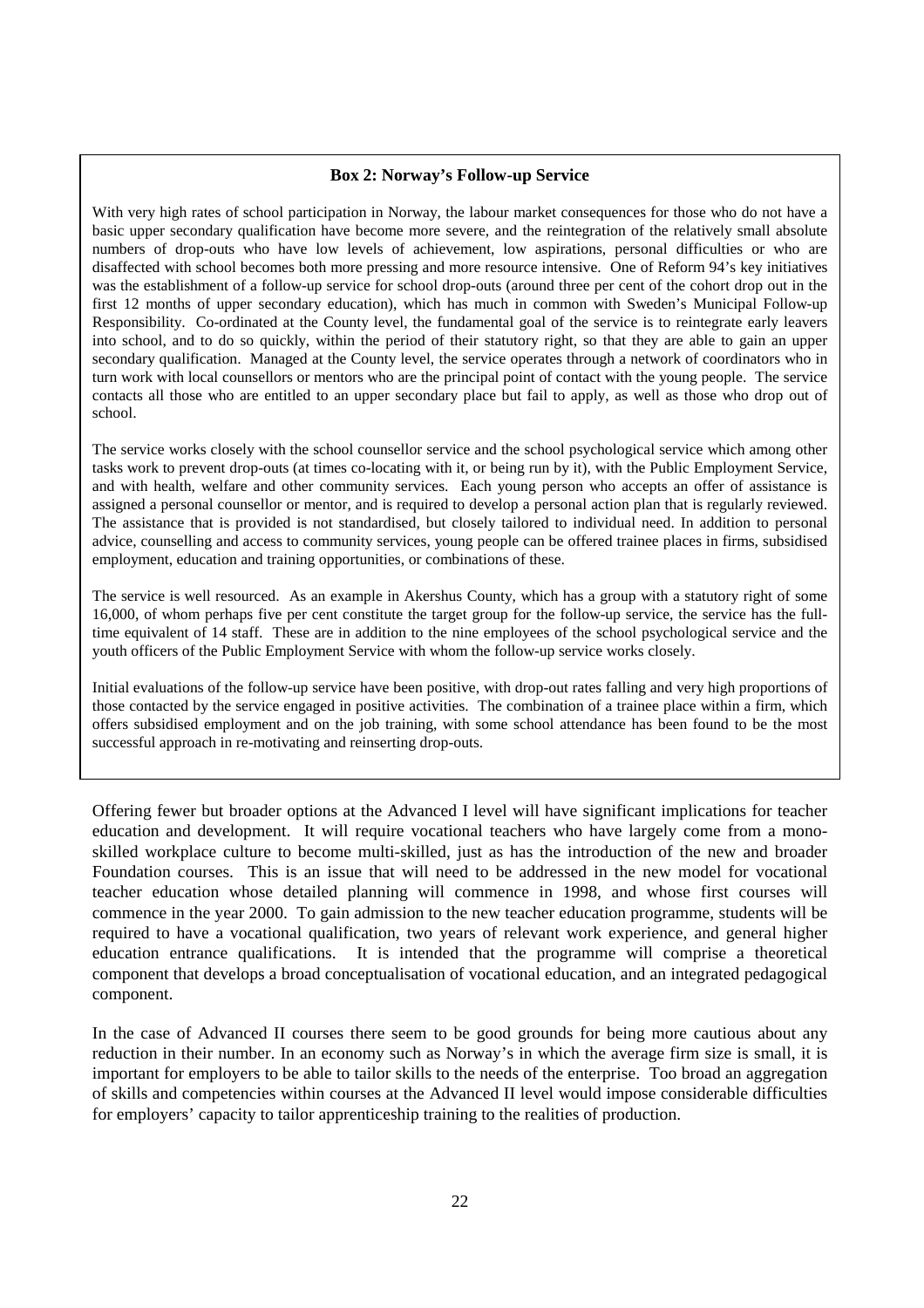## *Do side tracks and dead ends exist?*

There are three groups for whom present pathways run the risk of leading to side tracks or dead ends. These are:

- − Those who fail to obtain an apprenticeship and are offered an alternative school-based vocational course;
- Those who fail to obtain an apprenticeship and take, as an alternative, a general education course; and
- Those who appear to have exhausted their statutory right before either obtaining a vocational qualification or, having obtained one, before having qualified for higher education entry.

For many of those who fail to obtain an apprenticeship and are offered an alternative school-based Advanced II course in the same vocational field, the school-based vocational track carries fairly high risks. To the extent to which reliance is placed upon school attendance and school grades in apprenticeship selection, these young people are likely to be the students with the lowest grades and those for whom school attendance and classroom study, compared to practical experience at work, is the least attractive option. Failure rates in some of these alternative school-based Advanced II course courses have been high. The results from 17 of the 19 Counties for those sitting the journeymen's exams in mid 1997 after completing an alternative Advanced II course show an overall pass rate of only 60 per cent. (The failure rates appear to be greatest in some of the more traditional trades such as electrical trades and light vehicle repair, and lowest in some of the newer trades such as child care and youth worker and care worker.) Even among those alternative Advanced II candidates who pass the journeymen's exams there are reports of employer dissatisfaction with their standards, and of a reluctance to employ them. Suggestions for both making alternative school-based vocational courses more interesting for these students, and raising the standard of their performance, will be raised in Section 5.

There are similar reasons for believing that the general education track is a risky one for many of those who fail to find an apprenticeship and take, as an alternative, a general education course rather than a school-based vocational education course. Of those whose final lower secondary school marks fall in the top 50 per cent of all candidates, some three quarters subsequently enter the general education track in their Foundation year<sup>9</sup>. Lower academic achievers are, as a consequence, heavily concentrated in the two vocational tracks. They are likely to be even more heavily represented among those who transfer to the general education track at the Advanced II level after failing to find an apprenticeship, given that school marks appear to play a significant role in apprenticeship selection. While such students may potentially be able to exercise their right to achieve an upper secondary qualification, they will not emerge with a vocational qualification, and it is likely that many will also fail to qualify for higher education entry, for evaluations of Reform 94 show that those who attend a supplementary general education course after the Advanced I level receive lower results than do those students who follow the principal courses from the Foundation year that lead to university entrance qualifications.

For these young people implementation of the partial competence initiative is likely to be of considerable importance. While the relatively small gap between the wages of qualified and unqualified workers in Norway reduces the opportunities for significant wage incentives to be linked to the granting of partial competence, there are other important grounds for encouraging it: increased labour market flexibility; incentives to continue within education; and individual motivation and fulfilment are among them. It would also be important to create for this group of young people, in parallel to the six month bridging courses available to those vocational track graduates wishing to enter higher education, a mechanism that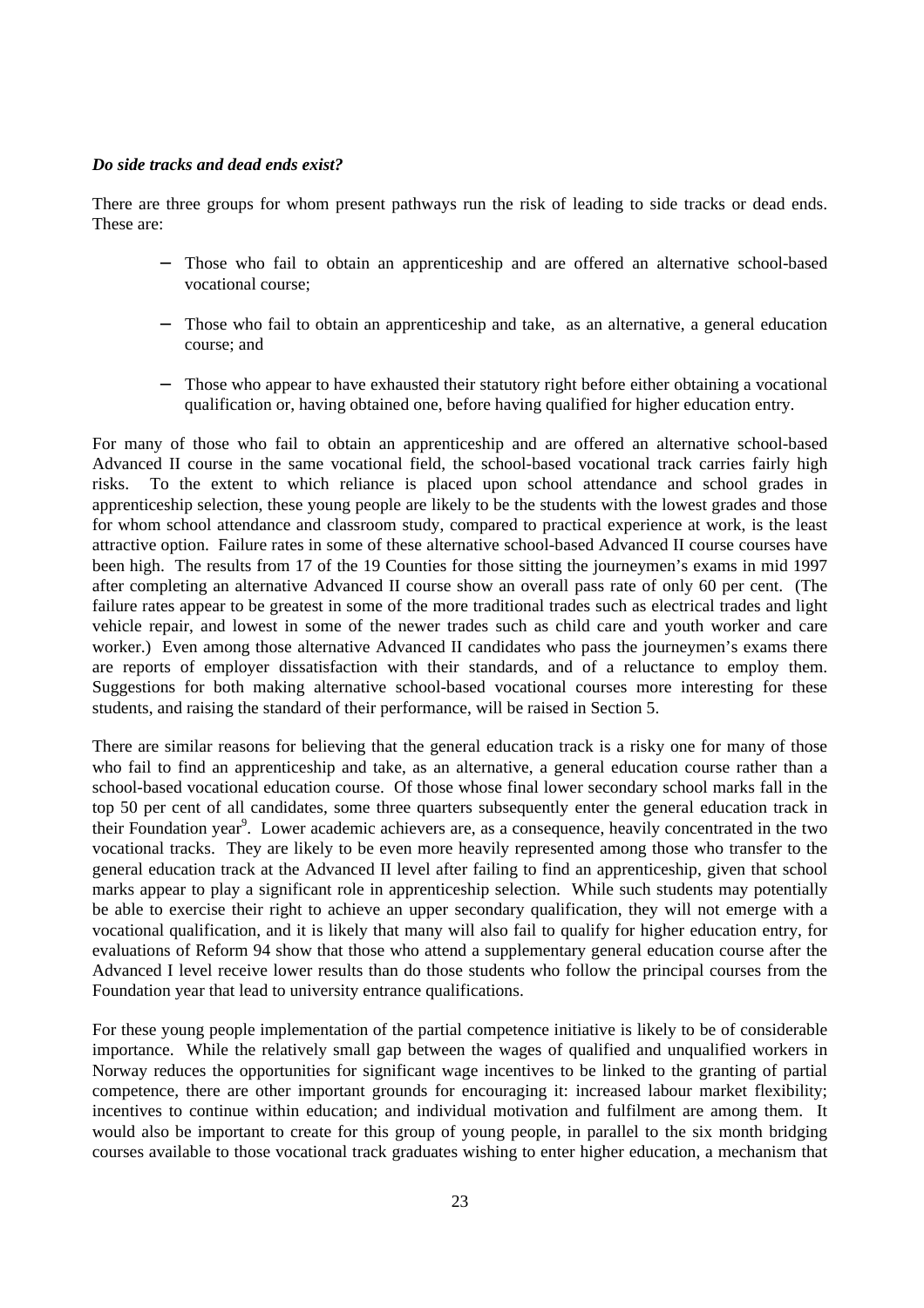allows them to complete their vocational studies and gain a work force qualification, and to do so within their statutory right.

In theory those who obtain an upper secondary vocational qualification, but wish to complete a supplementary six month general education course in order to qualify for higher education entry, will have exhausted their statutory right to three years of upper secondary education. In theory those who complete one Foundation level vocational course and then change to another will exhaust their statutory right before being able to obtain an upper secondary qualification, and thus the choice of an inappropriate Foundation course appears a risky one to many young people. However the appearance of blocked pathways in both of these instances is just that. In practice the requirement for the Counties to allocate a number of upper secondary places that is equal to one-quarter more than the expected number of candidates over three cohorts is able to accommodate those wishing to backtrack in these ways. However this point appeared not to be well understood by the young people that the review team met, who appeared to believe that the statutory right was implemented in a fairly tight manner, even though educational administrators took a more sanguine view. More open and public assurance to students that backtracking need not lead to blocked opportunities to gain a work force qualification or higher education entry, and that the statutory right is interpreted in a broad and flexible way, has much to commend it. The ease with which students can transfer from one vocational course to another at the end of the Foundation year would also be facilitated by a more systematic mapping of the common elements between courses, which appear to be significant in some instances on the basis of the curriculum documents provided to the review team, and by the widespread publicising of the effective credit that can be granted to those who move from one course to another.

#### *Improving connections between pathways*

One of the significant achievements of Reform 94 has been the granting of opportunities to those on the vocational education tracks to transfer to the general education track: through transferring at the end of the Advanced I level before obtaining a vocational qualification; or through taking a supplementary six month general education programme after obtaining a vocational qualification and thereby qualifying for university entry. Half of those choosing vocational courses at the Advanced I level are reported to have expressed an interest in taking the additional six months of general education needed to qualify for university entry after obtaining a vocational qualification. Some three per cent of those completing a vocational course at Advanced I level are now transferring to a general education programme at Advanced II level. The combination of an upper secondary vocational qualification and a higher education degree made possible by this option can be seen as a highly desireable form of preparation for an increasingly uncertain global economy. In addition, if students have to work part-time while enrolled in higher education, there is a practical benefit in holding a vocational qualification which presumably allows them to earn a higher hourly wage.

Even greater opportunities exist to make the path from vocational education to higher education easier. Many existing vocational education courses appear to demand high levels of theoretical understanding, conceptual skills and abstract knowledge, which there is a clear case for higher education institutions taking into account when selecting students. An example is provided by the Advanced II programme in Space Technology. Other courses have the potential, through their subject matter, to form a more clearly articulated pathway to corresponding higher education courses and professional careers. A case in point is the potential for the Nursing Auxiliary Advanced II course to form an articulated entry point to professional nursing courses, allowing nurses to be produced who combine their theoretical understanding with a high level of practical patient care skills.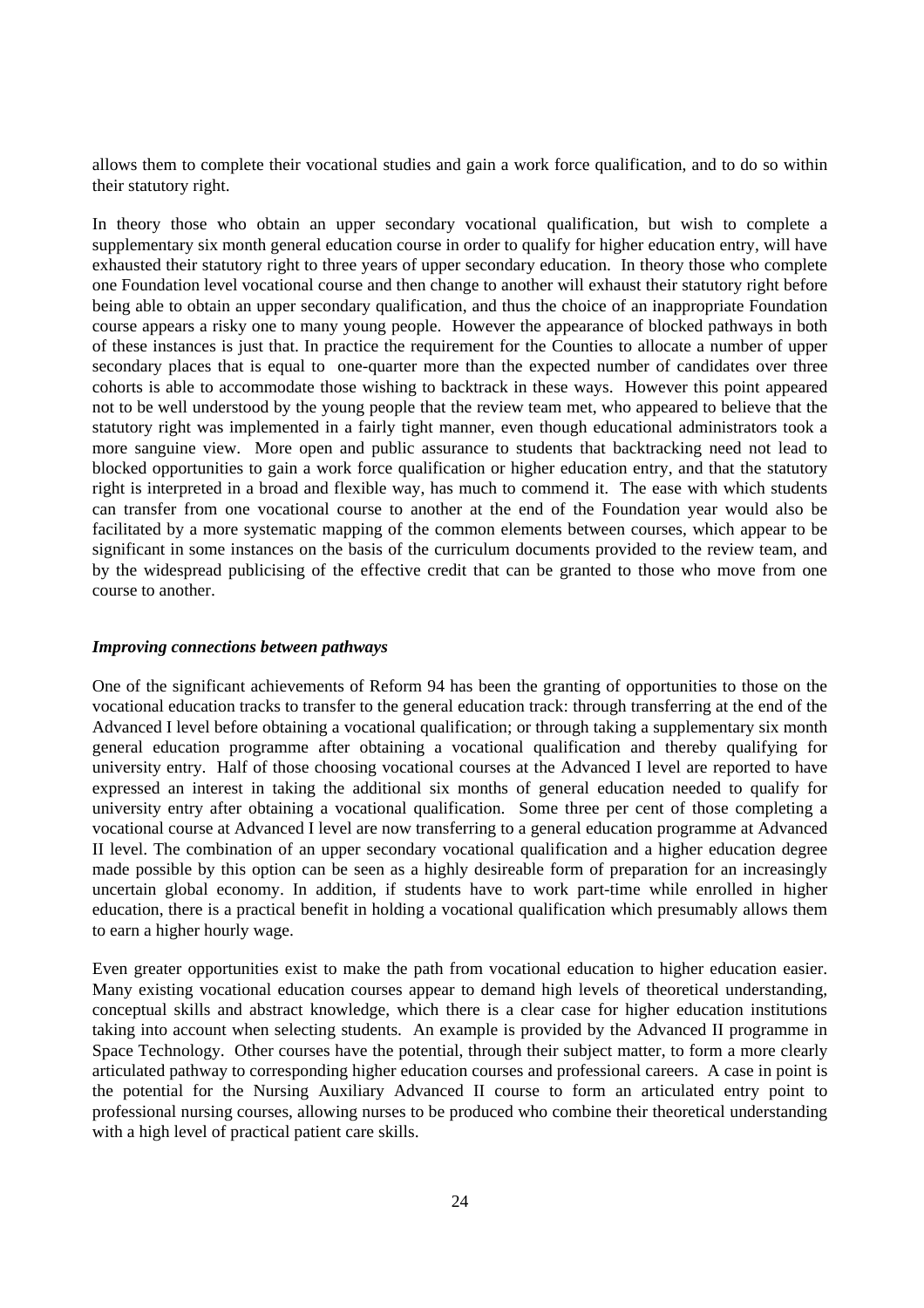There is scope for more flexible higher education entry requirements to be introduced, involving a more careful examination of the content of particular vocational courses against the real academic and intellectual demands of particular higher education courses. This need not conflict with a requirement to minimise the use of criteria other than grades in selection for higher education entry, but it does argue that a broader range of subject grades - both vocational and general - should be taken into account in the case of individual faculties and individual vocational courses. Such an initiative could make moves from the vocational to the general education tracks simpler by reducing the amount of additional general education studies needing to be completed.

#### **Box 3: Enterprise education and active learning**

The Norwegian national Core Curriculum (KUF, 1997b), which spans primary, secondary and adult education, places a heavy emphasis upon the development of enterprising qualities in students: inventiveness in the face of the unfamiliar; the capacity to take responsibility for one's own learning; personal initiative; resourcefulness; and the ability to recognise and take advantage of new opportunities. It enjoins schools to use pedagogical methods that are appropriate to the development of these qualities: enlisting in practical work both as providers and recipients of services; the use of projects and teamwork; allowing pupils to share responsibility for planning, executing and evaluating their own work; learning through experience; active learning by doing. And it encourages schools to see the wider community, its industry and its services, as part of the total learning environment in which these qualities can be developed.

The key Norwegian educational reforms of the 1990s (Reform 94 and Reform 97) support entrepreneurship by:

- Making project work mandatory in primary and secondary education;
- Connecting theory and practice in the learning situation;
- Encouraging and requiring cross-disciplinary work;
- Motivating for creativity and innovation; and
- Encouraging schools to see themselves as resource and cultural centres for the local community.

In its White Paper No. 12 (1994-95) the Parliamentary Committee for Education, Research and Church Affairs requested the Ministry to develop a long term strategy for the ongoing development of entrepreneurship in primary and secondary education as an important element in the development of a learning society. The intent is to foster within schools the development of activities that are steered by participants, problem oriented, experience-based, project-based and result-oriented. The Ministry works in cooperation with the Ministries of Agriculture, Local Government and Labour, Fisheries and Trade and Industry both to develop entrepreneurship and to foster creative links between business and industry.

**Local-active schools** is a national initiative of these five Ministries which has operated since 1990. It encourages the involvement of schools both in business development and in the social and cultural development of their community. During the 1995-96 school year roughly 150 Municipalities - a third of the total - took part in local-active school initiatives. In order to encourage the use of local resources central grants are not given to support local-active school initiatives. However the local-active school network is supported by information, a newsletter, professional materials and teaching aids through a national office located at the College of Stavanger.

## **5. CONNECTING EDUCATION AND WORK**

Many of the pedagogical initiatives that have been taken during the 1990s to reform Norwegian schools will have a fundamental and long term impact upon the effectiveness with which all of Norway's young people, not only those in the upper secondary vocational tracks, are prepared for working life in a learning economy. Box 3 outlines some of these, and in particular the impact of the new national core curriculum and the emphasis that is being placed upon the development of enterprising qualities. Teachers are the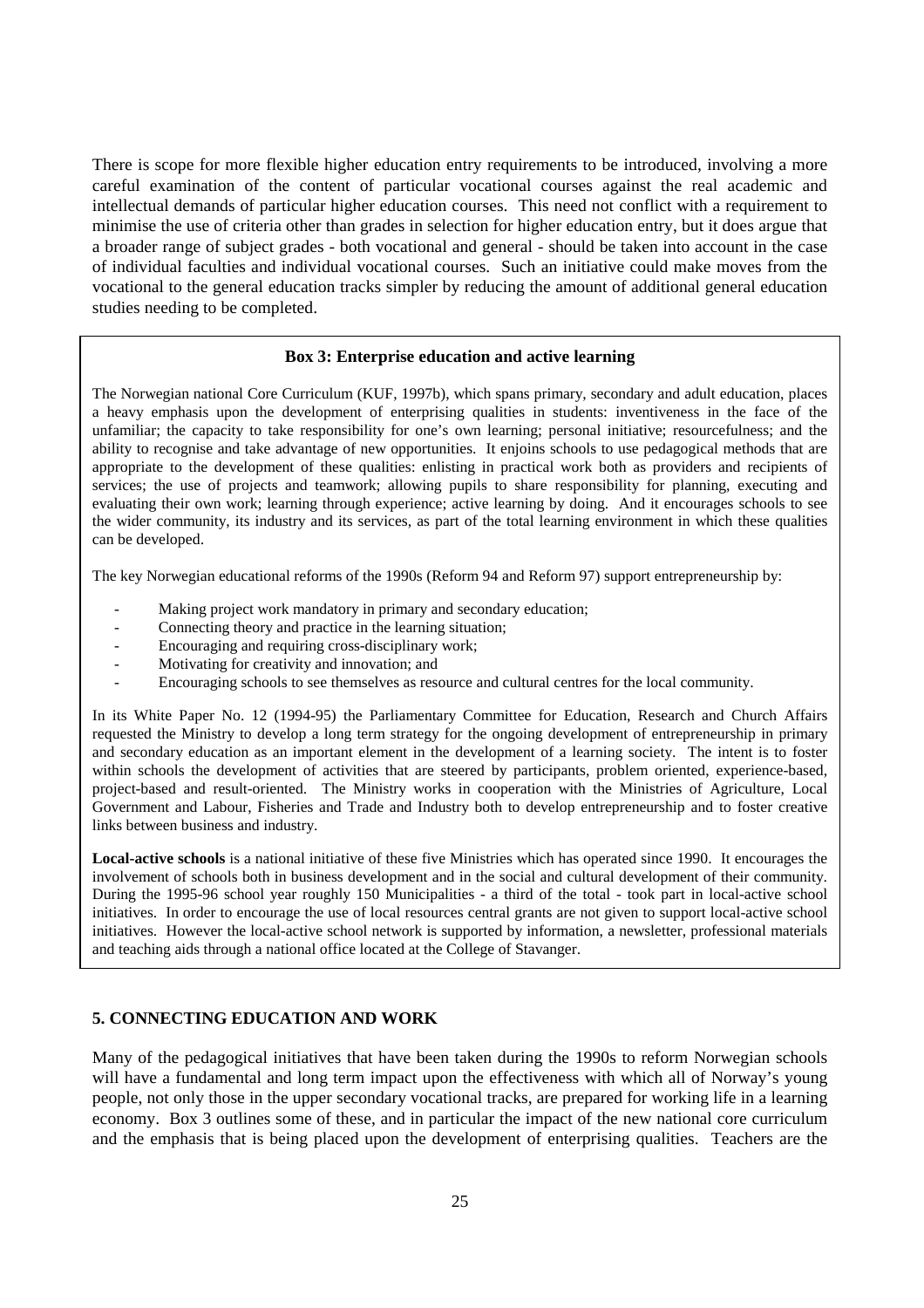key to the effective implementation of the emphasis upon active and project-based learning that is embodied in these reforms, and Reform 94 has properly placed substantial emphasis upon teacher development and injected substantial resources into it. In some upper secondary schools project-based work now appears to be a standard part of students' experience. However there are also instances of teachers from different course areas being reluctant to cooperate in creating and supervising crossdisciplinary projects, and many of the projects that are undertaken remain within the boundaries of the school rather than being carried out within the wider community as well.

#### *Improving supply and demand signals*

Education can be connected with the labour market in a variety of ways and at a number of levels. The connections can be national or system-wide, regional or local. They can focus upon information exchange or upon behaviour change. They can operate at the institutional level or involve networking between the key actors: teachers, employers and students. It is important that these connections be effective at all levels of the education system and the labour market: schools as well as higher education, general education as well as vocational education; for enterprises of varying sizes -- small and medium as well as large; and at the local level as well as the national level. Effective signalling on supply and demand can assist the labour market, schools and education systems as institutions, as well as improve the effectiveness with which students and enterprises make decisions.

In discussions with the review team Norwegian policy makers expressed strong concern for better and longer term forecasts of employment demand as the basis of better resource allocation decisions. Ways to improve signalling about both supply and demand at the local level appeared a less urgent concern. It was also clear that there are differences between the views of the social partners at the peak national level and the views of many of their local members on how the education system should be relating to the labour market. The peak bodies, who have the greatest influence upon government policy formulation, are the more likely to take a longer term view of the economy's needs, and to argue for broad pathways, an emphasis upon generic employability skills, and for programmes that lay the basis for lifelong learning. At the local level employers are more likely to argue that those who leave the school system should have the specific skills that will make them immediately employable within particular enterprises. Hence the small and medium sized enterprises at a local level are more likely to argue for the retention of specialised courses and a wide range of options at the Advanced I level.

The mismatch problem -- the imbalance between supply and demand in some apprenticeship classifications -- brings many of these issues to the fore. In trades such as care worker, cooking and light vehicle repair there has been an excess of applicants. In the building and construction trades and in some of the mechanical and engineering trades, among others, there has been a shortage of applicants. On the west coast of Norway the ship building, fishing and food processing industries find that it is hard to attract young people, and some local communities worry about their future economic viability if they cannot resolve this problem. However in the southern parts of Norway shortages of applicants in some of these occupations and industries are not as apparent.

What is clear about this problem is that it is not one that is open to Norway to solve through sole reliance on central labour market forecasting or through central planning. The Counties are the vehicle through which students' statutory right is implemented. The central government is not able to direct the Counties not to allow students their first (out of three) choice of a Foundation course if the number of applicants is unable to be matched to labour market demand. Neither can it direct how places are to be allocated at the Advanced I or II levels. In the broad sense central assessments about present and future trends in supply and demand are important for making key decisions about the allocation of resources between sectors and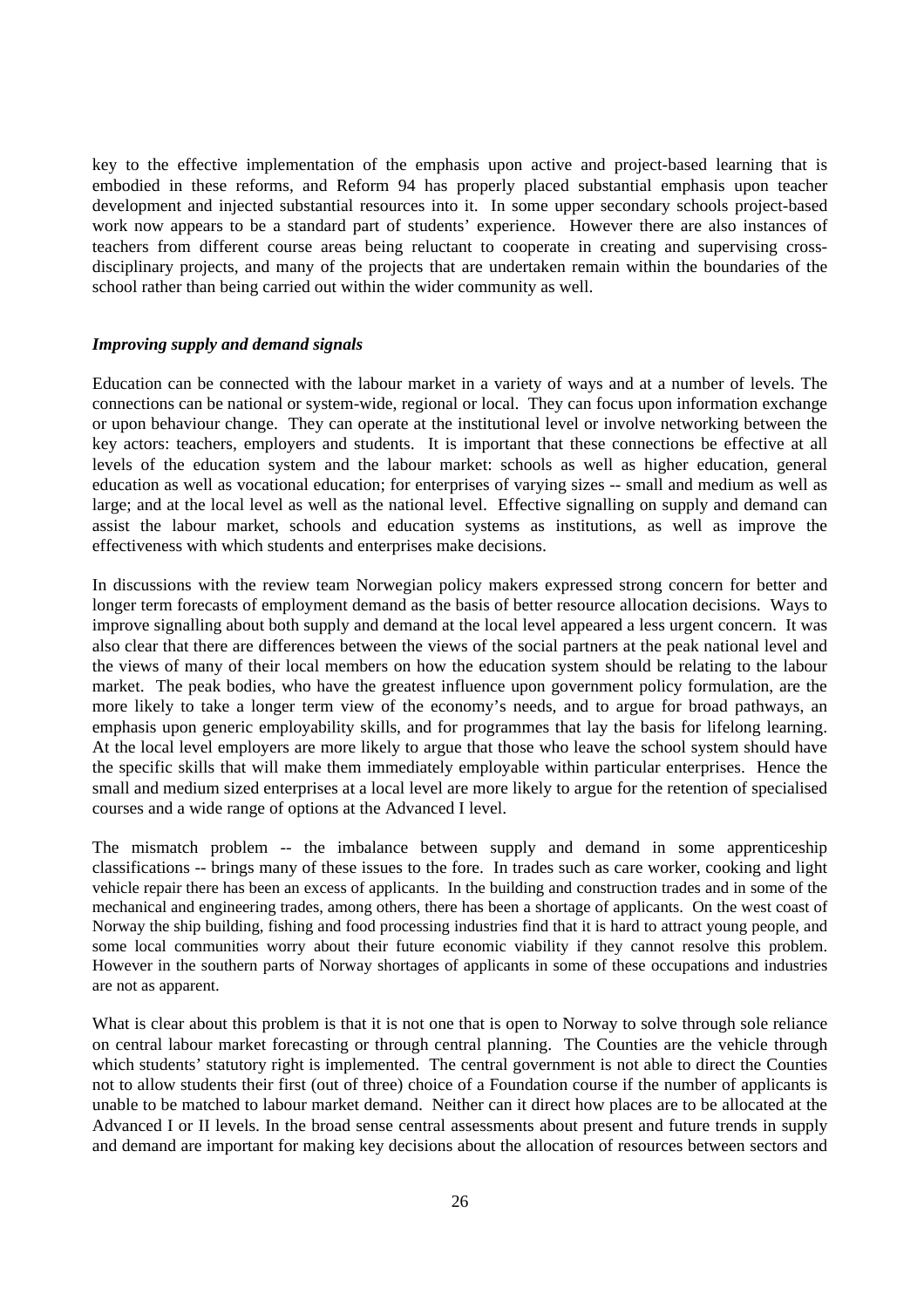about the priority that needs to be attached to broad skill areas. But these limitations on central government suggest that a combination of adjustments in wages and working conditions and improved local signalling systems are far more important in helping supply and demand to balance at the regional or local level than is central labour market forecasting.

Signalling systems can take a variety of forms. Career education and guidance are among the more important. In the context of the mismatch problem it is important both prior to the selection of a Foundation course by lower secondary students, and at the points of choosing Advanced I and II courses. The strengthening of career guidance in lower secondary schools has been a highly appropriate response by government to the mismatch problem. It is also encouraging to see the effort and resources that the Confederation of Norwegian Business and Industry has devoted to producing national print- and videobased educational and careers resource material, working in conjunction with the national association of careers advisers, to assist the implementation of Reform 94. It is important for such national material to be complemented by material that allows young people to gain an understanding of opportunities in their local labour market, and of how these connect to wider educational and employment opportunities. Stronger connections and closer working relationships between individual schools and the careers and guidance officers of the Public Employment Service would be one way in which such local labour market knowledge could grow. The partnerships that are rapidly developing between individual enterprises and lower secondary schools (Box 4) are very important, as they can create and reinforce networking between individual teachers, individual employers and individual students through which key labour market information about jobs, skills and training opportunities is exchanged. Teacher placements within industry and project-based learning that takes students into the community and the world of business can serve a similar function.

Just as important in improving signalling systems -- national as well as local -- is the regular and systematic collection of information about the employment and educational outcomes of school and higher education graduates, and the provision of this information not only to policy makers at the national level, but to parents, students and teachers at the local level. Significant effort is being put into the evaluation of Reform 94, including studies in which students' destinations are tracked and monitored. This information will be of great interest and value to researchers and policy makers. However it is important that it be complemented by the provision of information about student outcomes at the local level, and information not just about the national picture, but about outcomes in the particular school, university, college, course, region or locality. It is likely that instruments other than those designed for the evaluation of Reform 94 would be best suited to this purpose. While surveys of the employment outcomes of higher degree university graduates have been conducted for some 25 years, there appears at present to be no common mechanism in Norway for tracking graduate destinations -- particularly from upper secondary education -- and for feeding the results back to colleges, schools, students and parents. The advantages of developing such mechanisms in addressing issues such as the mismatch problem are considerable.

#### *Connecting the general education track to work*

In implementing Reform 94 comparatively little attention has been paid to the connection between the general education track and work. It is important to do so, as it appears that at most 50 per cent of those who leave the general education track from the Advanced II level move directly into higher education. For those students who leave upper secondary school without a vocational qualification and without either the grades required for higher education entry or an interest in attending higher education, the labour market is likely to pose particular problems. On this ground alone there are good reasons for encouraging students in the general education track more frequently to choose combinations of general and vocational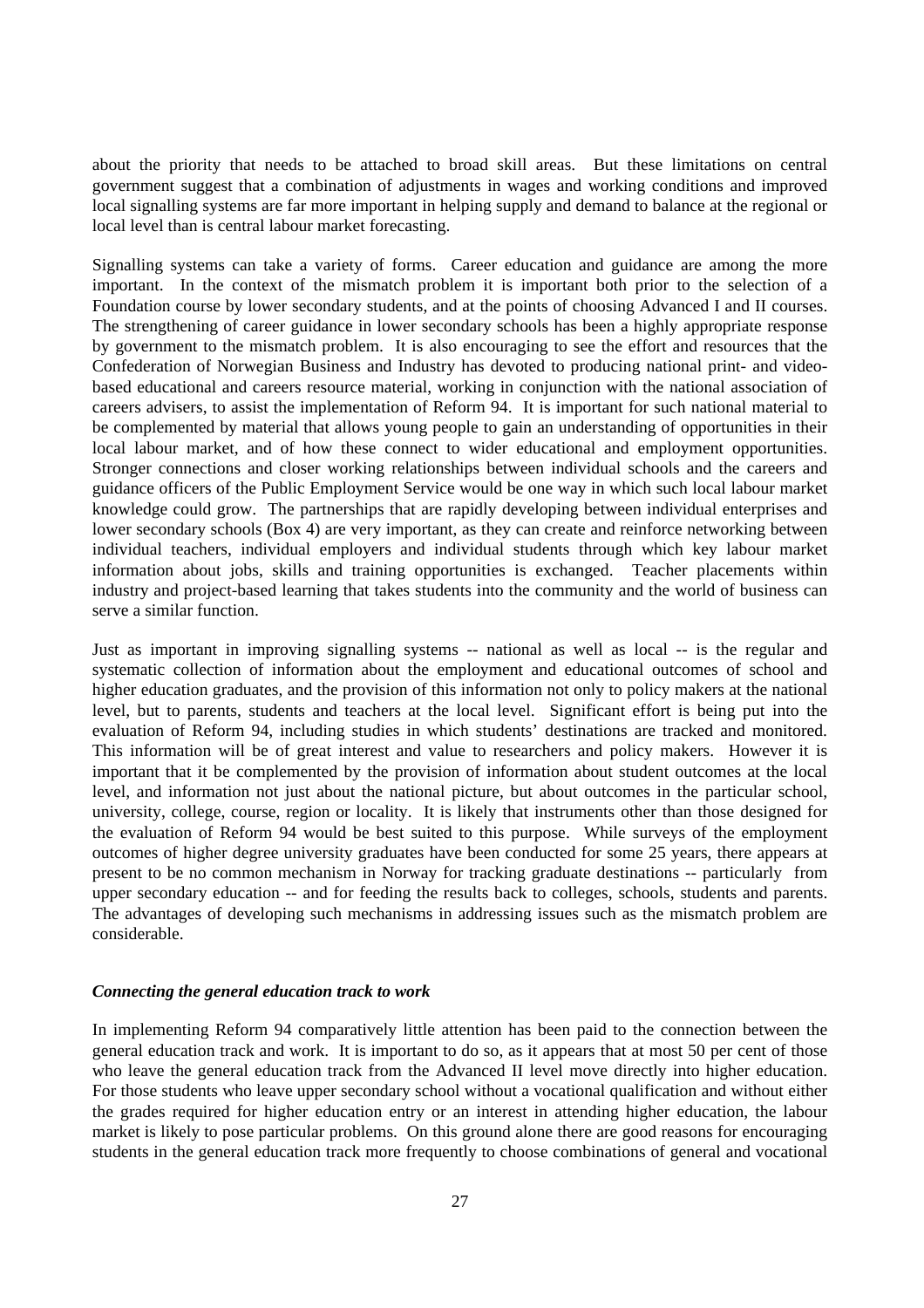studies, for promoting this option within career guidance and counselling, and for seeking the cooperation of the industry partners in developing some models of valued combinations of subjects from the two domains. There is also a strong argument from the perspective of lifelong learning for encouraging such combinations, for they will encourage a higher proportion of students to see the world of work and the world of study as intertwined from an early age, and to minimise the boundaries between academic and vocational studies.

## **Box 4: Partnerships Between Business and Schools**

The Confederation of Norwegian Business and Industry (NHO) has launched and is heavily resourcing a major national project to bring schools and local businesses more closely together. It owes its origins both to the positive opportunities afforded by the new national curriculum for learning to be extended beyond the classroom, and to concerns felt by NHO about the gap between many schools and the world of work.

The project's principal objectives are: to give students a realistic picture of the role played by business and industry as a generator of wealth; to improve young peoples' choice of career and education; and to include local companies as a natural part of the teaching environment.

Schools and companies are encouraged to sign partnership agreements through which the company nominates the contributions that it will make to the school's educational goals. These can include: lectures from the company: structured visits to the company by students or teachers; case studies and project work for students; teacher placements within the company; teacher participation in the company's training programmes; and company representatives as permanent consultants to student enterprise projects.

Activities that will improve lower secondary students' knowledge of local firms and industries as a basis for their later choice of Foundation courses have been an important focus to date, although an increasing number of partnerships are now including project-based opportunities for implementing the general education curriculum.

The project was launched early in the 1996-97 school year, and a year later some 550 partnership agreements had been signed. In many cases schools begin by signing only one agreement, and then extend this to agreements with many local firms, thus allowing students to gain a broader perspective on working life. Similarly some firms have partnership agreements with several local schools.

NHO argues that partnerships benefit schools by extending opportunities for the new national curriculum to be implemented, by allowing greater coherence between general and vocational education, by integrating schools more effectively into their local communities, and by improving the knowledge and skills of teachers. Companies benefit through achieving more effective recruitment of youth, through enhanced employee motivation as the result of working in a socially responsible company, through their improved public image, and through the creation of a school curriculum that better reflects the realities of working life.

Recruitment problems caused by young people's lack of interest in applying for apprenticeships, and other forms of locally available employment, in particular occupations and regions, have been a significant spur for employers' involvement in partnerships at the local level.

The existing structure of Advanced I and Advanced II courses makes it relatively easy to construct such combinations. Unlike students in the vocational tracks, who have little freedom to choose noncompulsory subjects alongside their compulsory subjects, students in the general education track can devote 40 per cent of their time at Advanced I level and around half of their time at Advanced II level to the study of subjects of their own choice (Table 6). Potentially they have the opportunity to construct programmes, given appropriate advice and support, that could lead them a fair way towards a vocational qualification, alongside their academic studies, by the end of upper secondary education. The partial competence pilot project could, if judged a success, be used to support such an option by providing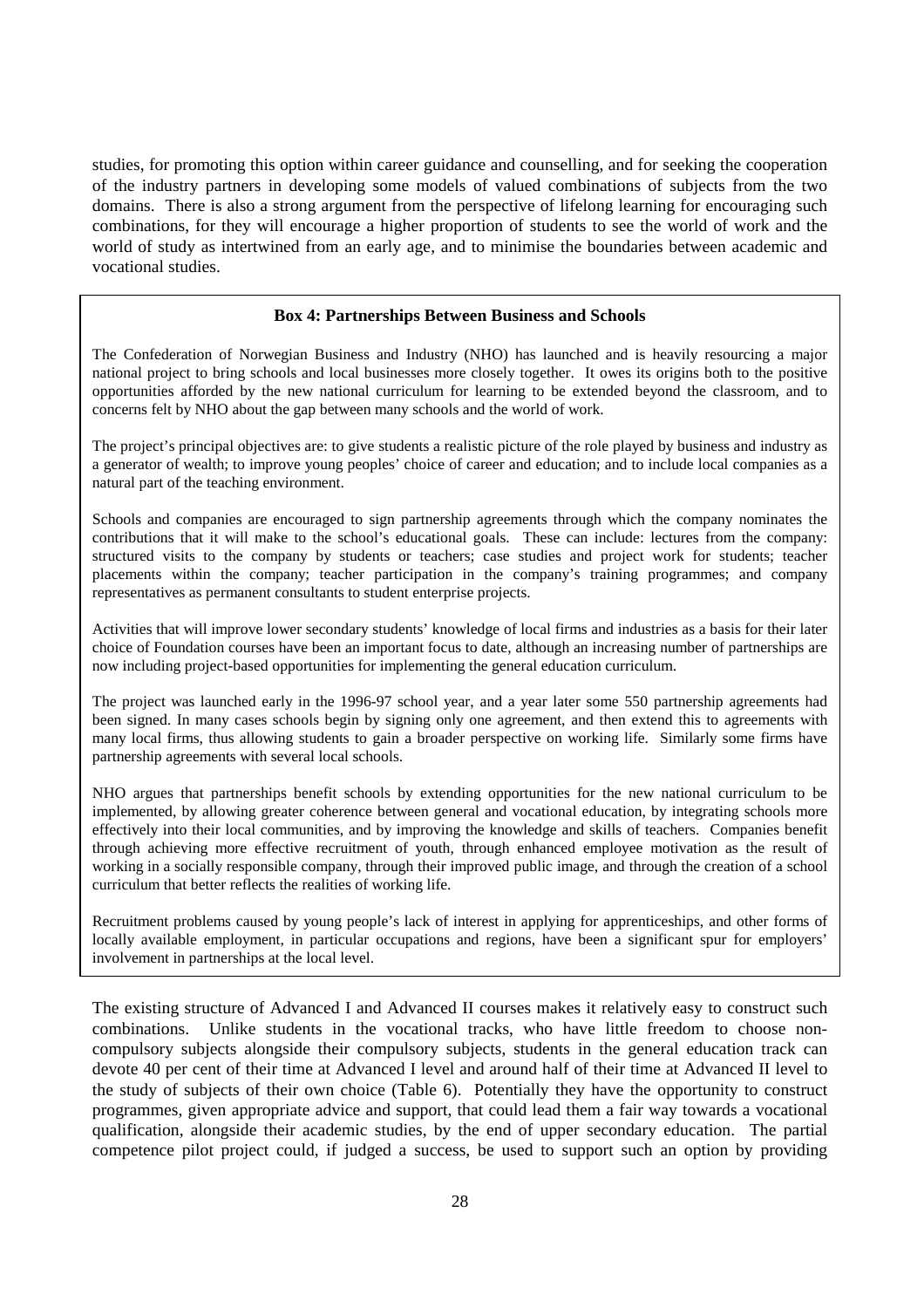students who take some vocational studies with opportunities for their skills to be recognised by the industry partners. As with students who transfer to the general education track from the vocational tracks at the Advanced II level, it would be important to allow this group of young people access to a mechanism, in parallel to the existing six month bridging courses available to those vocational track graduates wishing to enter higher education, that allows them to complete their vocational studies and gain a work force qualification, and to do so within their statutory right.

## **Box 5: Resource Centres**

A resource centre is an office within a school, an external foundation or a private company which sells education and training services to local employers and to the community. Resource centres are normally connected to one or more upper secondary schools though formal agreements. Most commonly schools are formal shareholders in the centres. Centres have their own budgets and separate accounts and management boards. There are some 250 resource centres in Norway, one for every two upper secondary schools.

In meeting employer and community education and training needs resource centres typically draw upon the human and physical resources available within the school system. These include teachers, classrooms, laboratories, workshops and equipment. In addition they can draw upon instructors from enterprises and other educational institutions, and may offer aspects of higher education courses through distance education mode. Thus they act as brokers between upper secondary schools and local employers and the community.

Examples of the services provided by one centre include computer numerically controlled machining training for local firms' employees, intensive supplementary training for apprentices prior to taking their tradesman's test, supplementary theoretical instruction for apprentices that small firms do not have the resources to provide, training infirm apprenticeship instructors, short tailored courses in computing and programmeable logical controllers, the provision of collaborative courses in association with the nearest Regional College, satellite delivery of courses from the University of Bergen, and participation in a local lifelong learning project.

Resource centres are a way to develop teachers' skills and to bring them closer to working life in their local labour market. They help small and medium sized enterprises to meet their competence needs effectively and flexibly, and in doing so contribute to regional economic development through providing a practical demonstration that schools are a community resource. They provide a local and regional focus for lifelong learning, and develop upper secondary teachers' skills in teaching adults. Nationally they have a turnover of around NOK 500,000,000 and are supported by a self supporting national network providing advice, information and training to local resource centres.

While Reform 94 has to date had a lesser impact upon the general education track than upon the two vocational tracks, it has posed particular challenges for teachers of general education subjects within the vocational tracks. Their subjects are now to be taught in a way that is relevant to students' chosen vocational area, but without compromising standards or reducing students' chances of later meeting university entry requirements. The increased time devoted to general subjects has also raised issues of student motivation and interest, particularly among those of a strongly practical orientation who find the point of spending increased amounts of time on general subjects hard to grasp. A variety of methods have been discussed and experimented with in order to address these difficulties. They include team teaching by general and vocational teachers, the integrated teaching of general subjects by vocational teachers, developing increased teacher understanding of industry through teacher placement programmes, sometimes as part of school-industry partnerships, and the development and use of special resource materials. Continued resourcing of in-service teacher education and development is likely to be needed for some time in order to address the difficulties currently being faced by teachers in this regard.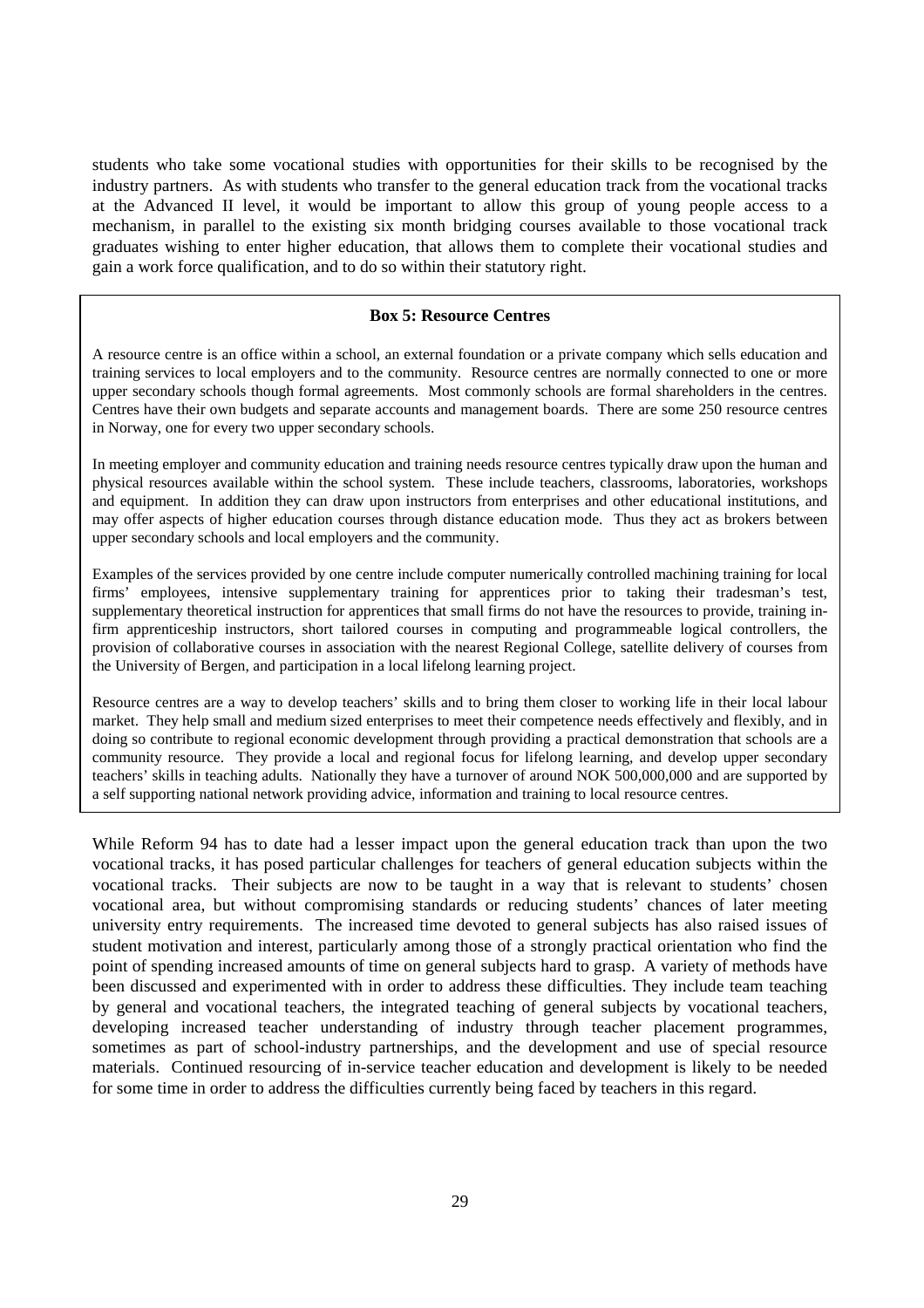|                                     | <b>Foundation</b> | <b>Advanced I</b> | <b>Advanced II</b> |
|-------------------------------------|-------------------|-------------------|--------------------|
| <b>General and business studies</b> |                   |                   |                    |
| Compulsory general subjects         | 100               | 60                | 47                 |
| Compulsory vocational subjects      |                   |                   |                    |
| Optional subjects                   |                   | 40                | 53                 |
| Total                               | 100               | 100               | 100                |
| <b>Vocational courses</b>           |                   |                   |                    |
| Compulsory general subjects         | 31                | 23                |                    |
| Compulsory vocational subjects      | 63                | 71                | 100                |
| Optional subjects                   | 6                 | 6                 |                    |
| Total                               | 100               | 100               | 100                |

## **Table 6. The weekly allocation of time between subject areas in general and vocational courses (per cent)**

## *Connecting the school-based vocational track to work*

In seeking to improve access to and the quality of vocational education and training, Reform 94 has to date paid greatest attention to the 2+ apprenticeship track. The number of students in the school-based vocational track seems to be at least as great as the numbers in the apprenticeship track, and it is likely that large numbers will persist in this track for the foreseeable future, even if an increased supply of apprenticeship places reduces the flows into it at the Advanced II level. The school-based vocational track has both an intentional and a default form, yet there are common issues between them. A key reason for seeking to improve the connections between the school-based vocational track and work is the difficulties faced by those young people who do not gain an apprenticeship and are offered an alternative Advanced II course. Given both the academic achievement mix of those in the vocational tracks and the role played by grades and school attendance in apprenticeship selection, these are students for whom classroom attendance is likely to be the least attractive option and practical learning from experience the most attractive. The experience of the follow-up service in finding that activities which combine learning in workplaces with classroom learning are the most likely to re-motivate school drop-outs is highly relevant for this group of students.

Norway can demonstrate some excellent examples of vocational preparation being conducted through the school-based vocational track, in which extended unpaid work placements are integrated with classroombased instruction. In the Nursing Auxiliary course for example, students undertake 12 and 16 weeks of work placements in their Advanced I and II years respectively. The time in the workplace is used for structured learning against curriculum outcomes agreed by the industry partners. While in the workplace students are assigned to a nominated mentor or supervisor, and they have the opportunity to rotate through several workplaces in order to gain varied experience, wider skills and broader understanding. Their learning is assessed by the workplace supervisor against the learning outcomes contained within the curriculum, is recorded in the students' log book, and makes a substantial contribution towards the student's school grade. Classroom teachers keep in regular contact with them and with their workplace supervisors to check on their progress and to maintain a relationship with the enterprises offering work placements.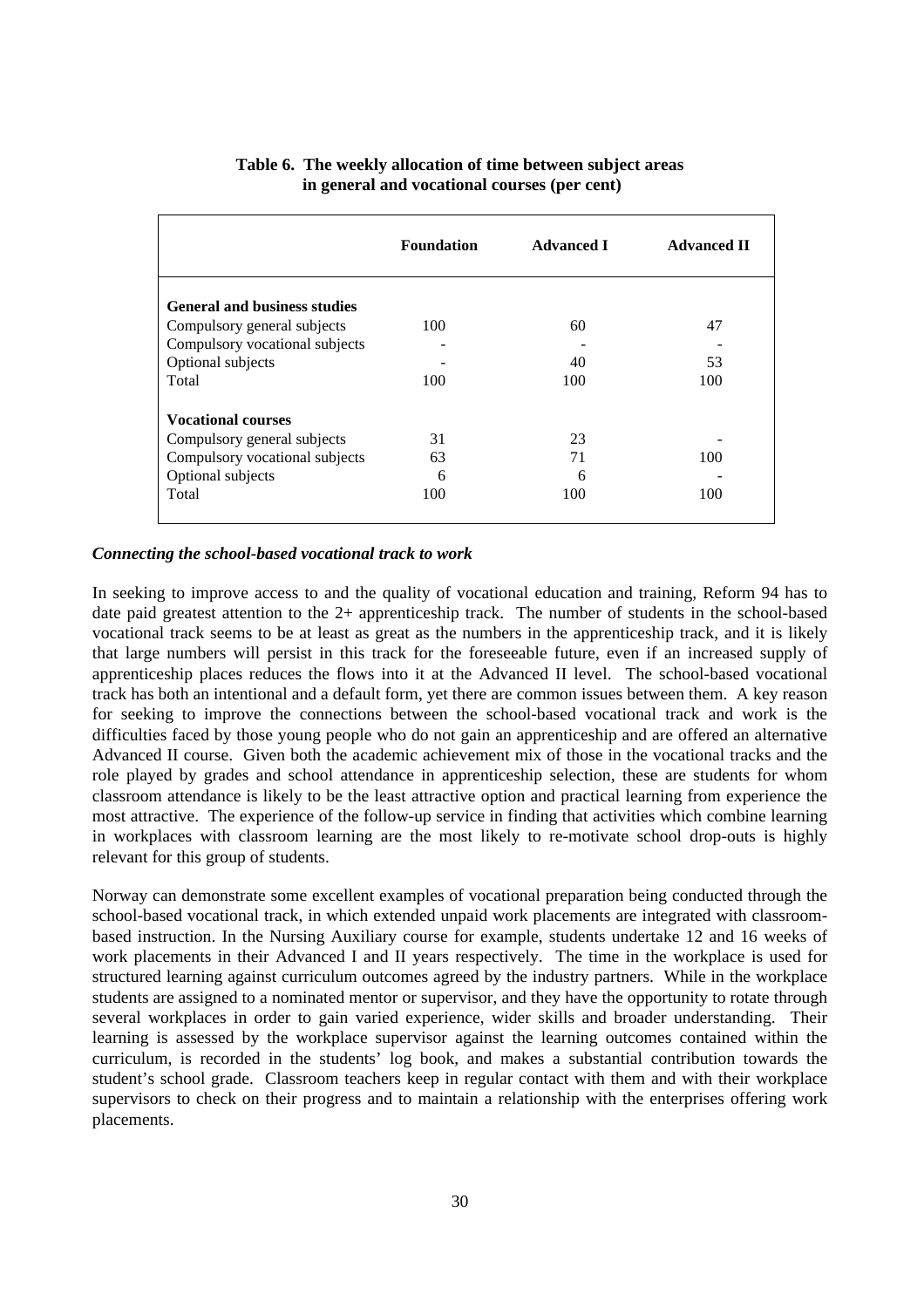It is important for Norway to extend and build upon such examples of good practice and to make it explicit that they are legitimate and valuable. Programmes like this have much in common with the new national upper secondary model introduced by Sweden in 1995 as the result of pilot programmes that followed legislation introduced in 1991. There, the some 60 per cent of upper secondary students who take vocational programmes are required to spend 15 per cent of their time over three years learning within enterprises as part of the upper secondary curriculum. These arrangements work well in large part because of the strength of the relationships that exist at the local level between teachers, students and employers that are able to make the centrally negotiated training frameworks a reality.

There is a reluctance to extend the use of unpaid work placements to strengthen the workplace connection for those who are in alternative Advanced II courses, as there is a fear that employers might prefer to take students on work placements rather than hire apprentices. This is an understandable concern, and would need careful discussion between the social partners. However there are circumstances in which the two can be seen as complementary rather than in competition with one another. For example in some industries those on work placements can spend a series of short periods in the firm such as a fixed day each week, rather than continuous blocks of time. Such arrangements make it easier for the young person to be seen as a learner, whilst still being part of the work team, and without the spot that they occupy being seen as in competition with the place of an apprentice. And where firms have apprentices, it is possible for second year apprentices to act as the mentors of those on work placements, thus expanding the skills of both parties. The training offices that have developed as the result of Reform 94, through which small and medium sized firms are assisted in the training of apprentices, would seem to be well placed to act as brokers between the schools and enterprises in arranging and monitoring work placements.

There are a number of other models that Norway can either draw upon or extend in order to supplement work experience outside the school. One of these, which is already used in Norway in teaching commercial and business subjects, is the practice firm, or SIMU-enterprise, in which a firm created within the school trades in fictitious products, services and money. Another is the school-based enterprise. This can be defined as any school-sponsored activity in which students produce goods or services for sale or use to other people. Norway has embraced the principles that support this concept, especially in primary and lower secondary education, where student enterprises are being used to promote active learning as envisioned in the core curriculum (see Box 3).

At the upper secondary level, there is evidence from other countries that school-based enterprise can provide a valuable supplement to work experience outside the school. For example, Denmark started using school-based enterprise as part of its vocational education system when recession in the late 1980s made it difficult to find enough places for apprentices in private enterprises. Somewhat unexpectedly, school-based enterprises were found to offer certain advantages of their own, and Denmark continued to use them after the recession ended. In Germany and Switzerland, where large firms have created training centres for apprentices within the company, some of the training centres have the apprentices form small enterprises to make and sell products to other divisions of the parent company or to outside customers. In effect, these are school-based enterprises within enterprise-based schools offering a kind of work experience that is not otherwise available, even within the firm. Studies in the United States have described the learning opportunities available in school-based enterprises -- job rotation, transfer, selfmanagement -- that are difficult to arrange for students in non-school enterprises (Stern et al. 1994, Bragg and Hamm, 1996, Stasz and Kaganoff 1997).

In Norway, school-based enterprise at the upper secondary level could be useful in several ways. As in Denmark, it could serve as a partial alternative to apprenticeship outside the school -- though it is clearly desirable for apprentices to have experience outside school if possible. As an adjunct to outside work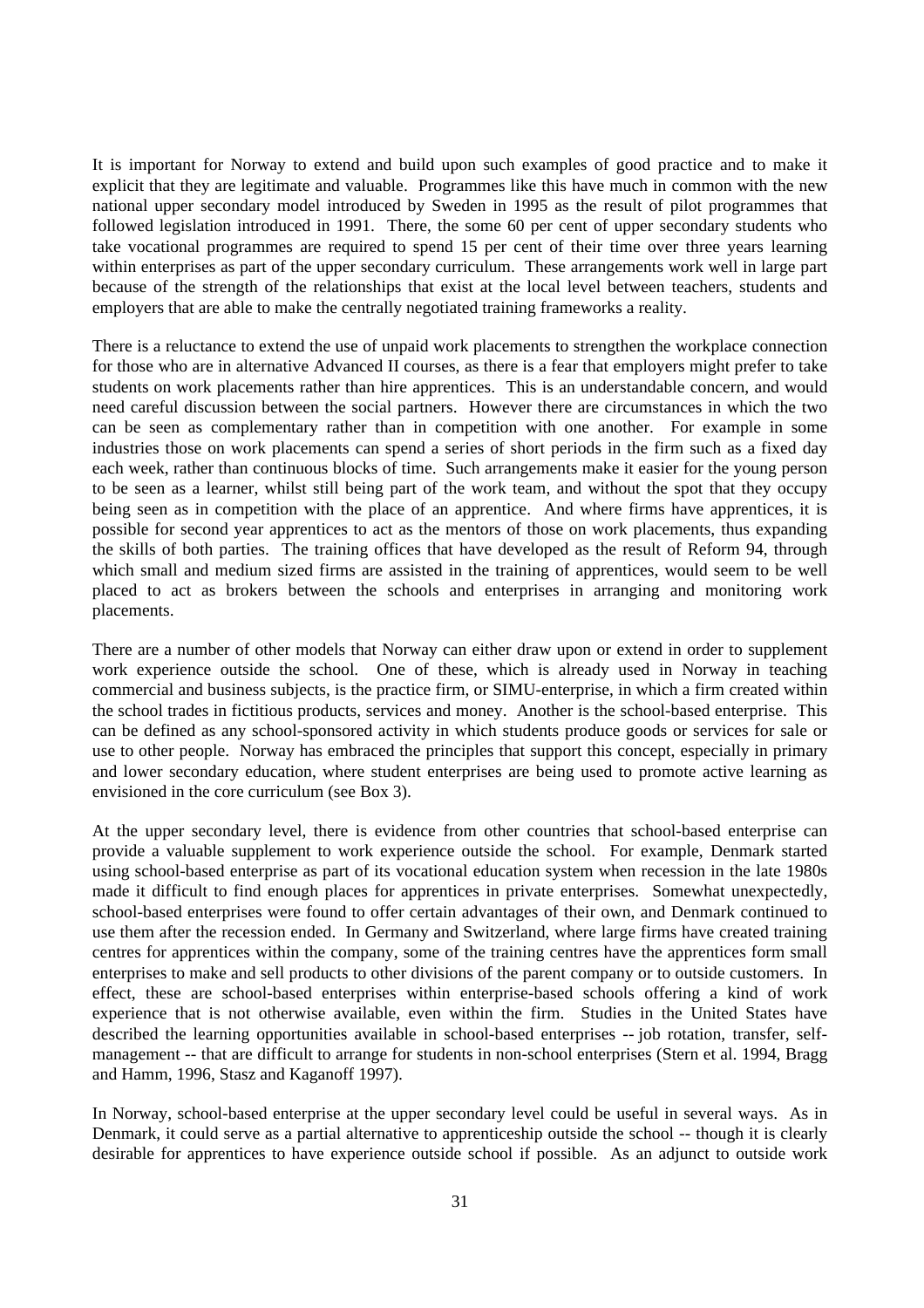experience, school-based enterprise can cover some skills that apprentices may not have an opportunity to learn in their particular work placements. School-based enterprise can also address the curriculum target of enabling students to plan and organise their own work, individually and in groups. School-based enterprise could also help students find immediate practical applications of concepts and methods contained in academic subjects. This would be especially valuable for vocational students during the formative years and at Advanced Level 1, when many of them are said to be resisting continued instruction in general subjects. Even for students in the general education track who are preparing for university, school-based enterprise could offer interesting possibilities for the projects they are assigned at least once a year. For all students, curriculum targets in certain courses related to the study of enterprise could also be achieved through school-based enterprise. The wider introduction of school-based enterprise will, like the wider use of work placements within alternative Advanced II courses, raise a number of industrial issues, concern about unfair competition being one of them. But the consequence of failing to address these issues is likely to be continued student failure and dissatisfaction, and a lower quality of skills than might otherwise be developed.

#### *Connecting the apprenticeship track to work*

There is no doubt that Reform 94 has led to some significant improvements in the quality of apprenticeship training in Norway:

- − There is a more careful screening of the training capacity of firms wishing to recruit apprentices;
- − The new wage arrangements encourage a higher proportion of the apprentice's time in the workplace to be use for training rather than productive work;
- − The use of log books encourages a more systematic approach to training and provides apprentices with greater motivation through being able to monitor their own skill gains;
- The new curriculum structure makes it very clear what has to be taught within the firm and which elements are the responsibility of the classroom, and this clear division of responsibility is reflected in the apprentices' log books;
- − Funding has been provided to train on-the-job apprenticeship supervisors; and
- There has been a growth in intermediary bodies, in the form of the training offices that assist the smaller enterprises with training, and which enable multi-employer arrangements to operate whereby the apprentice can be rotated through more than one firm in order to cover all aspects of the skills needing to be taught during the apprenticeship.

In introducing Reform 94 Norway has chosen a model of apprenticeship in which the two year period of employment and training within the enterprise in most cases follows an equivalent period spent at school studying both general education subjects and trade theory. This contrasts with many other countries' apprenticeship systems, in which time spent in the enterprise is interspersed in an ongoing way, through day- or block-release, with classroom instruction. This traditional model has many advantages, the greatest of which is that it makes it easier for the apprentice to see the relevance of the theoretical instruction and to relate it to working life.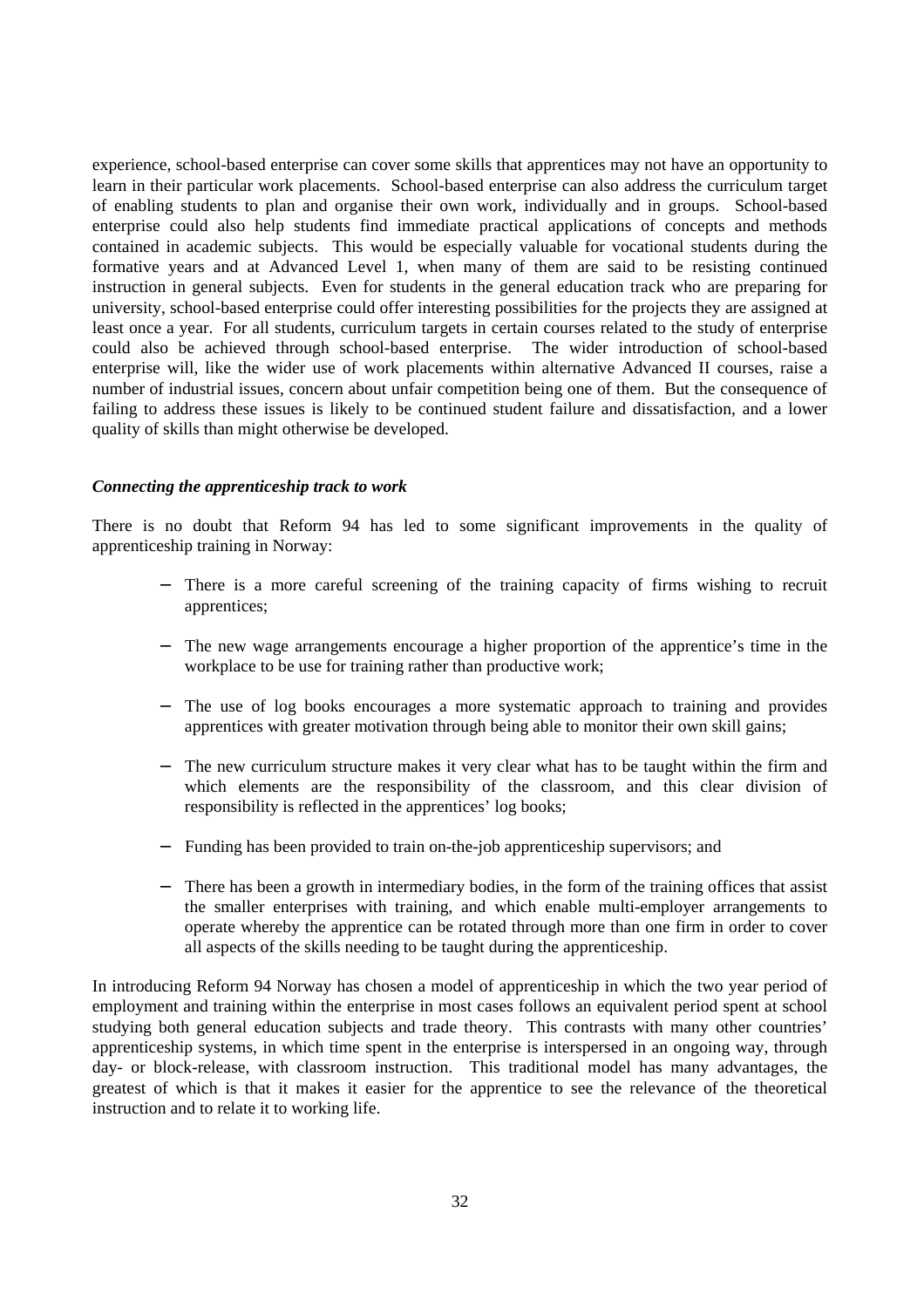Among the employers and young people that the review team met, as well as among many teachers, there was a strong if not virtually unanimous feeling that the practical content of the first two years should be increased and the theoretical content decreased in the first two years and spread over a longer period in order to reduce the separation from working life that is now evident in the initial period of the apprenticeship track. The review team agrees with their judgements. From the perspective of employers a stronger practical emphasis in the first two years would make the apprentice more immediately employable, and as a result decrease the training costs of the initial period of indentures and increase the probability of more apprentices being employed. From the young person's perspective the increased general education component of the apprenticeship track, as well as the trade theory taught in the first two years, would be easier to accept, and its relevance clearer, if it was interspersed with practical work and combined with working life. If the theoretical and classroom elements of Norway's apprenticeship system were more clearly able to be related to working life there would be benefits in terms of higher skill levels as well as improved student interest and motivation and greater enterprise productivity. Present arrangements are frustrating for many young people and present teachers with considerable pedagogical problems in trying to relate trade theory to a world with which the student has little contact.

Prior to the introduction of Reform 94 it was common for Norwegian apprentices to undertake their theoretical and classroom instruction on a day-, or more typically a block-release basis. However the costs and travel difficulties of providing instruction in this manner, given the geographically dispersed nature of Norway's population, persuaded the reform's designers to opt for the 2+ model. In many instances the argument has merit. The argument here is not for the abandonment of the 2+ model in favour of the previous, but for the introduction of greater flexibility -- between as well as within trades, and between regions, in order to suit the needs and circumstances of the parties. We can envisage circumstances in which different arrangements might operate in different trades, or within the one trade between different localities. The key is to ensure that a common set of curriculum targets and focal points underpin whatever delivery model is adopted, with a common log book for the recording of skill gains, clearly agreed payment principles and a clear differentiation between paid work and unpaid work placements.

There are a number of options available for increasing the way in which school and workplace learning are mixed more flexibly over the four years of the apprenticeship track. These include:

- − A shorter initial period of school attendance combined with a period of school attendance at the end of the apprenticeship to consolidate and review skills gained at work;
- Part-time mixes of paid work and schooling, as is currently being experimented with in Australia's part-time apprenticeships, such that the apprentice attends school for two or three days a week and takes part in paid work for the remainder of the week, with this pattern spread over a three year period after the completion of the Foundation year;
- Sandwich attendance models, with extended periods of school attendance, perhaps of a term in length, being interspersed with periods in the workplace; and
- − A greater use of unpaid structured work placements and school-based enterprises in the Foundation and Advanced I years, directly linked to the attainment of specified curriculum outcomes, and with formal credit being granted towards a trade qualification for learning in the workplace, as now occurs in some of the courses offered within the school-based vocational track.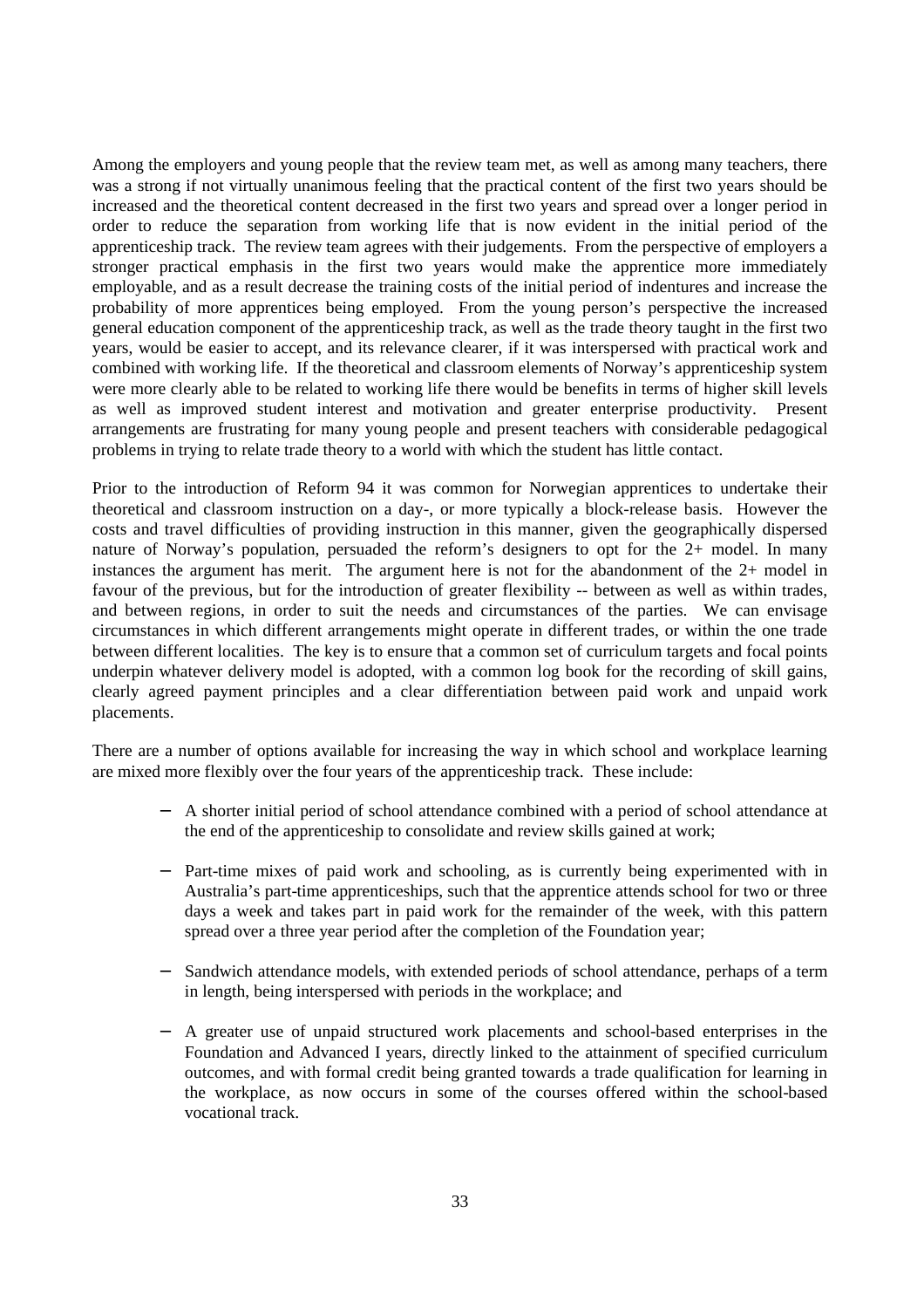The funding principles adopted for Reform 94, with students having an entitlement that can be exercised within both the school and the firm, and the funding following the students when they are learning within the firm, removes many of the policy difficulties that might be associated with similar suggestions in other countries. The closer interleaving of the workplace and the classroom during the four-year period would have the additional advantage of encouraging school teachers to become more closely involved with the firms where their students are apprenticed, and thus to inform their teaching with a greater knowledge of the realities of working life. The present model discourages this, in that it suggests a clean break between school and working life, a suggestion that is paradoxical given Norway's strong commitment to lifelong learning principles.

## **6. CONCLUSION**

Achieving effective arrangements for the transition from initial education to working life can be likened to a jigsaw puzzle. If the puzzle is to be solved all of the pieces must be in place, not just some of them, and they must fit together properly. Norway has taken a number of closely related steps to improve the ways in which young people move from initial education to working life. As a result of Reform 94 young people are now provided with an educational guarantee that helps to lay a broader foundation for lifelong learning. It sits alongside a pre-existing guarantee provided to those young people who have left school and who have been unable to find a secure place in education or employment. This post-school guarantee in turn is supported by an emphasis upon active labour market assistance and by financial assistance policies which attempt to ensure that young people see unemployment as the least attractive alternative. Equally as important in laying the foundation for and supporting effective transitions from initial education have been recent initiatives taken to reform the compulsory years of schooling and to make lifelong learning a practical and affordable reality for all adult Norwegians.

Reform 94 is a striking example of a national reform, involving both the education sector and the labour market, that has paid serious attention both to nearly all elements of the transition jigsaw and to the ways in which they should fit together. It is both comprehensive and integrated. Student income support, arrangements for school drop-outs, evaluation and monitoring, new wage arrangements and their link to the recognition of skills and qualifications, sufficient resources to make change possible, the production of new text books, teacher education, links to lower secondary education and curriculum development are just some of the elements of the puzzle that have been addressed, even if not all solved to the satisfaction of the reformers, in putting into place an integrated rather than piecemeal approach to fundamental reform. This feature alone of Reform 94 makes it a model from which other countries might profitably attempt to learn.

Reform 94 is impressive for the fundamental goals that it has set itself: to lay the foundations for a learning economy; to ensure that universal access to educational qualifications can be a basis both for working life and active citizenship; and to strengthen the links between education and working life. Norway has made the correct judgement that its long-term economic health and social stability require ongoing investment in high quality education and training that is open to all.

In planning and implementing Reform 94 Norway has been highly successful in achieving a commitment to shared goals, and a high degree of trust in working towards the achievement of these goals, among bodies as diverse as the education and labour Ministries, employers, the trade unions, pupils' organisations, teacher organisations, training advisory bodies and the Counties. This cohesion has been a powerful force in introducing effective change, and the review team was struck by the universal support for the basic principles of Reform 94 at all levels and among all key stakeholders. It is an additional feature of the reform process that many other countries will find of interest.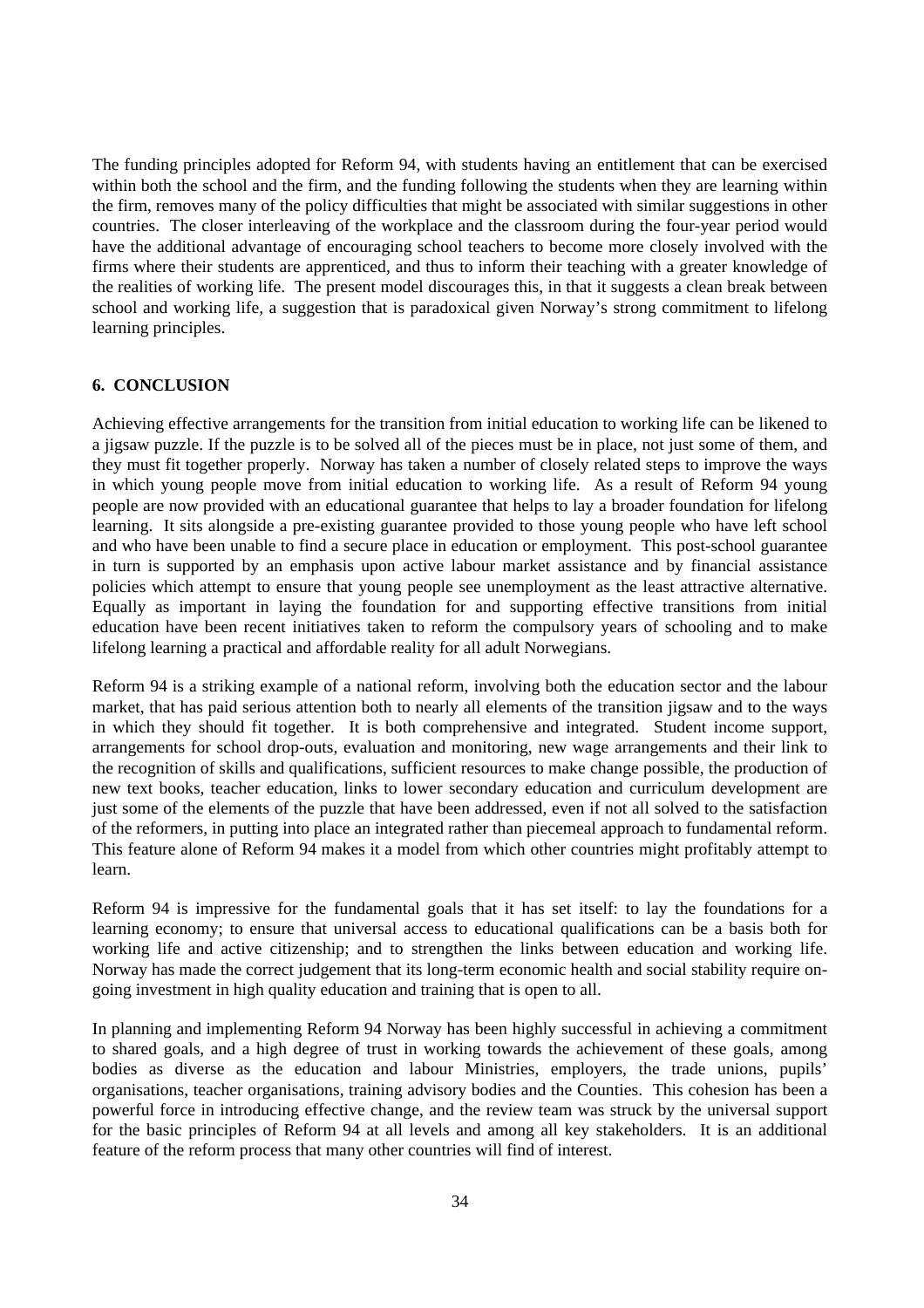Reform 94 has also been introduced in association with and has resulted in a substantial degree of institutional creativity. Examples include the follow-up service, training offices, education-business partnerships and resource centres. The value of such intermediary bodies that can help to bring disconnected employment, education and training experiences together into a more coherent whole is supported by Norway's experience in the implementation of Reform 94.

Perhaps for all of these reasons Reform 94 has been able to show results quickly. Although the evaluation studies have yet to be fully completed, it appears that student movements between year levels and courses have become more efficient; the take-up of places in vocational courses has risen; apprenticeship numbers are up and young people are gaining more of the apprenticeships that are on offer; and school drop-outs have declined in number, with those who do drop out being more easily reintegrated into education and employment activities. It is also clear that the fundamental strength of the Norwegian economy and labour market has made it easier to finance the necessary reforms.

This report has suggested changes that represent a fine tuning rather than any fundamental realignment of goals or of basic policy instruments. In broad terms these can be summed up in four suggestions:

- More attention needs to be paid to the ways in which the general education track leads on to working life;
- − The attention that has been paid to improving the quality of the apprenticeship track needs to be complemented by equal attention to the quality of the school-based vocational track;
- − Greater flexibility needs to be introduced to the apprenticeship track in order to increase its links to working life;
- − The excellent relationships that exist among the key institutional stakeholders at the national and regional levels could be complemented by an equal effort being devoted to a strengthening of the links between the key actors at the local level -- the students, their teachers, and employers.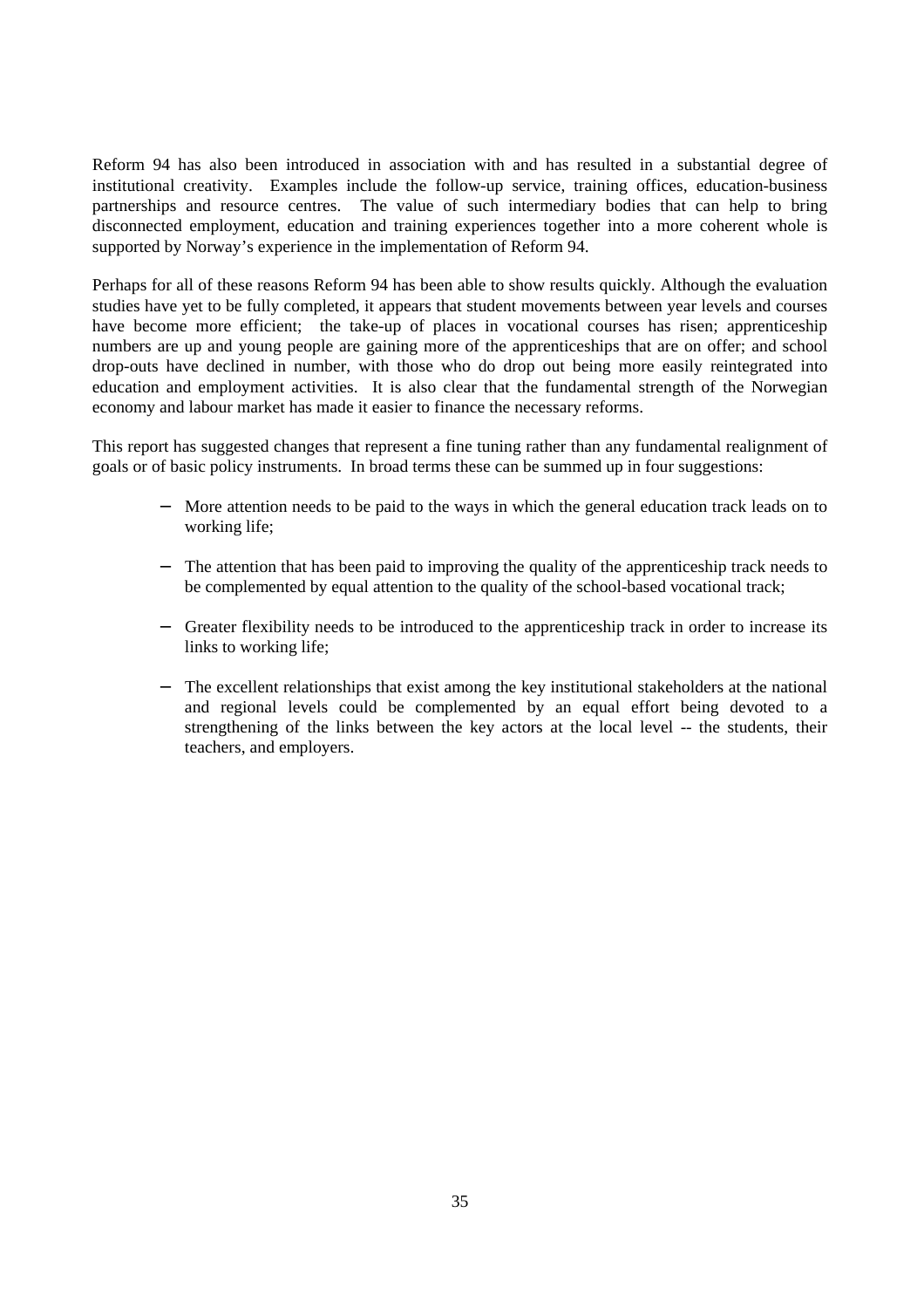#### **REFERENCES**

- BRAGG, D. D. & HAMM, R. E. (1996), *Linking College and Work: Exemplary Policies and Practices of Two-year College Work-based Learning Programmes.* Berkeley: National Center for Research in Vocational Education. (MDS-795).
- DIRECTORATE OF LABOUR (1966), *Annual Report 1996.* Oslo.
- HAMMER, T. (1997), History dependence in youth unemployment. *European Sociological Review*, Vol. 13 (no. 1), pp. 17-33.
- KLERMAN, J. and KAROLY, L. (1995), *The Transition to Stable Employment: The Experience of U.S. Youth in Their Early Labor Market Career,* Berkeley, C.A., National Center for Research in Vocational Education.
- KUF (Royal Ministry of Education, Research and Church Affairs) (1996), *Reform 97. The Compulsory School Reform.* Oslo.
- KUF (Royal Ministry of Education, Research and Church Affairs) (1997a), *New Competence: The Basis for a Total Policy for Continuing Education and Training for Adults.* Oslo.
- KUF (Royal Ministry of Education, Research and Church Affairs) (1997b), *Core Curriculum for Primary, Secondary and Adult Education in Norway.* Oslo.
- KUF (Royal Ministry of Education, Research and Church Affairs) (1997c), *Videregående opplaering I Norge. Nøkkeltall.* Oslo.
- KUF (1997d) (Royal Ministry of Education, Research and Church Affairs) *Entrepreneurship in Education and Training*, unpublished paper, Oslo.
- KUF and KAD (Royal Ministry of Education, Research and Church Affairs and Royal Ministry of Local Government and Labour) (1997), *The Transition from Initial Education to Working Life. The Norwegian Country Report.* Oslo.
- MINISTRY OF LOCAL GOVERNMENT AND LABOUR (1966), *Norwegian Labour market Policy 1997.* Oslo.
- OECD (1996a) *The Transition from Initial Education to Working Life. Thematic Review: Scope, Purposes, Analytical Framework and Procedures*, DEELSA/ED(96)14, Paris.
- OECD (1996b) *Lifelong Learning for All*, Paris.
- OECD (1996c) *Education at a Glance (Policy Analysis)*, Paris.
- OECD (1997a) *Thematic Review of the First Years of Tertiary Education*. *Norway*, Paris.
- OECD (1997b), *OECD Economic Surveys 1996-1997 Norway*, Paris.
- OECD (1997c), *Employment Outlook 1997*, Paris.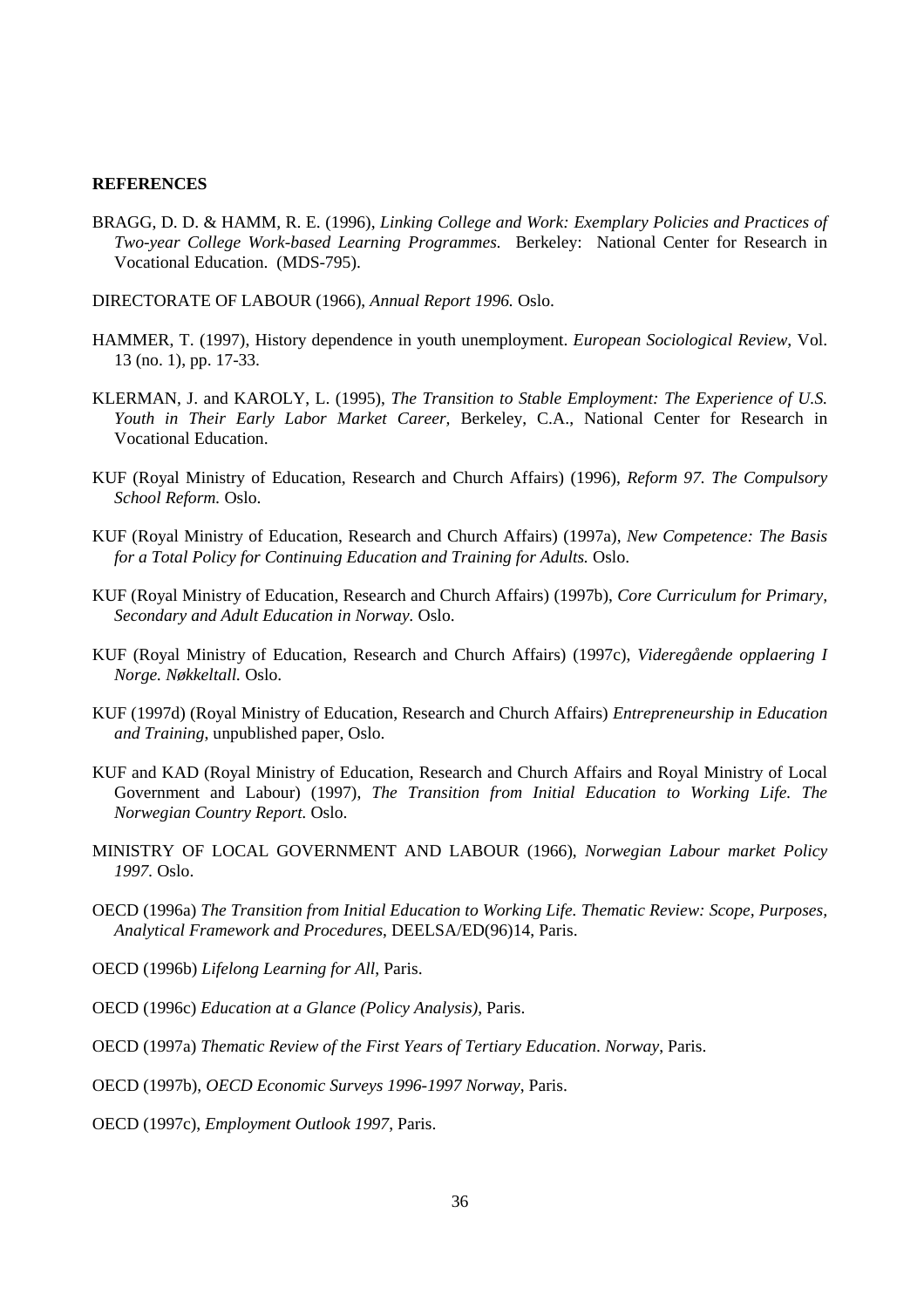OECD (1997d), *Labour Force Statistics 1976-1996*, Paris.

- OECD (1997e) *Education at a Glance (Indicators)*, Paris.
- RAFFE, D. (1994), Compulsory education and what then? Signals, choices, pathways. in *Vocational Education and Training For Youth: Toward Coherent Policy and Practice*, OECD, Paris.
- SCHRÖDER, L. (1996), Dead End Jobs and Upgrading Plans. An Evaluation of Job Creation Programmes. in Wadensjö, E. (Ed.) *The Nordic Labour Markets in the 1990s*, *Part 2.* Amsterdam, Elsevier.
- STASZ, C. And KAGANOFF, T. (1997), Learning How to Learn at Work: Lessons from Three High School Programmes. Rand, Santa Monica.
- STATISTICS NORWAY (1997), *Weekly Bulletin Issue no. 24, 1997*, Oslo.
- TORP, H. (1995), *Labour Market Institutions and Developments. Norway Baseline Study.* Oslo, Institute for Social Research.
- SANDBERG, N. and VIBE, N. (1995), *Alle kan ikke bli frisører. Søkning og opptak til viderående opplæring. Evaluering av reform 94: Underveisrapport våren 1995.* NIFU, Oslo.
- STERN, D., STONE, J., HOPKINS, C., McMILLION, M., and CRAIN, R. (1994), *School-based Enterprise: Productive Learning in American High Schools*. San Francisco, CA: Jossey-Bass.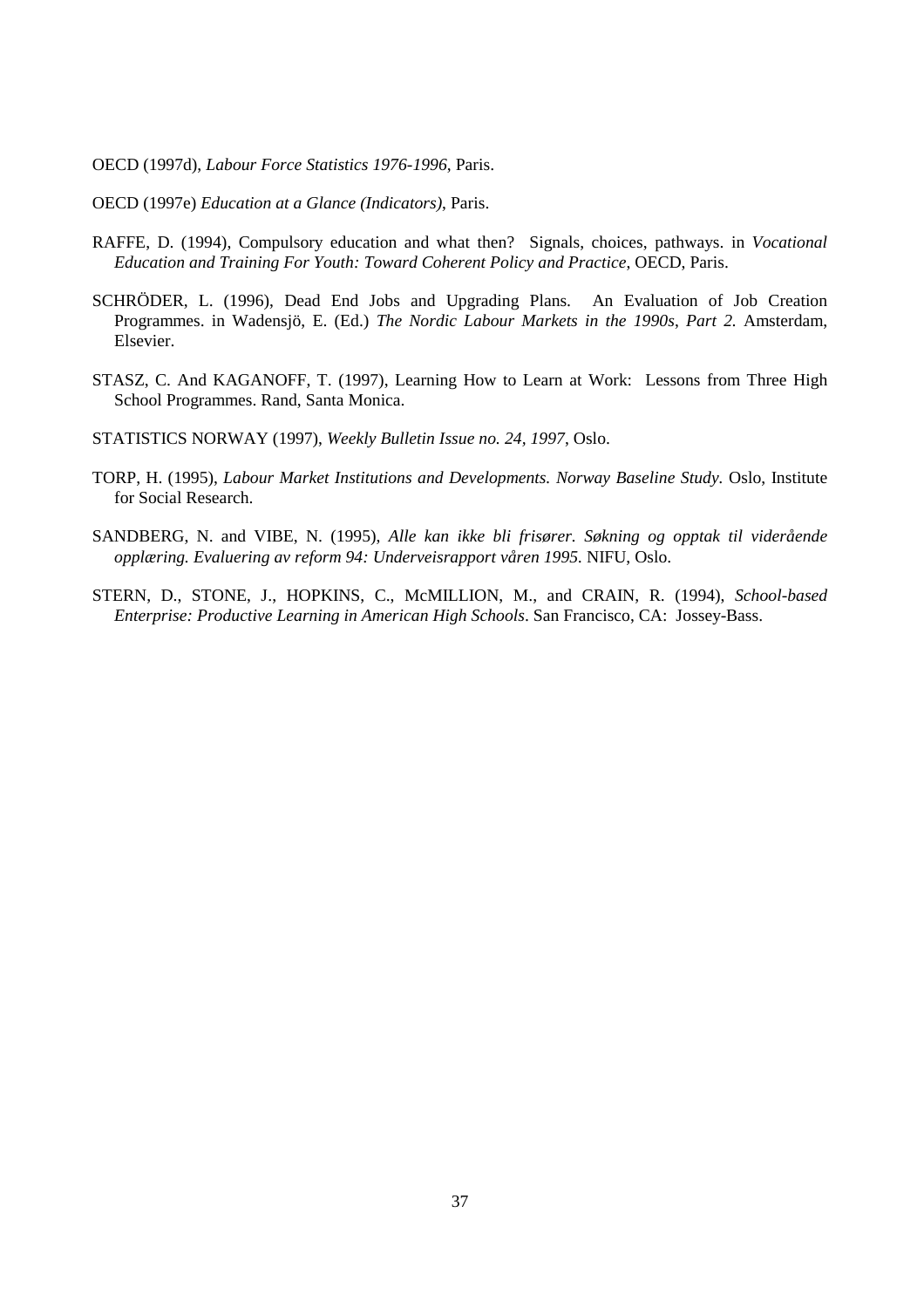## *APPENDIX 1: OECD Review Team*

Mr Phillip McKenzie Principal Administrator Education and Training Division Directorate for Education, Employment, Labour and Social Affairs **OECD** Paris, France

Ms Eleonora Schmid General Directorate for Technical and Vocational Education Federal Ministry of Education and Cultural Affairs Vienna, Austria

Mr David Stern **Director** National Center for Research in Vocational Education University of California Berkeley, United States of America

Mr Richard Sweet (Rapporteur) Research Coordinator Dusseldorp Skills Forum Sydney, Australia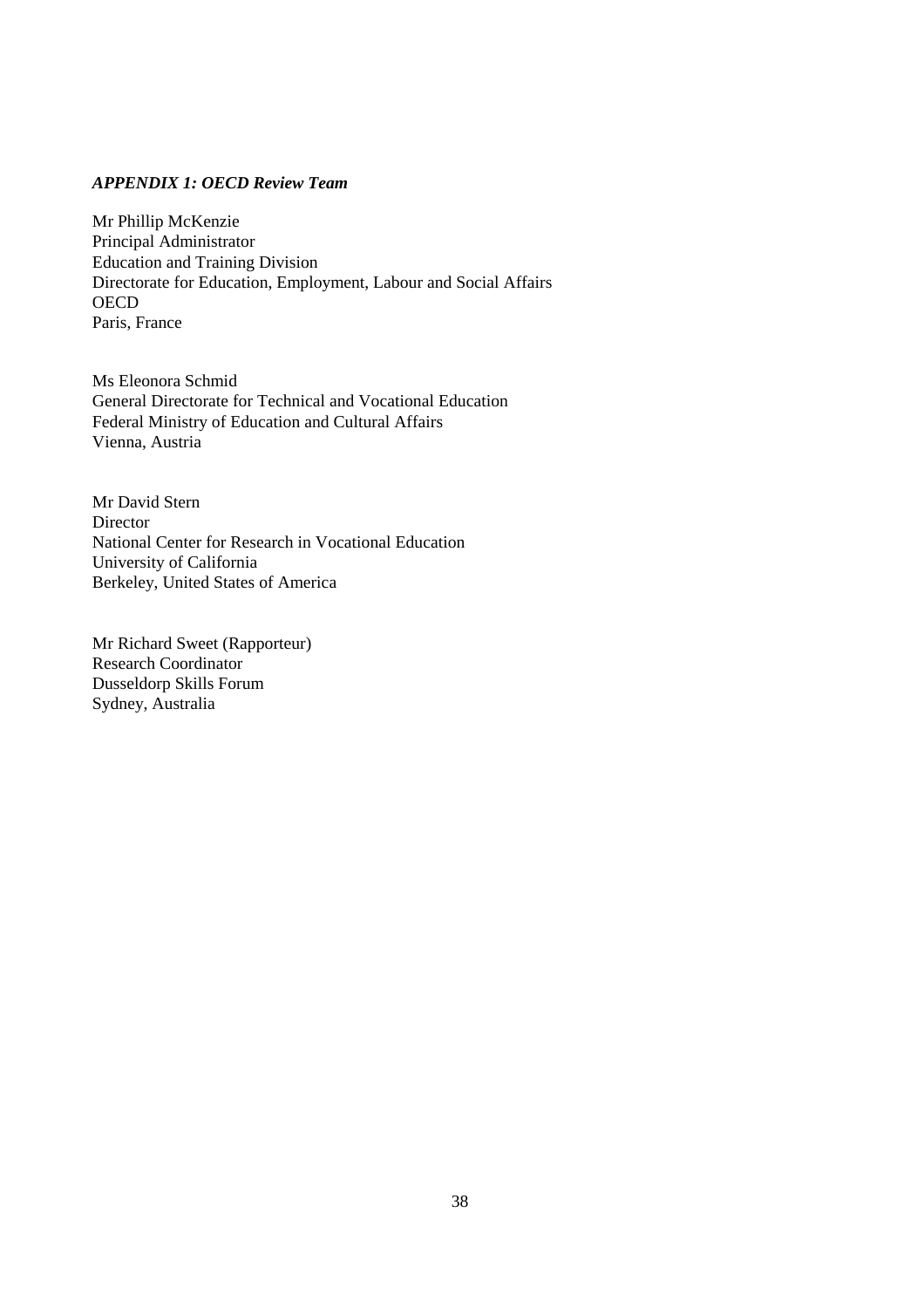## *APPENDIX 2: Members of the working team preparing the Norwegian background report*

**Responsible for the Norwegian report on transition from initial education to working life:**

Mr Ole Briseid, Director General (Ministry of Education, Research and Church Affairs) Mr Morten Reymert, Director General (Ministry of Local Government and Labour)

Ministry of Education, Research and Church Affairs *Department of Upper Secondary Education:* Ms Inger Iversen, Deputy Director General

*Section for Curriculum Planning:* Ms Fride Tangen, Senior Executive Officer Mr John Christian Christiansen, Senior Executive Officer Ms Nina Rieker, Senior Executive Officer Mr Thomas Gakkestad, Senior Executive Officer

*Section for Educational Development and Outcome Monitoring:* Mr Morten Norlie, Adviser Mr Peder Stokke, Adviser Me Else Høines, Project Coordinator Ms Eli-Karin Flagtvedt, Senior Executive Officer

*Section for Planning and Economic Administration:* Mr Vidar Sollien, Assistant Director General Ms Berit Tokle, Senior Executive Officer

*Department of Higher Education Legal Affairs Section:* Ms Kari Østvedt, Assistant Director General Ms Gro Beate Vige, Senior Executive Officer

*Section for Study Programmes:* Ms Hanne Krogh, Senior Executive Officer

Ministry of Local Government and Labour

*The Department of Labour* Mr Dagfinn Hansen, Deputy Director General Ms Tone Hobæk, Adviser Mr Sverre Friis-Petersen, Senior Executive Officer

In addition interviews were conducted with representatives of:

The Norwegian School Student Union (NGS) The Norwegian student Council Board (NEO) Teachers' Union Norway (Lærerforbundet) Norwegian Union of School Employees (Skolenes Landsforbund) The Confederation of Norwegian Business and Industry (NHO) The Confederation of Trade Unions (LO) The Training Council for Electromechanical, Mechanical and Engineering Trades (ORMET)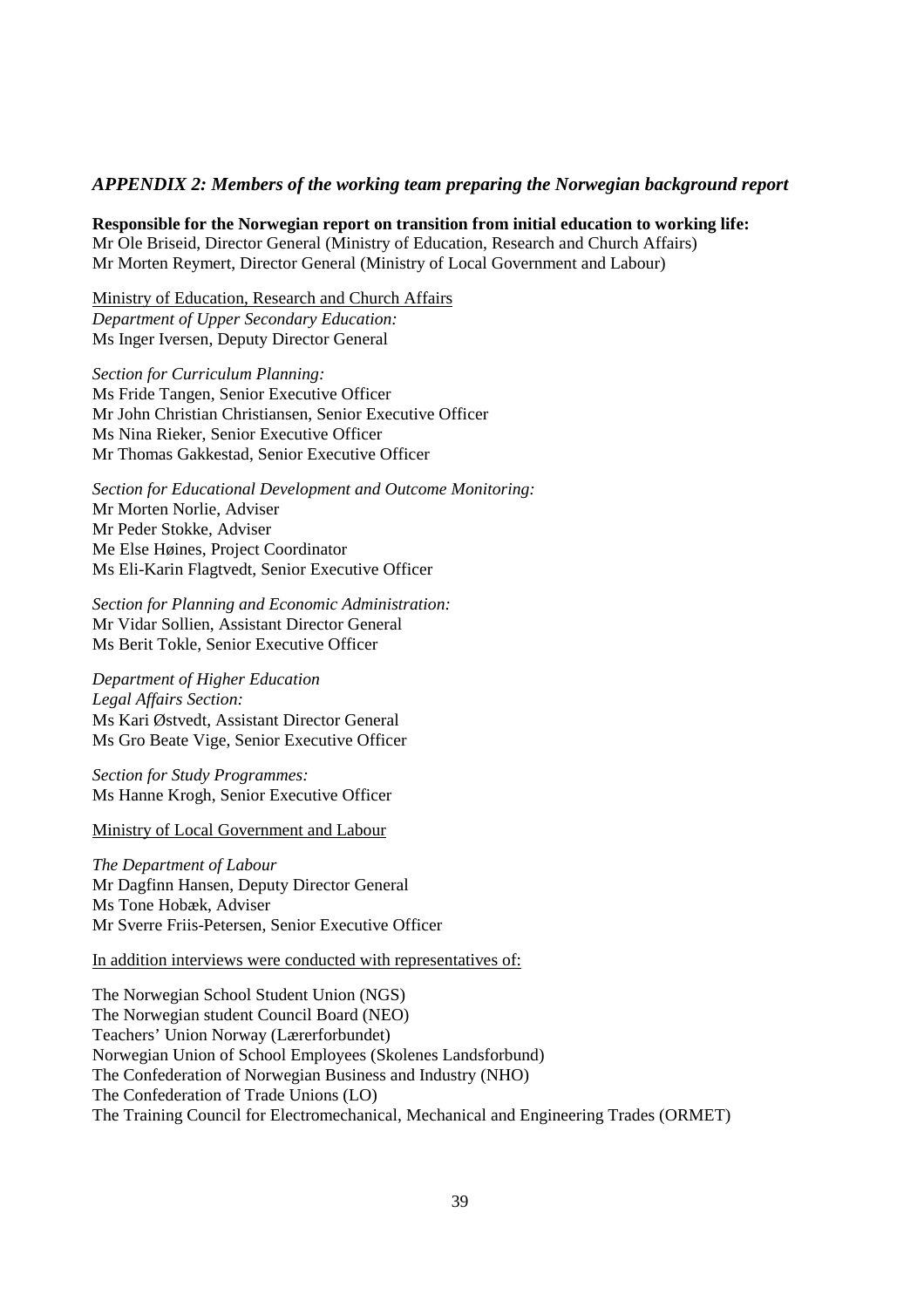| <b>FOUNDATION</b>                                   | <b>ADVANCED I</b>                         | <b>ADVANCED II</b>                 | <b>EXIT POINT</b> |
|-----------------------------------------------------|-------------------------------------------|------------------------------------|-------------------|
| Music,<br>Dance<br>and<br>Drama                     | Music                                     | Music                              | Higher education  |
|                                                     | Dance                                     | Dance                              | Higher education  |
|                                                     | Drama                                     | Drama                              | Higher education  |
| General<br><b>Business</b><br>and<br><b>Studies</b> | <b>General Studies</b>                    | <b>General Studies</b>             | Higher education  |
|                                                     | <b>Business studies</b>                   | <b>Business studies</b>            | Higher education  |
|                                                     | Reception services                        | Reception services                 | Apprenticeship    |
|                                                     |                                           | <b>Travel services</b>             | Apprenticeship    |
|                                                     |                                           | Security officer                   | Apprenticeship    |
|                                                     | Retailing                                 | Retailing                          | Apprenticeship    |
|                                                     | Office work                               | Office work                        | Apprenticeship    |
| Agriculture, Fishing and<br>Forestry                | Fishing, hunting at sea                   | Fishing, hunting at sea            | Apprenticeship    |
|                                                     | Aquaculture                               | Aquaculture                        | Apprenticeship    |
|                                                     | Agriculture<br>and<br>land<br>management  | General farming                    | Employment        |
|                                                     |                                           | Ecological farming                 | Employment        |
|                                                     | Reindeer hunting                          | Reindeer hunting                   | Employment        |
|                                                     | Forestry                                  | General forestry                   | Employment        |
|                                                     |                                           | Forester                           | Apprenticeship    |
|                                                     |                                           | Forestry<br>equipment<br>operator  | Apprenticeship    |
|                                                     | Market gardening and<br>garden management | Gardener                           | Employment        |
|                                                     | Landscape<br>gardening/sports<br>grounds  | Landscape gardener                 | Apprenticeship    |
|                                                     |                                           | Sports groundsman                  | Apprenticeship    |
|                                                     |                                           | Management of natural<br>resources | Higher education  |
| Woodworking trades                                  | Lumber trades                             | Lumber trades                      | Apprenticeship    |
|                                                     |                                           | Laminated wood trades              | Apprenticeship    |
|                                                     | Joinery                                   | Joiner                             | Apprenticeship    |
|                                                     |                                           | Wooden model builder               | Apprenticeship    |
|                                                     |                                           | <b>Basket</b> maker                | Apprenticeship    |
|                                                     |                                           | Cooper                             | Apprenticeship    |
|                                                     |                                           | Parquet layer                      | Apprenticeship    |
|                                                     | Wood-carving                              | Wood carver                        | Apprenticeship    |
|                                                     | Upholstering                              | Upholsterer                        | Apprenticeship    |
|                                                     |                                           | Industrial upholsterer             | Apprenticeship    |
|                                                     |                                           | Sail maker                         | Apprenticeship    |
|                                                     | Boat-building in wood                     | Wooden boat builder                | Apprenticeship    |
|                                                     | Piano tuning/repairing                    | Piano tuning/repairing             | Apprenticeship    |

## *APPENDIX 3: Examples of course sequences and exit points*